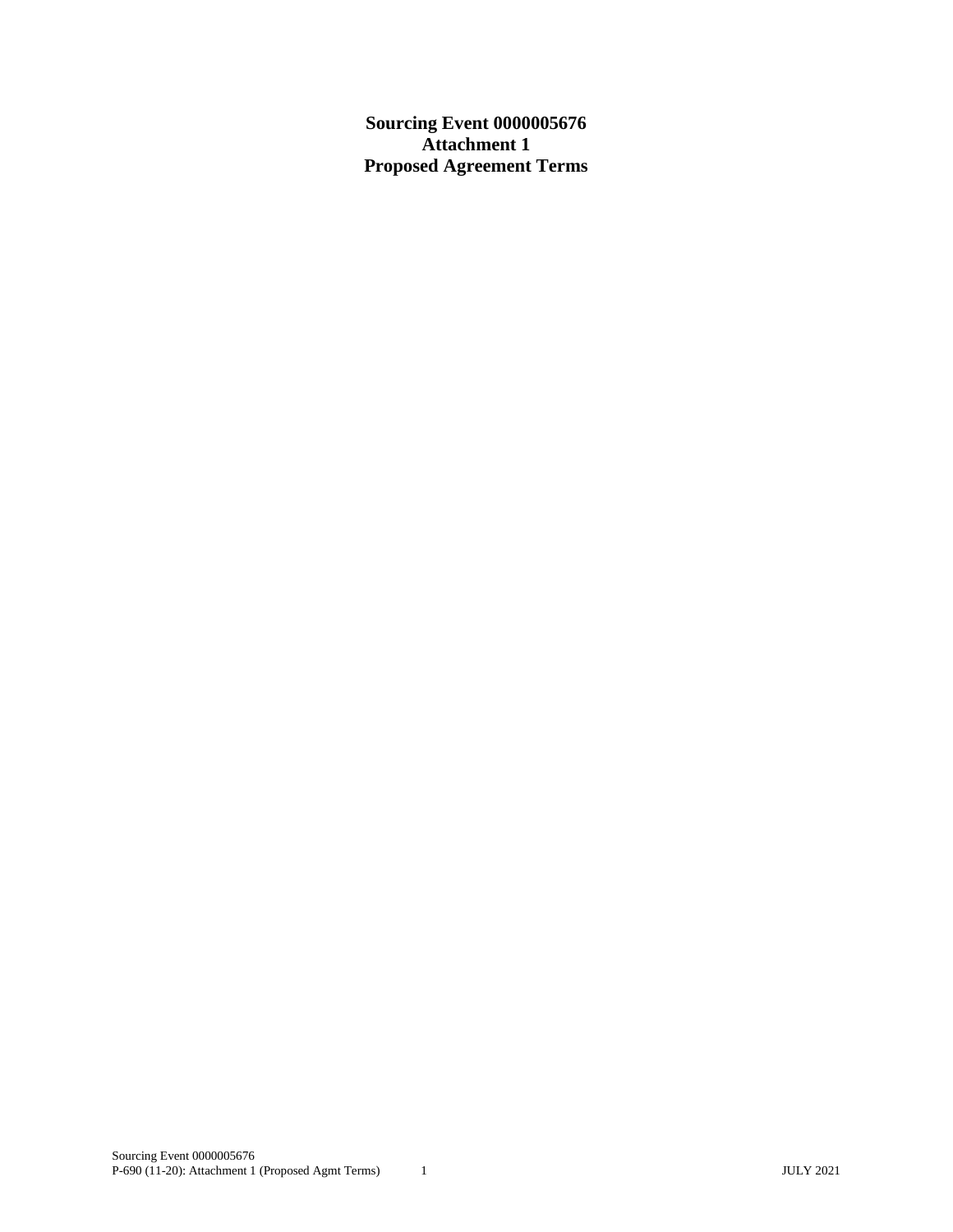**City and County of San Francisco Office of Contract Administration Purchasing Division City Hall, Room 430 1 Dr. Carlton B. Goodlett Place San Francisco, California 94102-4685**

## **Agreement between the City and County of San Francisco and**

### **[Insert name of contractor] Dept Contract ID: RM-CDP-7-2021**

This Agreement is made this [insert day] day of [insert month], [insert year], in the City and County of San Francisco ("City"), State of California, by and between [name and address of Contractor] ("Contractor") and City.

### **Recitals**

WHEREAS, the Risk Management Division ("Department") wishes to provide Administrative Services for the Program Administrator/Servicer for the Bonding and Financial Assistance Program also known as the Contractor Development Program and

WHEREAS, this Agreement was competitively procured as required by San Francisco Administrative Code Chapter 21.1 through a Request for Proposal ("RFP") issued on July 2021, in which City selected Contractor as the highest qualified scorer pursuant to the RFP; and

WHEREAS, the Local Business Enterprise ("LBE") subcontracting participation requirement for this Agreement is 15 %; and

WHEREAS, Contractor represents and warrants that it is qualified to perform the Services required by City as set forth under this Agreement; and

WHEREAS, the City's Civil Service Commission approved Contract number [insert PSC number] on [insert date of Civil Service Commission action]; and

WHEREAS, the City's [name of Commission or Board of Supervisors] approved this Agreement by [insert resolution number] on [insert date of Commission or Board action].

Now, THEREFORE, the parties agree as follows:

### **Article 1 Definitions**

The following definitions apply to this Agreement:

1.1 "Agreement" means this contract document, including all attached appendices, and all applicable City Ordinances and Mandatory City Requirements specifically incorporated into this Agreement by reference as provided herein.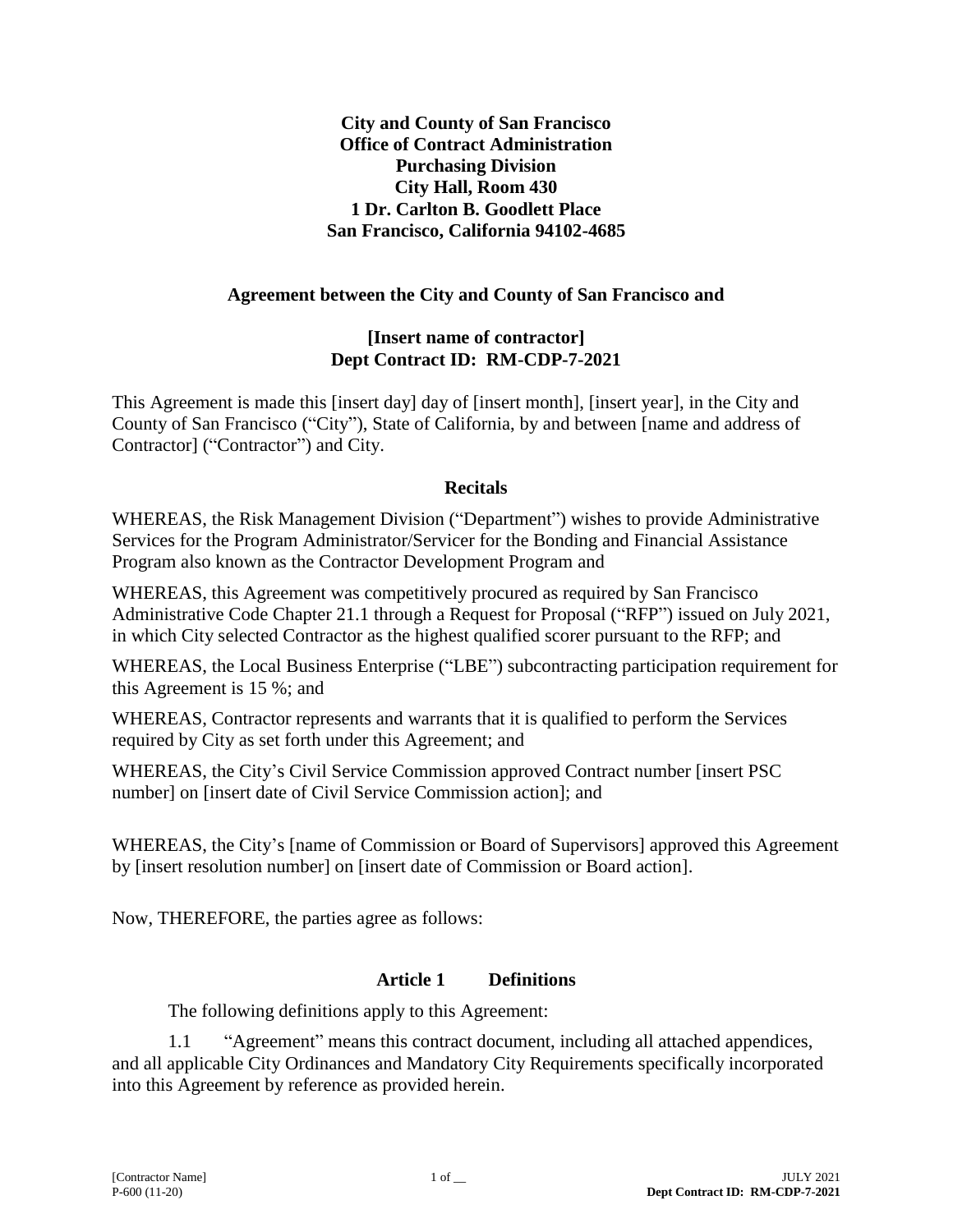1.2 "City" or "the City" means the City and County of San Francisco, a municipal corporation, acting by and through both its Director of the Office of Contract Administration or the Director's designated agent, hereinafter referred to as "Purchasing" and Risk Management Division

1.3 "City Data" means that data as described in Article 13 of this Agreement which includes, without limitation, all data collected, used, maintained, processed, stored, or generated by or on behalf of the City in connection with this Agreement. City Data includes, without limitation, Confidential Information.

1.4 "CMD" means the Contract Monitoring Division of the City.

1.5 "Confidential Information" means confidential City information including, but not limited to, personally-identifiable information ("PII"), protected health information ("PHI"), or individual financial information (collectively, "Proprietary or Confidential Information") that is subject to local, state or federal laws restricting the use and disclosure of such information, including, but not limited to, Article 1, Section 1 of the California Constitution; the California Information Practices Act (Civil Code § 1798 et seq.); the California Confidentiality of Medical Information Act (Civil Code § 56 et seq.); the federal Gramm-Leach-Bliley Act (15 U.S.C. §§ 6801(b) and 6805(b)(2)); the privacy and information security aspects of the Administrative Simplification provisions of the federal Health Insurance Portability and Accountability Act (45 CFR Part 160 and Subparts A, C, and E of part 164); and San Francisco Administrative Code Chapter 12M (Chapter 12M).

1.6 "Contractor" or "Consultant" means [insert name and address of contractor].

1.7 "Deliverables" means Contractor's work product resulting from the Services provided by Contractor to City during the course of Contractor's performance of the Agreement, including without limitation, the work product described in the "Scope of Services" attached as Appendix A.

1.8 "Mandatory City Requirements" means those City laws set forth in the San Francisco Municipal Code, including the duly authorized rules, regulations, and guidelines implementing such laws that impose specific duties and obligations upon Contractor.

1.9 "Party" and "Parties" means the City and Contractor either collectively or individually.

1.10 "Services" means the work performed by Contractor under this Agreement as specifically described in the "Scope of Services" attached as Appendix A, including all services, labor, supervision, materials, equipment, actions and other requirements to be performed and furnished by Contractor under this Agreement.

## **Article 2 Term of the Agreement**

2.1 The term of this Agreement shall commence on October 1, 2021 and expire onSeptember 30, 2024, unless earlier terminated as otherwise provided herein.

2.2 The City has 1 option to renew the Agreement for a period of 3 years. The City may extend this Agreement beyond the expiration date by exercising an option at the City's sole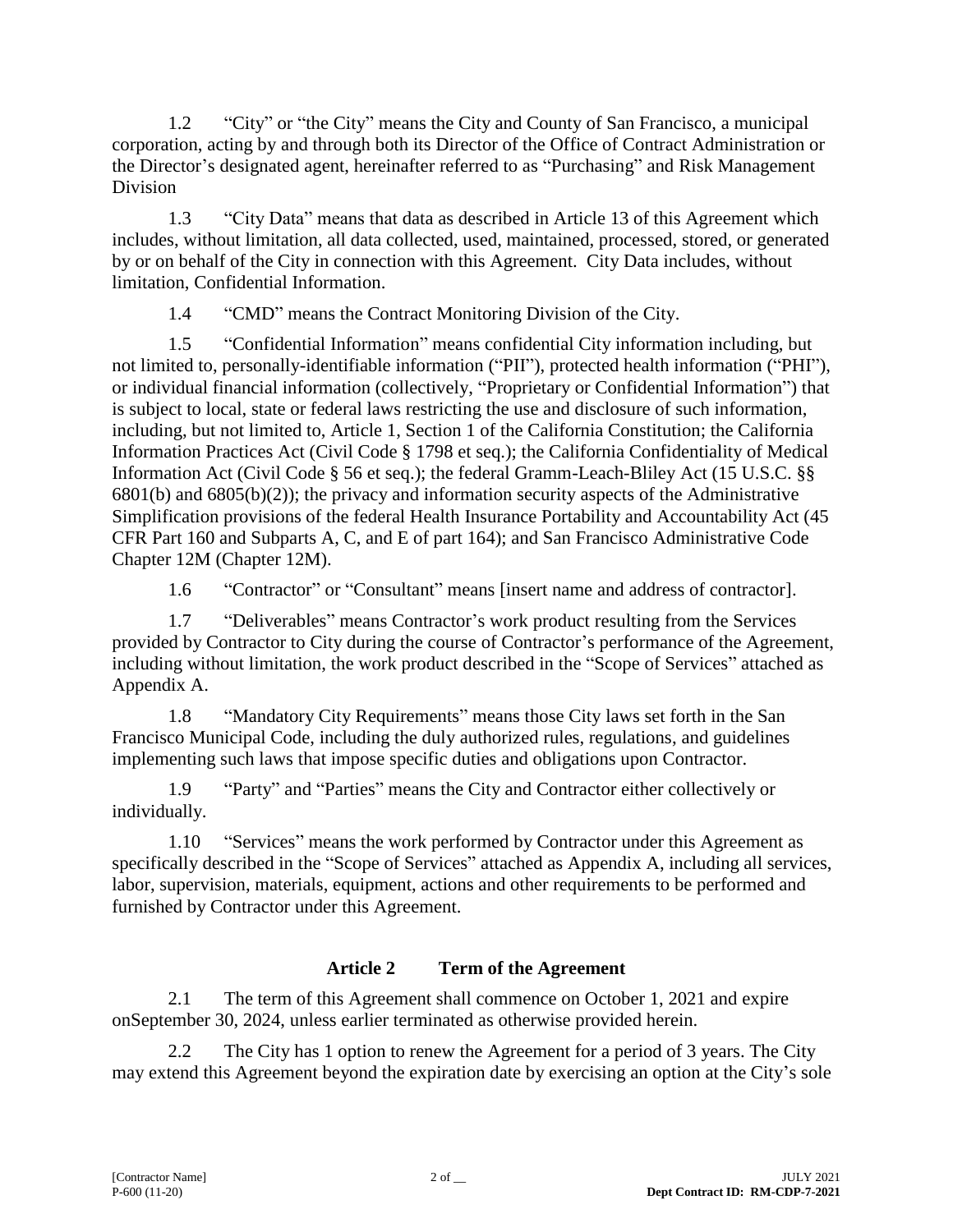and absolute discretion and by modifying this Agreement as provided in Section 11.5, "Modification of this Agreement."

## **Article 3 Financial Matters**

3.1 **Certification of Funds; Budget and Fiscal Provisions; Termination in the Event of Non-Appropriation**. This Agreement is subject to the budget and fiscal provisions of the City's Charter. Charges will accrue only after prior written authorization certified by the Controller, and the amount of City's obligation hereunder shall not at any time exceed the amount certified for the purpose and period stated in such advance authorization. This Agreement will terminate without penalty, liability or expense of any kind to City at the end of any fiscal year if funds are not appropriated for the next succeeding fiscal year. If funds are appropriated for a portion of the fiscal year, this Agreement will terminate, without penalty, liability or expense of any kind at the end of the term for which funds are appropriated. City has no obligation to make appropriations for this Agreement in lieu of appropriations for new or other agreements. City budget decisions are subject to the discretion of the Mayor and the Board of Supervisors. Contractor's assumption of risk of possible non-appropriation is part of the consideration for this Agreement.

THIS SECTION CONTROLS AGAINST ANY AND ALL OTHER PROVISIONS OF THIS AGREEMENT.

3.2 **Guaranteed Maximum Costs**. The City's payment obligation to Contractor cannot at any time exceed the amount certified by City's Controller for the purpose and period stated in such certification. Absent an authorized Emergency per the City Charter or applicable Code, no City representative is authorized to offer or promise, nor is the City required to honor, any offered or promised payments to Contractor under this Agreement in excess of the certified maximum amount without the Controller having first certified the additional promised amount and the Parties having modified this Agreement as provided in Section 11.5, "Modification of this Agreement."

## 3.3 **Compensation.**

3.3.1 **Calculation of Charges.** Contractor shall provide an invoice to the City on a monthly basis for goods delivered and/or Services completed in the immediate preceding month, unless a different schedule is set out in Appendix B, "Calculation of Charges." Compensation shall be made for goods and/or Services identified in the invoice that the City, in his or her sole discretion, concludes has been satisfactorily performed. In no event shall the amount of this Agreement exceed \$6,000,000 (six million dollars) – with an annual not to exceed amount of \$135,000.The breakdown of charges associated with this Agreement appears in Appendix B, "Calculation of Charges." A portion of payment may be withheld until conclusion of the Agreement if agreed to by both Parties as retainage, described in Appendix B. In no event shall City be liable for interest or late charges for any late payments. City will not honor minimum service order charges for any services covered by this Agreement.

3.3.2 **Payment Limited to Satisfactory Services and Delivery of Goods.** Contractor is not entitled to any payments from City until City approves the goods and/or Services delivered pursuant to this Agreement. Payments to Contractor by City shall not excuse Contractor from its obligation to replace unsatisfactory delivery of goods and/or Services even if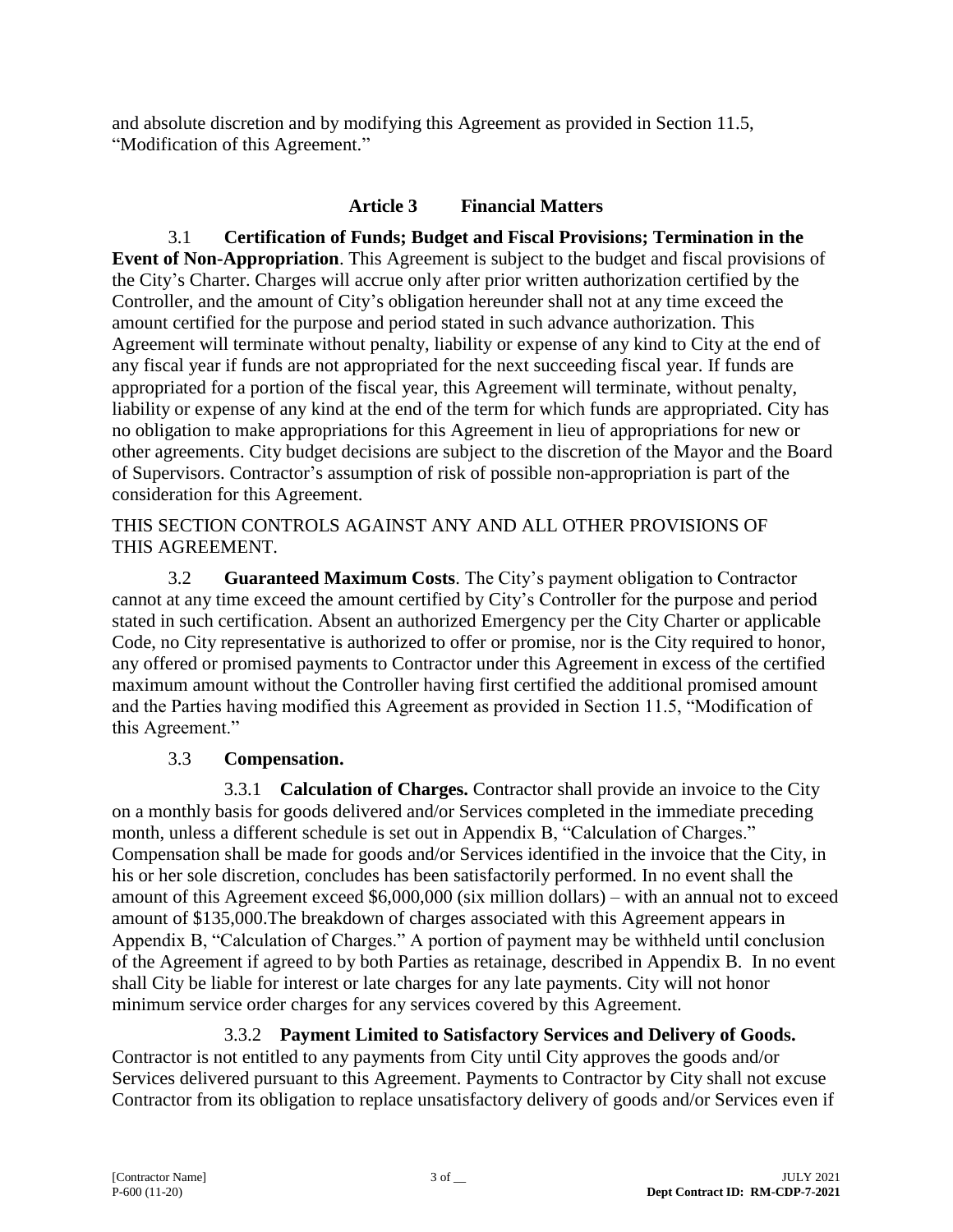the unsatisfactory character may not have been apparent or detected at the time such payment was made. Goods and/or Services delivered pursuant to this Agreement that do not conform to the requirements of this Agreement may be rejected by City and in such case must be replaced by Contractor without delay at no cost to the City.

3.3.3 **Withhold Payments.** If Contractor fails to provide goods and/or Services in accordance with Contractor's obligations under this Agreement, the City may withhold any and all payments due Contractor until such failure to perform is cured, and Contractor shall not stop work as a result of City's withholding of payments as provided herein.

3.3.4 **Invoice Format**. Invoices furnished by Contractor under this Agreement must be in a form acceptable to the Controller and City and include a unique invoice number and a specific invoice date. Payment shall be made by City as specified in Section 3.3.7, or in such alternate manner as the Parties have mutually agreed upon in writing. All invoices must show the PeopleSoft Purchase Order ID Number, PeopleSoft Supplier Name and ID, Item numbers (if applicable), complete description of goods delivered or Services performed, sales/use tax (if applicable), contract payment terms and contract price. Invoices that do not include all required information or contain inaccurate information will not be processed for payment.

## 3.3.5 **Payment Terms.**

(a) **Payment Due Date**: Unless City notifies the Contractor that a dispute exists, Payment shall be made within 30 calendar days, measured from (1) the delivery of goods and/or the rendering of services or (2) the date of receipt of the invoice, whichever is later. Payment is deemed to be made on the date on which City has issued a check to Contractor or, if Contractor has agreed to electronic payment, the date on which City has posted electronic payment to Contractor.

## (b) **RESERVED - Payment Discount Terms:**

(c) No additional charge shall accrue against City in the event City does not make payment within any time specified by Contractor.

3.3.6 **LBE Payment and Utilization Tracking System.** Contractor shall pay LBE subcontractors within three business days as provided under Chapter 14B.7(H)(9). Within ten business days of City's payment of an invoice, Contractor shall confirm that all subcontractors have been paid in the Payment Module of the City's Supplier Portal unless instructed otherwise by CMD. Failure to submit all required payment information to the City's Financial System with each payment request may result in the withholding of 20% of the payment due. Self-Service Training is located at this link: [https://sfcitypartnersfgov.org/pages/training.aspx.](https://sfcitypartnersfgov.org/pages/training.aspx)

## 3.3.7 **Getting paid by the City for Goods and/or Services.**

(a) The City and County of San Francisco utilizes the Paymode- $X^{\circledast}$ service offered by Bank of America Merrill Lynch to pay City contractors. Contractor must sign up to receive electronic payments to be paid under this Agreement. To sign up for electronic payments, visit [http://portal.paymode.com/city\\_countyofsanfrancisco.](http://portal.paymode.com/city_countyofsanfrancisco)

(b) At the option of the City, Contractor may be required to submit invoices directly in the City's financial and procurement system (PeopleSoft) via eSettlement. Refer to<https://sfcitypartner.sfgov.org/pages/training.aspx> for more information on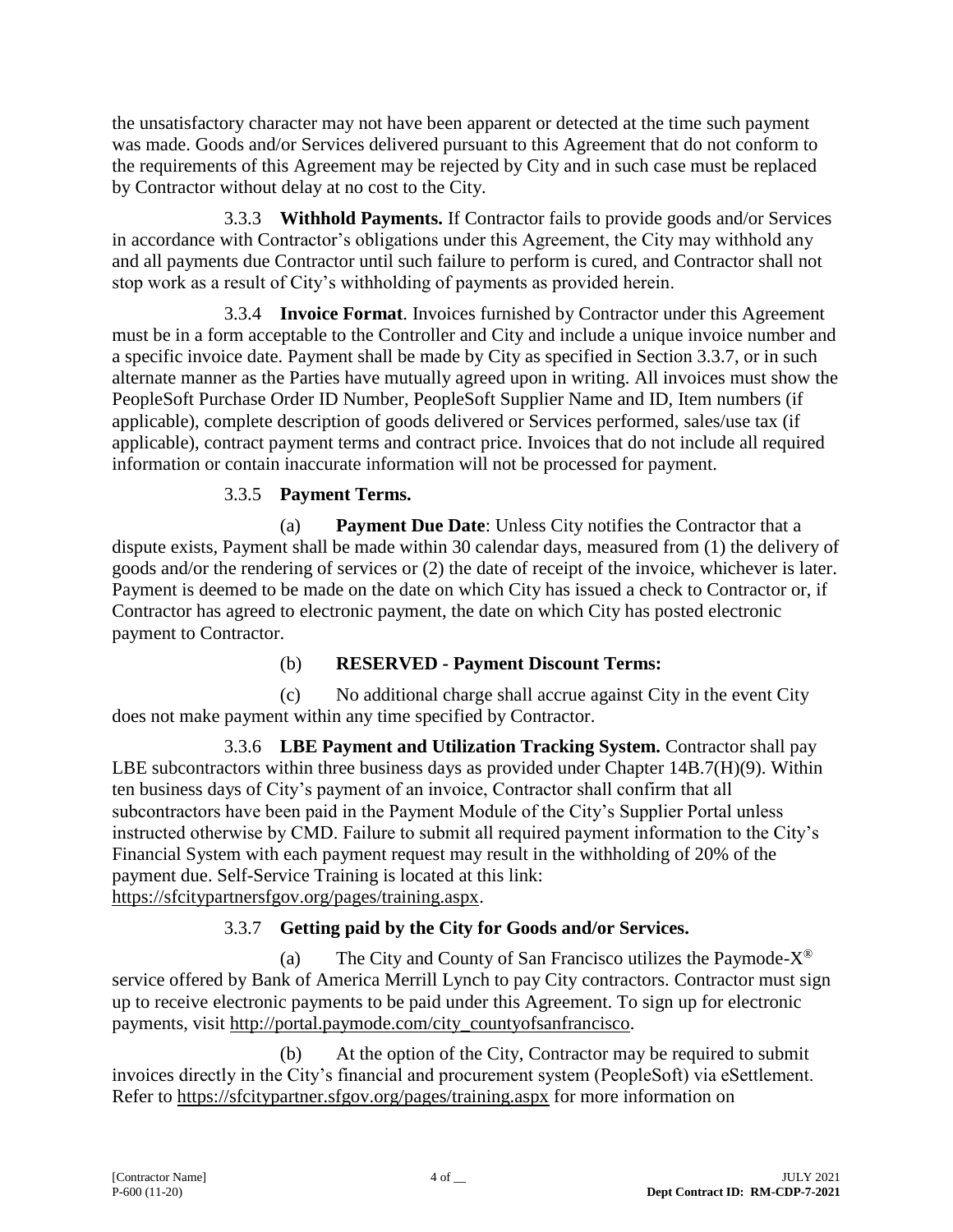eSettlement. For access to PeopleSoft eSettlement, submit a request through [sfemployeeportalsupport@sfgov.org.](mailto:sfemployeeportalsupport@sfgov.org)

## 3.3.8 **RESERVED - Grant Funded Contracts.**

3.4 **Audit and Inspection of Records**. Contractor agrees to maintain and make available to the City, during regular business hours, accurate books and accounting records relating to its Services. Contractor will permit City to audit, examine and make excerpts and transcripts from such books and records, and to make audits of all invoices, materials, payrolls, records or personnel and other data related to all other matters covered by this Agreement, whether funded in whole or in part under this Agreement. Contractor shall maintain such data and records in an accessible location and condition for a period of not less than five years after final payment under this Agreement or until after final audit has been resolved, whichever is later. The State of California or any Federal agency having an interest in the subject matter of this Agreement shall have the same rights as conferred upon City by this Section. Contractor shall include the same audit and inspection rights and record retention requirements in all subcontracts.

3.5 **Submitting False Claims**. The full text of San Francisco Administrative Code Chapter 21, Section 21.35, including the enforcement and penalty provisions, is incorporated into this Agreement. Pursuant to San Francisco Administrative Code §21.35, any contractor or subcontractor who submits a false claim shall be liable to the City for the statutory penalties set forth in that section. A contractor or subcontractor will be deemed to have submitted a false claim to the City if the contractor or subcontractor: (a) knowingly presents or causes to be presented to an officer or employee of the City a false claim or request for payment or approval; (b) knowingly makes, uses, or causes to be made or used a false record or statement to get a false claim paid or approved by the City; (c) conspires to defraud the City by getting a false claim allowed or paid by the City; (d) knowingly makes, uses, or causes to be made or used a false record or statement to conceal, avoid, or decrease an obligation to pay or transmit money or property to the City; or (e) is a beneficiary of an inadvertent submission of a false claim to the City, subsequently discovers the falsity of the claim, and fails to disclose the false claim to the City within a reasonable time after discovery of the false claim.

# 3.6 **RESERVED - Payment of Prevailing Wages**

# **Article 4 Services and Resources**

4.1 **Services Contractor Agrees to Perform**. Contractor agrees to perform the Services stated in Appendix A, "Scope of Services." Officers and employees of the City are not authorized to request, and the City is not required to reimburse the Contractor for, Services beyond the Scope of Services listed in Appendix A, unless Appendix A is modified as provided in Section 11.5, "Modification of this Agreement."

4.2 **Qualified Personnel**. Contractor shall utilize only competent personnel under the supervision of, and in the employment of, Contractor (or Contractor's authorized subcontractors) to perform the Services. Contractor will comply with City's reasonable requests regarding assignment and/or removal of personnel, but all personnel, including those assigned at City's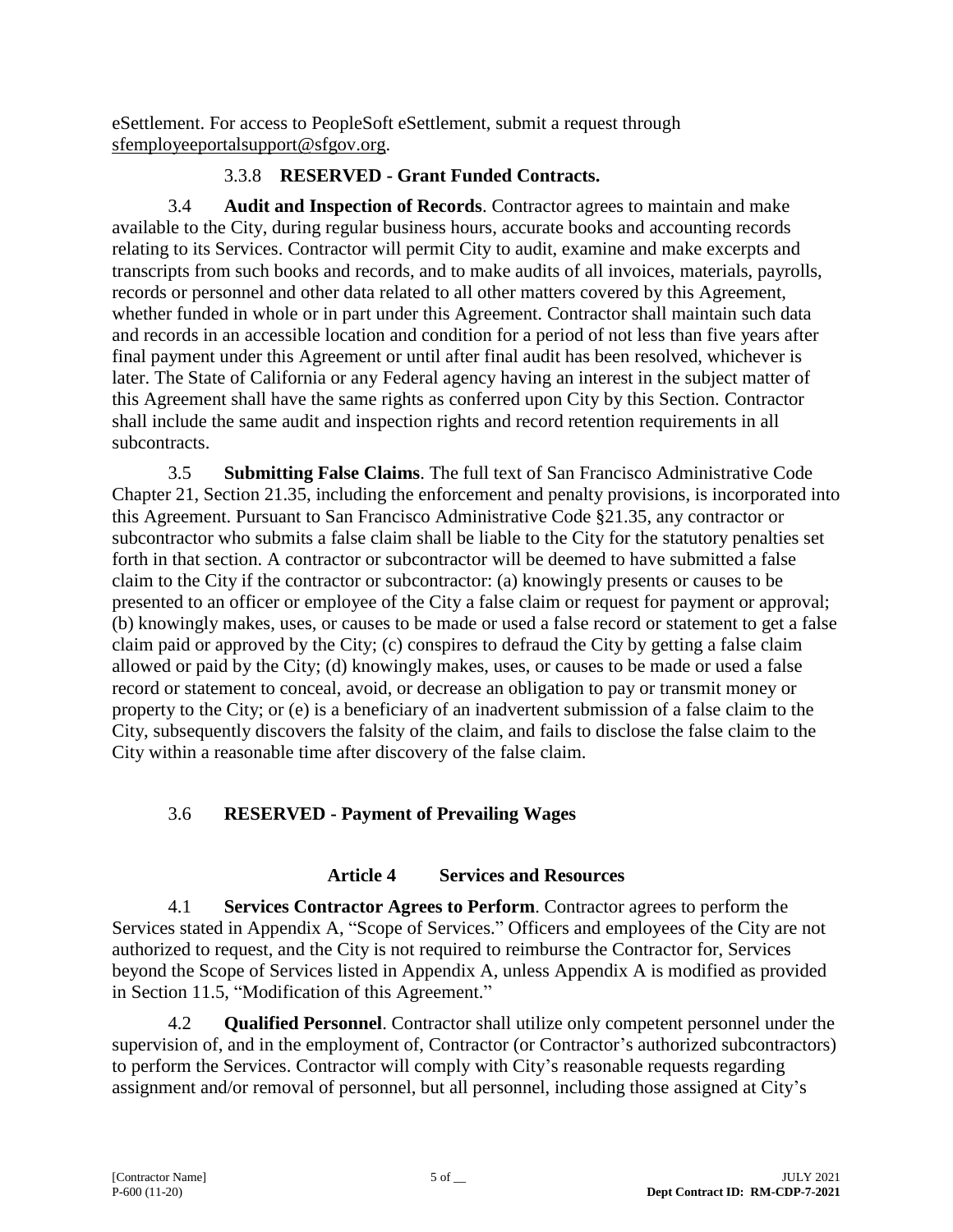request, must be supervised by Contractor. Contractor shall commit adequate resources to allow timely completion within the project schedule specified in this Agreement.

## 4.3 **Subcontracting**.

4.3.1 Contractor may subcontract portions of the Services only upon prior written approval of City. Contractor is responsible for its subcontractors throughout the course of the work required to perform the Services. All Subcontracts must incorporate the terms of Article 10 "Additional Requirements Incorporated by Reference" of this Agreement, unless inapplicable. Neither Party shall, on the basis of this Agreement, contract on behalf of, or in the name of, the other Party. Any agreement made in violation of this provision shall be null and void.

4.3.2 City's execution of this Agreement constitutes its approval of the subcontractors listed below.

[Insert names of desired approved subcontractors here]

## 4.4 **Independent Contractor; Payment of Employment Taxes and Other Expenses.**

4.4.1 **Independent Contractor**. For the purposes of this Section 4.4, "Contractor" shall be deemed to include not only Contractor, but also any agent or employee of Contractor. Contractor acknowledges and agrees that at all times, Contractor or any agent or employee of Contractor shall be deemed at all times to be an independent contractor and is wholly responsible for the manner in which it performs the services and work requested by City under this Agreement. Contractor, its agents, and employees will not represent or hold themselves out to be employees of the City at any time. Contractor or any agent or employee of Contractor shall not have employee status with City, nor be entitled to participate in any plans, arrangements, or distributions by City pertaining to or in connection with any retirement, health or other benefits that City may offer its employees. Contractor or any agent or employee of Contractor is liable for the acts and omissions of itself, its employees and its agents. Contractor shall be responsible for all obligations and payments, whether imposed by federal, state or local law, including, but not limited to, FICA, income tax withholdings, unemployment compensation, insurance, and other similar responsibilities related to Contractor's performing services and work, or any agent or employee of Contractor providing same. Nothing in this Agreement shall be construed as creating an employment or agency relationship between City and Contractor or any agent or employee of Contractor. Any terms in this Agreement referring to direction from City shall be construed as providing for direction as to policy and the result of Contractor's work only, and not as to the means by which such a result is obtained. City does not retain the right to control the means or the method by which Contractor performs work under this Agreement. Contractor agrees to maintain and make available to City, upon request and during regular business hours, accurate books and accounting records demonstrating Contractor's compliance with this Section. Should City determine that Contractor, or any agent or employee of Contractor, is not performing in accordance with the requirements of this Agreement, City shall provide Contractor with written notice of such failure. Within five (5) business days of Contractor's receipt of such notice, and in accordance with Contractor policy and procedure, Contractor shall remedy the deficiency. Notwithstanding, if City believes that an action of Contractor, or any agent or employee of Contractor, warrants immediate remedial action by Contractor, City shall contact Contractor and provide Contractor in writing with the reason for requesting such immediate action.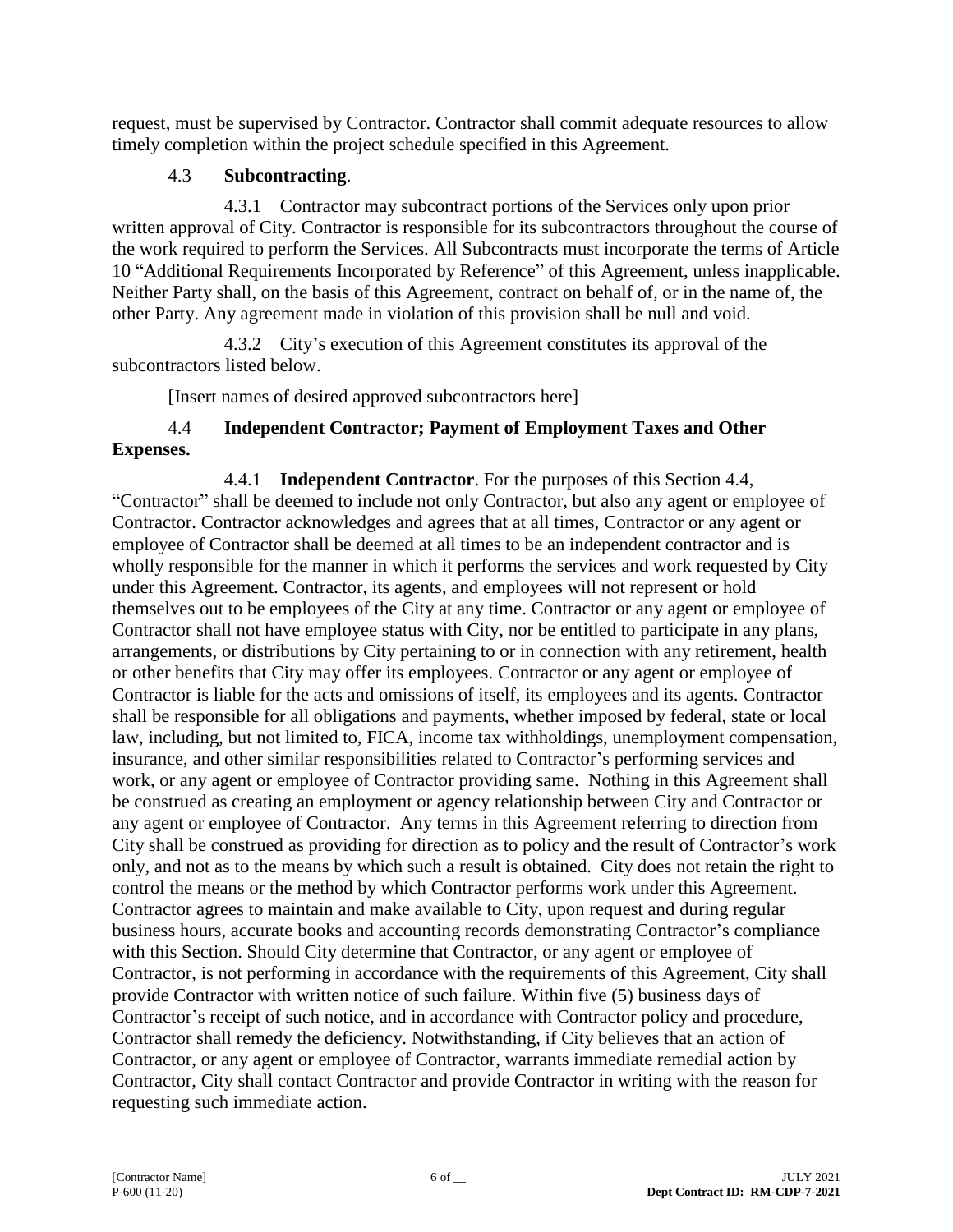4.4.2 **Payment of Employment Taxes and Other Expenses**. Should City, in its discretion, or a relevant taxing authority such as the Internal Revenue Service or the State Employment Development Division, or both, determine that Contractor is an employee for purposes of collection of any employment taxes, the amounts payable under this Agreement shall be reduced by amounts equal to both the employee and employer portions of the tax due (and offsetting any credits for amounts already paid by Contractor which can be applied against this liability). City shall then forward those amounts to the relevant taxing authority. Should a relevant taxing authority determine a liability for past services performed by Contractor for City, upon notification of such fact by City, Contractor shall promptly remit such amount due or arrange with City to have the amount due withheld from future payments to Contractor under this Agreement (again, offsetting any amounts already paid by Contractor which can be applied as a credit against such liability). A determination of employment status pursuant to this Section 4.4 shall be solely limited to the purposes of the particular tax in question, and for all other purposes of this Agreement, Contractor shall not be considered an employee of City. Notwithstanding the foregoing, Contractor agrees to indemnify and save harmless City and its officers, agents and employees from, and, if requested, shall defend them against any and all claims, losses, costs, damages, and expenses, including attorneys' fees, arising from this Section.

4.5 **Assignment**. The Services to be performed by Contractor are personal in character. Neither this Agreement, nor any duties or obligations hereunder, may be directly or indirectly assigned, novated, hypothecated, transferred, or delegated by Contractor, or, where the Contractor is a joint venture, a joint venture partner, (collectively referred to as an "Assignment") unless first approved by City by written instrument executed and approved in the same manner as this Agreement in accordance with the Administrative Code. The City's approval of any such Assignment is subject to the Contractor demonstrating to City's reasonable satisfaction that the proposed transferee is: (i) reputable and capable, financially and otherwise, of performing each of Contractor's obligations under this Agreement and any other documents to be assigned, (ii) not forbidden by applicable law from transacting business or entering into contracts with City; and (iii) subject to the jurisdiction of the courts of the State of California. A change of ownership or control of Contractor or a sale or transfer of substantially all of the assets of Contractor shall be deemed an Assignment for purposes of this Agreement. Contractor shall immediately notify City about any Assignment. Any purported Assignment made in violation of this provision shall be null and void.

4.6 **Warranty**. Contractor warrants to City that the Services will be performed with the degree of skill and care that is required by current, good and sound professional procedures and practices, and in conformance with generally accepted professional standards prevailing at the time the Services are performed so as to ensure that all Services performed are correct and appropriate for the purposes contemplated in this Agreement.

4.7 **Liquidated Damages.** By entering into this Agreement, Contractor agrees that in the event the Services are delayed beyond the scheduled milestones and timelines as provided in Appendix A, City will suffer actual damages that will be impractical or extremely difficult to determine. Contractor agrees that the sum of **[insert whole dollar amount in words and numbers -- no pennies and no ".00"]** per calendar day for each day of delay beyond scheduled milestones and timelines is not a penalty, but is a reasonable estimate of the loss that City will incur based on the delay, established in light of the circumstances existing at the time this Agreement was awarded. City may deduct a sum representing the liquidated damages from any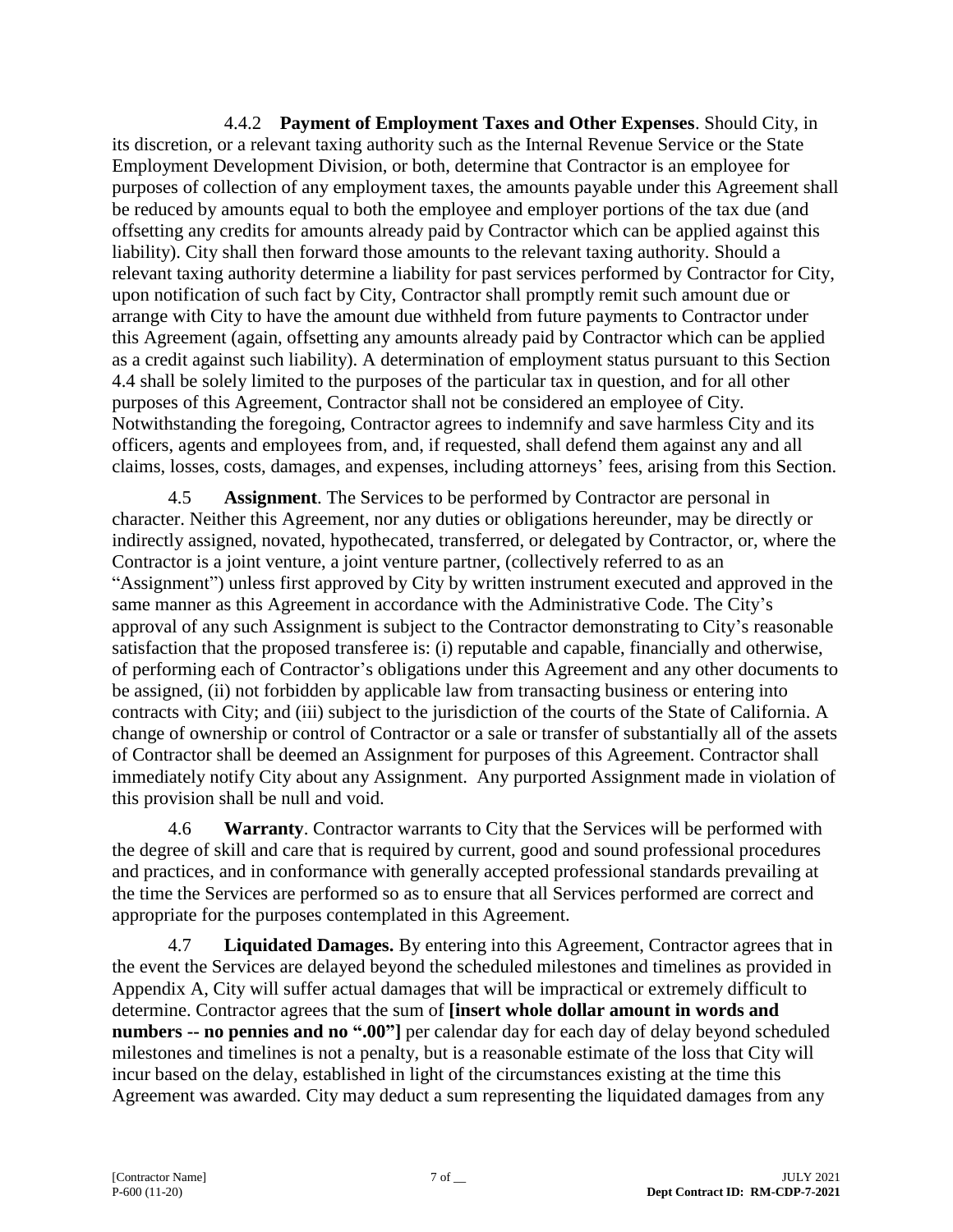money due to Contractor under this Agreement or any other contract between City and Contractor. Such deductions shall not be considered a penalty, but rather agreed upon monetary damages sustained by City because of Contractor's failure to furnish deliverables to City within the time fixed or such extensions of time permitted in writing by City.

4.8 **Bonding Requirements.** The Contractor is required to furnish a performance bond on the form in a form acceptable to the City, in a sum of not less than [insert bonding level] of the annual amount of the contract to guarantee the faithful performance of this contract. The bond must be approved as to sufficiency and qualifications of the surety by the Controller.

### **Article 5 Insurance and Indemnity**

## 5.1 **Insurance.**

5.1.1 **Required Coverages.** Without in any way limiting Contractor's liability pursuant to the "Indemnification" section of this Agreement, Contractor must maintain in force, during the full term of the Agreement, insurance in the following amounts and coverages:

(a) Commercial General Liability Insurance with limits not less than \$1,000,000 each occurrence for Bodily Injury and Property Damage, including Contractual Liability, Personal Injury, Products and Completed Operations.

(b) Commercial Automobile Liability Insurance with limits not less than \$1,000,000 each occurrence, "Combined Single Limit" for Bodily Injury and Property Damage, including Owned, Non-Owned and Hired auto coverage, as applicable.

(c) Workers' Compensation, in statutory amounts, with Employers' Liability Limits not less than **\$1,000,000** each accident, injury, or illness.

(d) Professional Liability Insurance, applicable to Contractor's profession, with limits not less than **\$1,000,000** for each claim with respect to negligent acts, errors or omissions in connection with the Services.

(e) Fidelity Bond - Contractor shall maintain throughout the term of this contract, at no expense to City, a blanket fidelity bond or a Crime Policy (Employee Dishonesty Coverage) that includes coverage for employee dishonesty, forgery & alteration, theft of money & securities, and theft via electronic means, endorsed to cover third party fidelity, covering all officers and employees in an amount not less than Three Hundred Thousand Dollars, than \$300,000 with any deductible not to exceed \$10,000 and including City as additional obligee or loss payee as its interest may appear.

(f) Technology Errors and Omissions Liability coverage, with limits of **\$1,000,000** for each claim and each loss. The policy shall at a minimum cover professional misconduct or lack of the requisite skill required for the performance of services defined in the Agreement and shall also provide coverage for the following risks:

(i) Network security liability arising from the unauthorized access to, use of, or tampering with computers or computer systems, including hacker attacks; and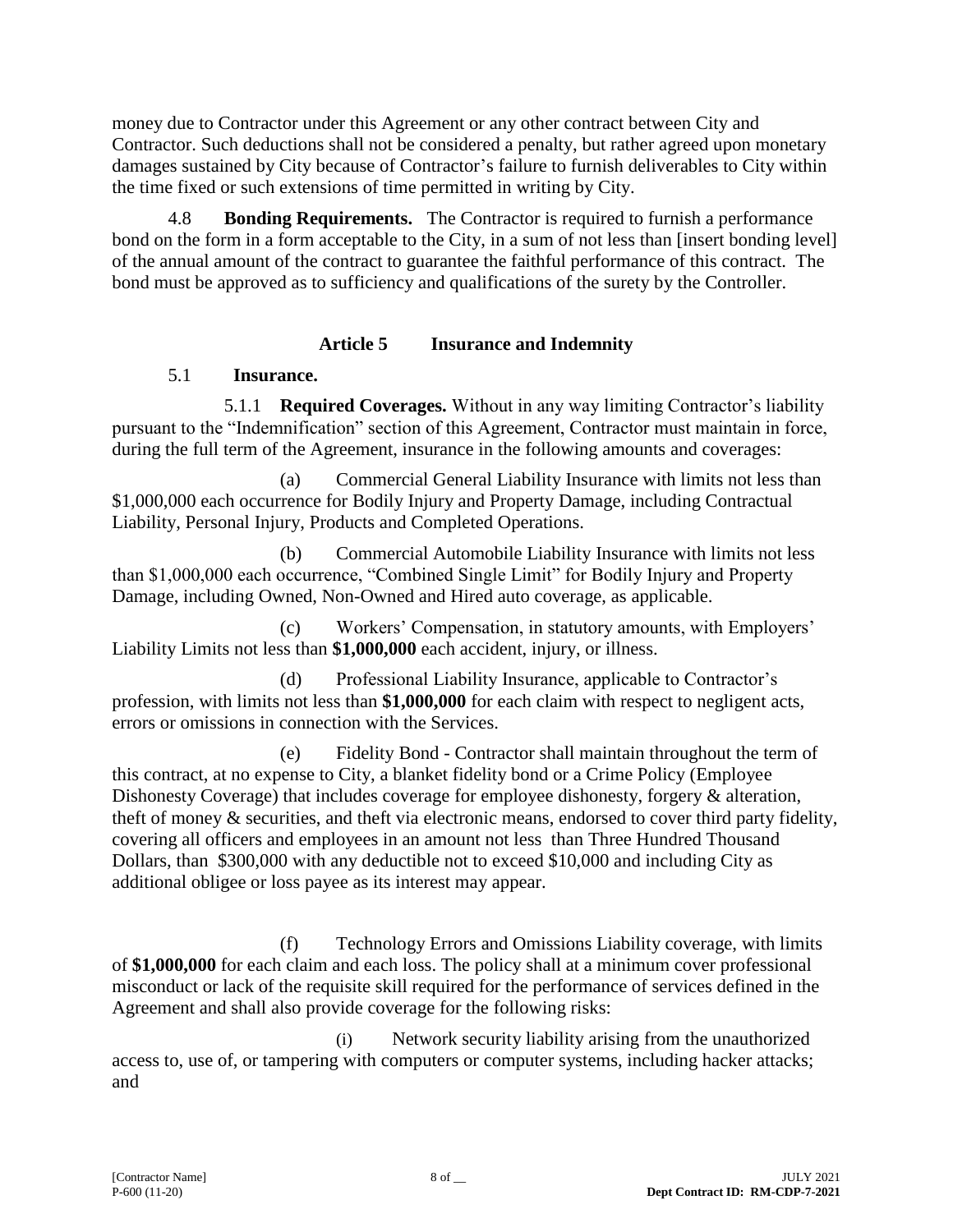(ii) Liability arising from the introduction of any form of malicious software including computer viruses into, or otherwise causing damage to the City's or third person's computer, computer system, network, or similar computer related property and the data, software, and programs thereon.

(g) Cyber and Privacy Insurance with limits of not less than **\$1,000,000** per claim. Such insurance shall include coverage for liability arising from theft, dissemination, and/or use of confidential information, including but not limited to, bank and credit card account information or personal information, such as name, address, social security numbers, protected health information or other personally identifying information, stored or transmitted in electronic form.

## 5.1.2 **Additional Insured Endorsements**

(a) The Commercial General Liability policy must be endorsed to name as Additional Insured the City and County of San Francisco, its Officers, Agents, and Employees.

(b) The Commercial Automobile Liability Insurance policy must be endorsed to name as Additional Insured the City and County of San Francisco, its Officers, Agents, and Employees.

## (c) RESERVED.

## 5.1.3 **Waiver of Subrogation Endorsements**

(a) The Workers' Compensation policy(ies) shall be endorsed with a waiver of subrogation in favor of the City for all work performed by the Contractor, its employees, agents and subcontractors.

## 5.1.4 **Primary Insurance Endorsements**

(a) The Commercial General Liability policy shall provide that such policies are primary insurance to any other insurance available to the Additional Insureds, with respect to any claims arising out of this Agreement, and that the insurance applies separately to each insured against whom claim is made or suit is brought.

(b) The Commercial Automobile Liability Insurance policy shall provide that such policies are primary insurance to any other insurance available to the Additional Insureds, with respect to any claims arising out of this Agreement, and that the insurance applies separately to each insured against whom claim is made or suit is brought.

## (c) RESERVED.

# 5.1.5 **Other Insurance Requirements**

(a) Thirty (30) days' advance written notice shall be provided to the City of cancellation, intended non-renewal, or reduction in coverages, except for non-payment for which no less than ten (10) days' notice shall be provided to City. Notices shall be sent to the City address set forth in Section 11.1 entitled "Notices to the Parties."

(b) Should any of the required insurance be provided under a claimsmade form, Contractor shall maintain such coverage continuously throughout the term of this Agreement and, without lapse, for a period of three years beyond the expiration of this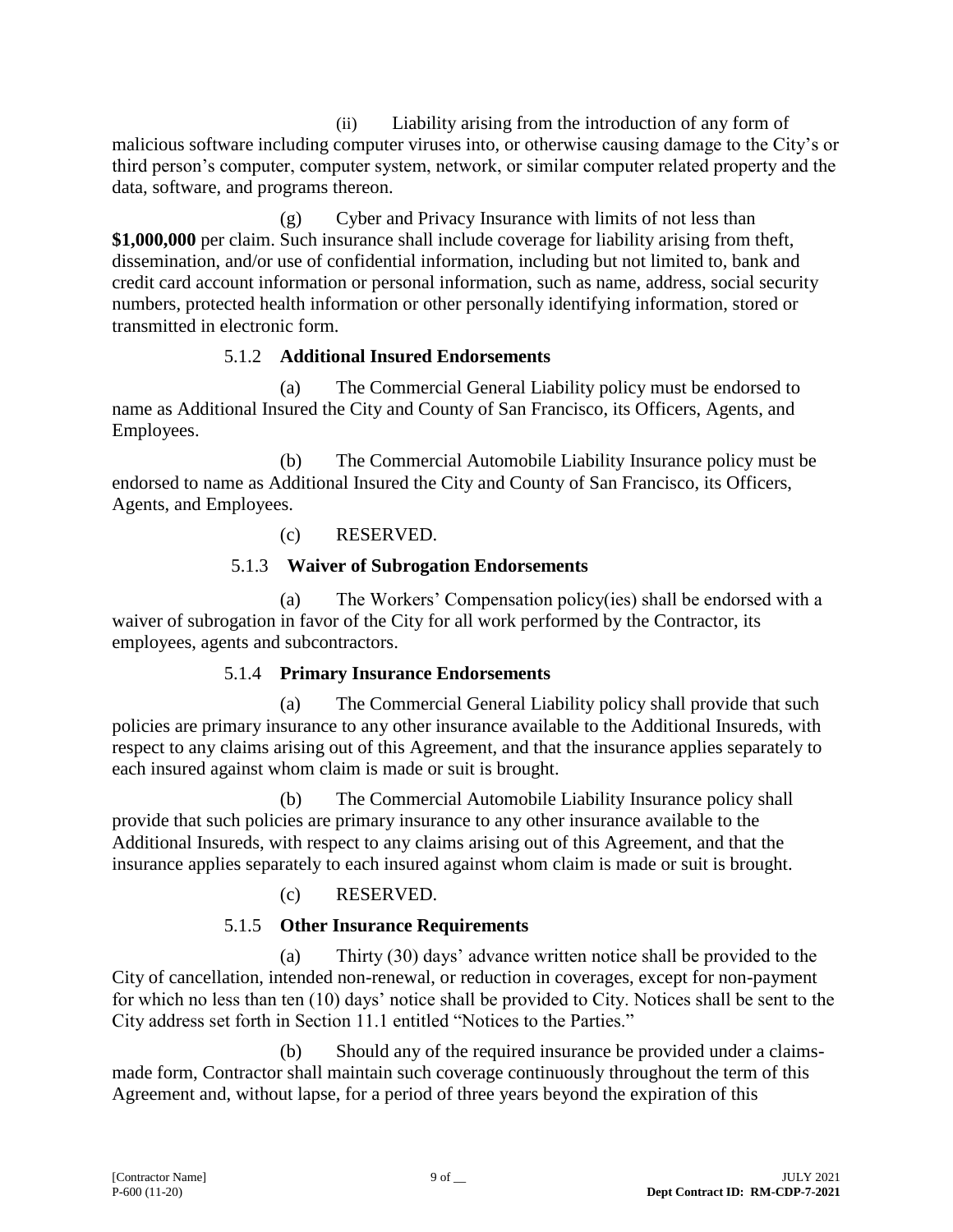Agreement, to the effect that, should occurrences during the Agreement term give rise to claims made after expiration of the Agreement, such claims shall be covered by such claims-made policies.

(c) Should any of the required insurance be provided under a form of coverage that includes a general annual aggregate limit or provides that claims investigation or legal defense costs be included in such general annual aggregate limit, such general annual aggregate limit shall be double the occurrence or claims limits specified above.

(d) Should any required insurance lapse during the term of this Agreement, requests for payments originating after such lapse shall not be processed until the City receives satisfactory evidence of reinstated coverage as required by this Agreement, effective as of the lapse date. If insurance is not reinstated, the City may, at its sole option, terminate this Agreement effective on the date of such lapse of insurance.

(e) Before commencing any Services, Contractor shall furnish to City certificates of insurance and additional insured policy endorsements with insurers with ratings comparable to A-, VIII or higher, that are authorized to do business in the State of California, and that are satisfactory to City, in form evidencing all coverages set forth above. Approval of the insurance by City shall not relieve or decrease Contractor's liability hereunder.

(f) If Contractor will use any subcontractor(s) to provide Services, Contractor shall require the subcontractor(s) to provide all necessary insurance and to name the City and County of San Francisco, its officers, agents and employees and the Contractor as additional insureds.

5.2 **Indemnification**. Contractor shall indemnify and hold harmless City and its officers, agents and employees from, and, if requested, shall defend them from and against any and all claims, demands, losses, damages, costs, expenses, and liability (legal, contractual, or otherwise) arising from or in any way connected with any: (i) injury to or death of a person, including employees of City or Contractor; (ii) loss of or damage to property; (iii) violation of local, state, or federal common law, statute or regulation, including but not limited to privacy or personally identifiable information, health information, disability and labor laws or regulations; (iv) strict liability imposed by any law or regulation; or (v) losses arising from Contractor's execution of subcontracts not in accordance with the requirements of this Agreement applicable to subcontractors; so long as such injury, violation, loss, or strict liability (as set forth in subsections  $(i) - (v)$  above) arises directly or indirectly from Contractor's performance of this Agreement, including, but not limited to, Contractor's use of facilities or equipment provided by City or others, regardless of the negligence of, and regardless of whether liability without fault is imposed or sought to be imposed on City, except to the extent that such indemnity is void or otherwise unenforceable under applicable law, and except where such loss, damage, injury, liability or claim is the result of the active negligence or willful misconduct of City and is not contributed to by any act of, or by any omission to perform some duty imposed by law or agreement on Contractor, its subcontractors, or either's agent or employee. The foregoing indemnity shall include, without limitation, reasonable fees of attorneys, consultants and experts and related costs and City's costs of investigating any claims against the City.

In addition to Contractor's obligation to indemnify City, Contractor specifically acknowledges and agrees that it has an immediate and independent obligation to defend City from any claim which actually or potentially falls within this indemnification provision, even if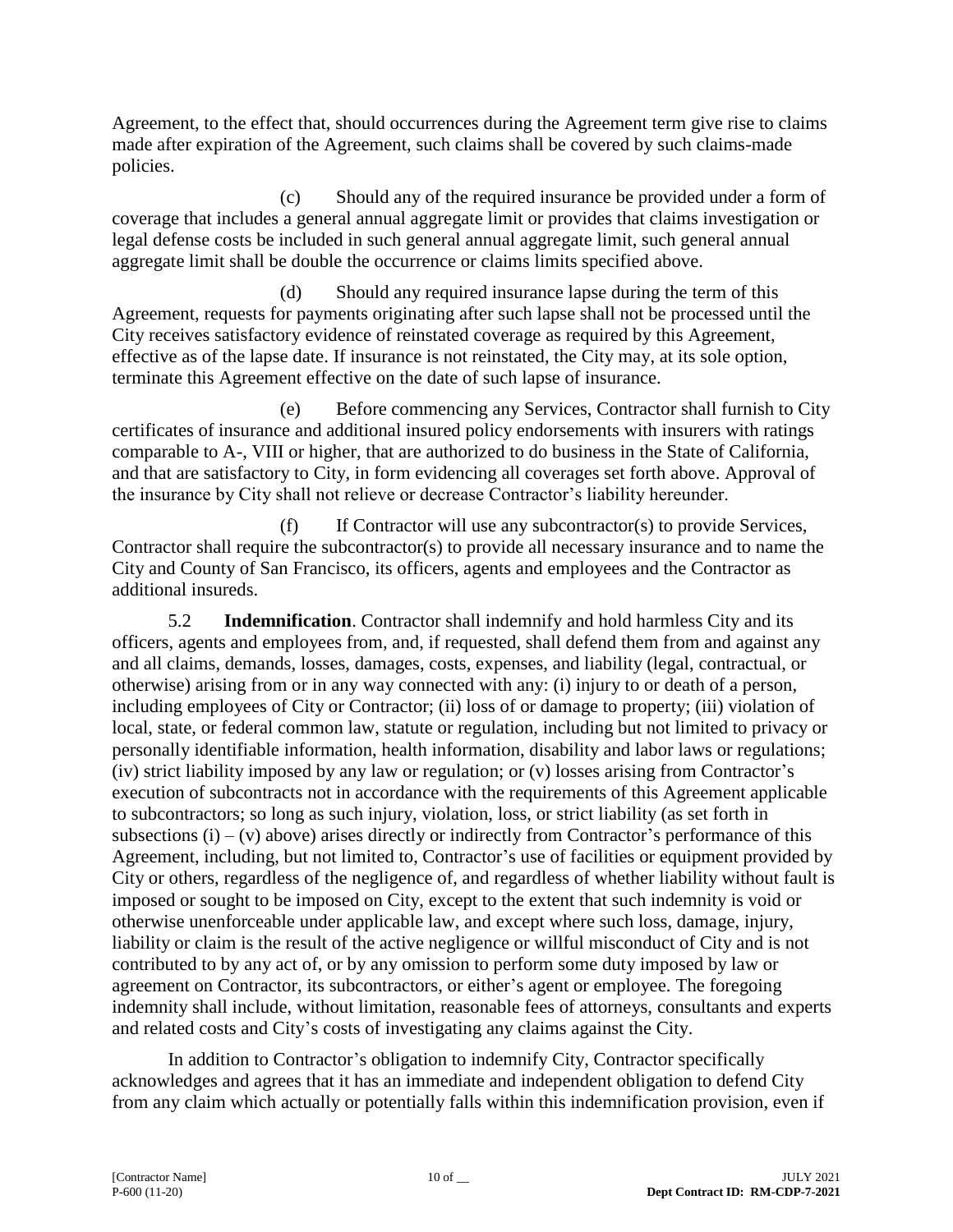the allegations are or may be groundless, false or fraudulent, which obligation arises at the time such claim is tendered to Contractor by City and continues at all times thereafter.

Contractor shall indemnify and hold City harmless from all loss and liability, including attorneys' fees, court costs and all other litigation expenses for any infringement of the patent rights, copyright, trade secret or any other proprietary right or trademark, and all other intellectual property claims of any person or persons arising directly or indirectly from the receipt by City, or any of its officers or agents, of Contractor's Services.

## **Article 6 Liability of the Parties**

6.1 **Liability of City**. CITY'S PAYMENT OBLIGATIONS UNDER THIS AGREEMENT SHALL BE LIMITED TO THE PAYMENT OF THE COMPENSATION PROVIDED FOR IN SECTION 3.3.1, "PAYMENT," OF THIS AGREEMENT. NOTWITHSTANDING ANY OTHER PROVISION OF THIS AGREEMENT, IN NO EVENT SHALL CITY BE LIABLE, REGARDLESS OF WHETHER ANY CLAIM IS BASED ON CONTRACT OR TORT, FOR ANY SPECIAL, CONSEQUENTIAL, INDIRECT OR INCIDENTAL DAMAGES, INCLUDING, BUT NOT LIMITED TO, LOST PROFITS, ARISING OUT OF OR IN CONNECTION WITH THIS AGREEMENT OR THE SERVICES PERFORMED IN CONNECTION WITH THIS AGREEMENT.

6.2 **Liability for Use of Equipment**. City shall not be liable for any damage to persons or property as a result of the use, misuse or failure of any equipment used by Contractor, or any of its subcontractors, or by any of their employees, even though such equipment is furnished, rented or loaned by City.

6.3 **Liability for Incidental and Consequential Damages**. Contractor shall be responsible for incidental and consequential damages resulting in whole or in part from Contractor's acts or omissions.

## **Article 7 Payment of Taxes**

7.1 **Contractor to Pay All Taxes.** Except for any applicable California sales and use taxes charged by Contractor to City, Contractor shall pay all taxes, including possessory interest taxes levied upon or as a result of this Agreement, or the Services delivered pursuant hereto. Contractor shall remit to the State of California any sales or use taxes paid by City to Contractor under this Agreement. Contractor agrees to promptly provide information requested by the City to verify Contractor's compliance with any State requirements for reporting sales and use tax paid by City under this Agreement.

7.2 **Possessory Interest Taxes.** Contractor acknowledges that this Agreement may create a "possessory interest" for property tax purposes. Generally, such a possessory interest is not created unless the Agreement entitles the Contractor to possession, occupancy, or use of City property for private gain. If such a possessory interest is created, then the following shall apply:

7.2.1 Contractor, on behalf of itself and any permitted successors and assigns, recognizes and understands that Contractor, and any permitted successors and assigns, may be subject to real property tax assessments on the possessory interest.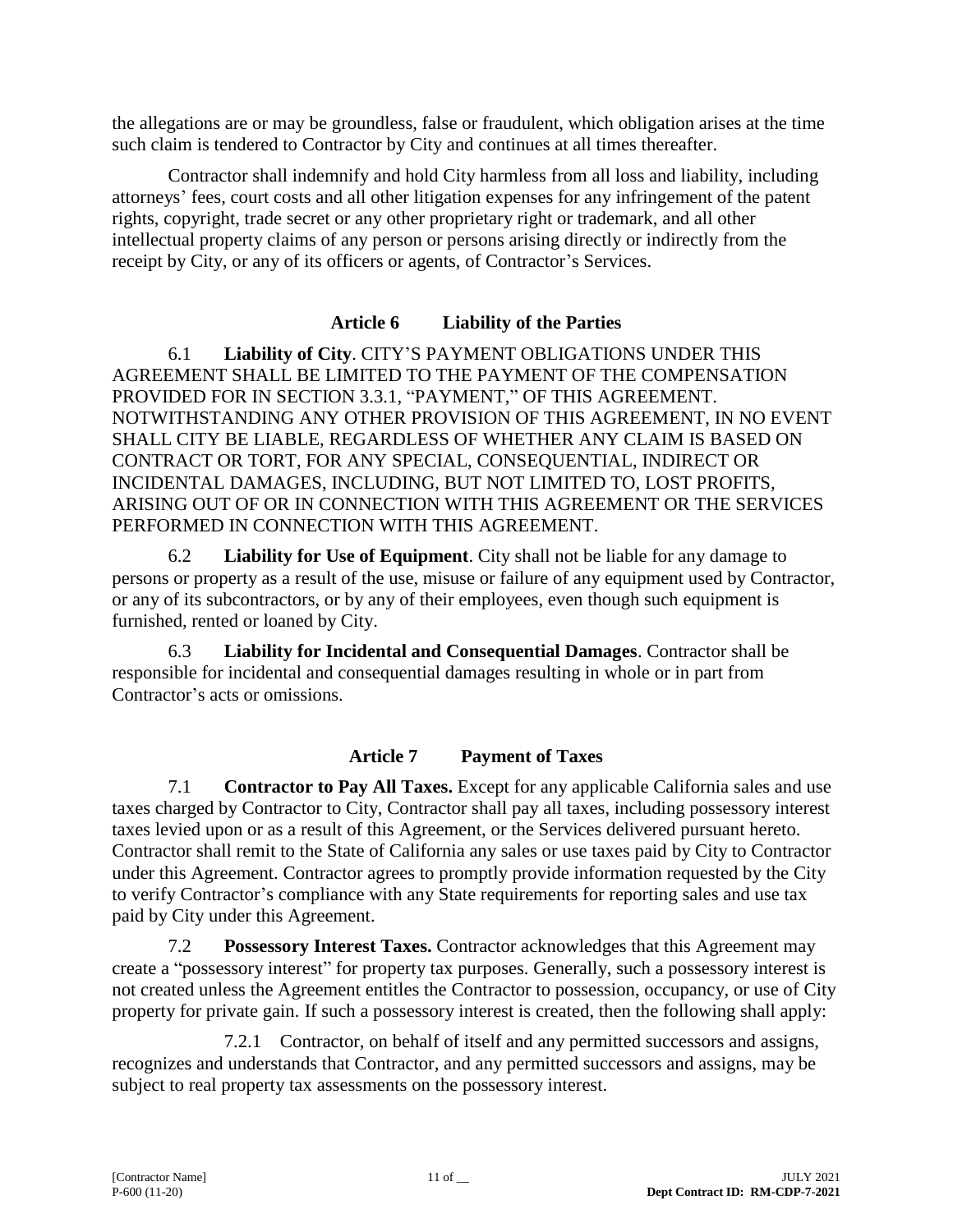7.2.2 Contractor, on behalf of itself and any permitted successors and assigns, recognizes and understands that the creation, extension, renewal, or assignment of this Agreement may result in a "change in ownership" for purposes of real property taxes, and therefore may result in a revaluation of any possessory interest created by this Agreement. Contractor accordingly agrees on behalf of itself and its permitted successors and assigns to report on behalf of the City to the County Assessor the information required by Revenue and Taxation Code Section 480.5, as amended from time to time, and any successor provision.

7.2.3 Contractor, on behalf of itself and any permitted successors and assigns, recognizes and understands that other events also may cause a change of ownership of the possessory interest and result in the revaluation of the possessory interest. (see, e.g., Rev. & Tax. Code Section 64, as amended from time to time). Contractor accordingly agrees on behalf of itself and its permitted successors and assigns to report any change in ownership to the County Assessor, the State Board of Equalization or other public agency as required by law.

7.2.4 Contractor further agrees to provide such other information as may be requested by the City to enable the City to comply with any reporting requirements for possessory interests that are imposed by applicable law.

7.3 **Withholding.** Contractor agrees that it is obligated to pay all amounts due to the City under the San Francisco Business and Tax Regulations Code during the term of this Agreement. Pursuant to Section 6.10-2 of the San Francisco Business and Tax Regulations Code, Contractor further acknowledges and agrees that City may withhold any payments due to Contractor under this Agreement if Contractor is delinquent in the payment of any amount required to be paid to the City under the San Francisco Business and Tax Regulations Code. Any payments withheld under this paragraph shall be made to Contractor, without interest, upon Contractor coming back into compliance with its obligations.

## **Article 8 Termination and Default**

## 8.1 **Termination for Convenience**

8.1.1 City shall have the option, in its sole discretion, to terminate this Agreement, at any time during the term hereof, for convenience and without cause. City shall exercise this option by giving Contractor written notice of termination. The notice shall specify the date on which termination shall become effective.

8.1.2 Upon receipt of the notice of termination, Contractor shall commence and perform, with diligence, all actions necessary on the part of Contractor to effect the termination of this Agreement on the date specified by City and to minimize the liability of Contractor and City to third parties as a result of termination. All such actions shall be subject to the prior approval of City. Such actions may include any or all of the following, without limitation:

(a) Halting the performance of all Services under this Agreement on the date(s) and in the manner specified by City.

(b) Terminating all existing orders and subcontracts, and not placing any further orders or subcontracts for materials, Services, equipment or other items.

(c) At City's direction, assigning to City any or all of Contractor's right, title, and interest under the orders and subcontracts terminated. Upon such assignment,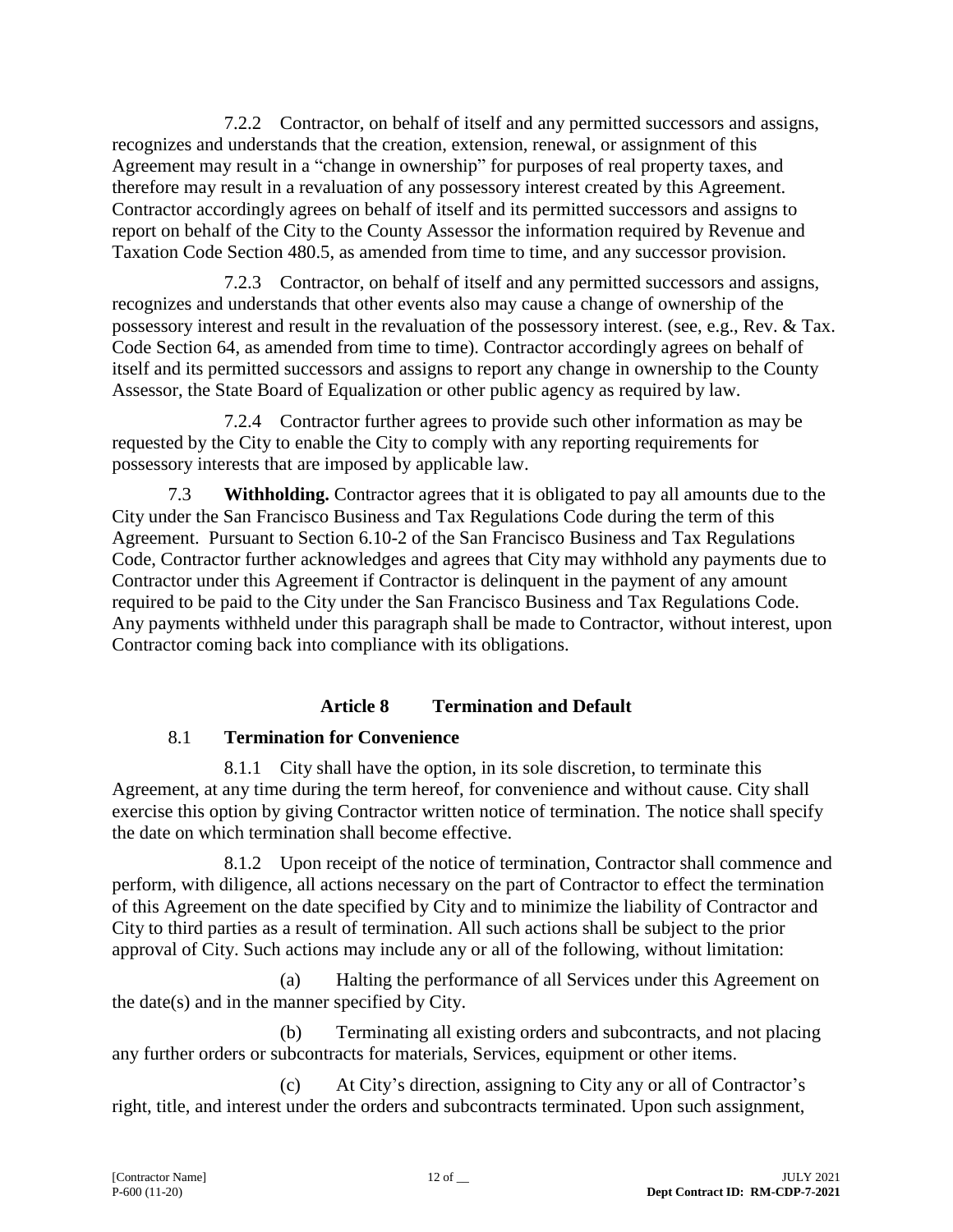City shall have the right, in its sole discretion, to settle or pay any or all claims arising out of the termination of such orders and subcontracts.

(d) Subject to City's approval, settling all outstanding liabilities and all claims arising out of the termination of orders and subcontracts.

(e) Completing performance of any Services that City designates to be completed prior to the date of termination specified by City.

(f) Taking such action as may be necessary, or as the City may direct, for the protection and preservation of any property related to this Agreement which is in the possession of Contractor and in which City has or may acquire an interest.

8.1.3 Within 30 days after the specified termination date, Contractor shall submit to City an invoice, which shall set forth each of the following as a separate line item:

(a) The reasonable cost to Contractor, without profit, for all Services prior to the specified termination date, for which Services City has not already tendered payment. Reasonable costs may include a reasonable allowance for actual overhead, not to exceed a total of 10% of Contractor's direct costs for Services. Any overhead allowance shall be separately itemized. Contractor may also recover the reasonable cost of preparing the invoice.

(b) A reasonable allowance for profit on the cost of the Services described in the immediately preceding subsection (a), provided that Contractor can establish, to the satisfaction of City, that Contractor would have made a profit had all Services under this Agreement been completed, and provided further, that the profit allowed shall in no event exceed 5% of such cost.

(c) The reasonable cost to Contractor of handling material or equipment returned to the vendor, delivered to the City or otherwise disposed of as directed by the City.

(d) A deduction for the cost of materials to be retained by Contractor, amounts realized from the sale of materials and not otherwise recovered by or credited to City, and any other appropriate credits to City against the cost of the Services or other work.

8.1.4 In no event shall City be liable for costs incurred by Contractor or any of its subcontractors after the termination date specified by City, except for those costs specifically listed in Section 8.1.3. Such non-recoverable costs include, but are not limited to, anticipated profits on the Services under this Agreement, post-termination employee salaries, posttermination administrative expenses, post-termination overhead or unabsorbed overhead, attorneys' fees or other costs relating to the prosecution of a claim or lawsuit, prejudgment interest, or any other expense which is not reasonable or authorized under Section 8.1.3.

8.1.5 In arriving at the amount due to Contractor under this Section, City may deduct: (i) all payments previously made by City for Services covered by Contractor's final invoice; (ii) any claim which City may have against Contractor in connection with this Agreement; (iii) any invoiced costs or expenses excluded pursuant to the immediately preceding subsection 8.1.4; and (iv) in instances in which, in the opinion of the City, the cost of any Service performed under this Agreement is excessively high due to costs incurred to remedy or replace defective or rejected Services, the difference between the invoiced amount and City's estimate of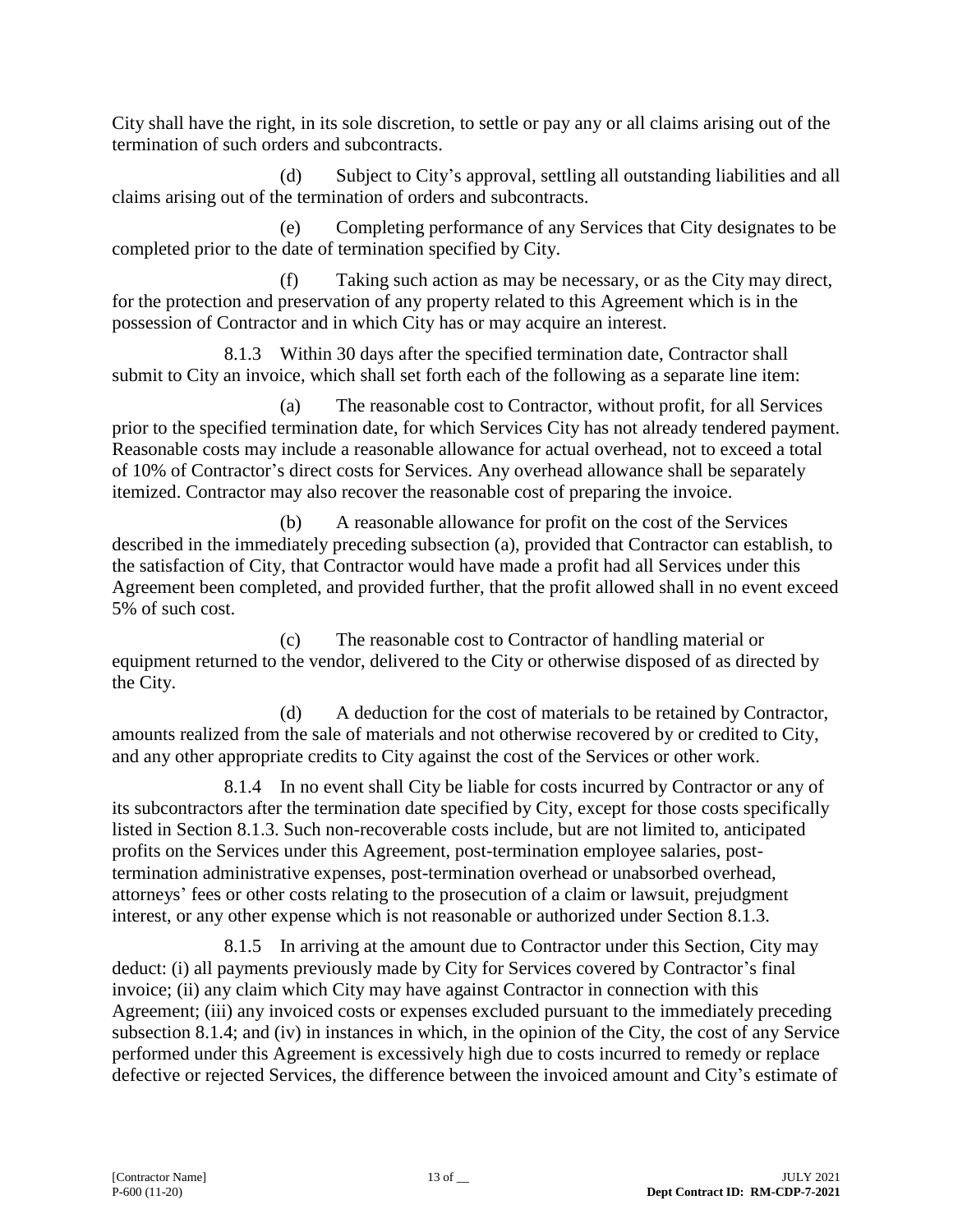the reasonable cost of performing the invoiced Services in compliance with the requirements of this Agreement.

8.1.6 City's payment obligation under this Section shall survive termination of this Agreement.

## 8.2 **Termination for Default; Remedies.**

8.2.1 Each of the following shall constitute an immediate event of default ("Event of Default") under this Agreement:

(a) Contractor fails or refuses to perform or observe any term, covenant or condition contained in any of the following Sections of this Agreement:

| 3.5       | <b>Submitting False Claims.</b> | 10.10 | Alcohol and Drug-Free Workplace |
|-----------|---------------------------------|-------|---------------------------------|
| 4.5       | Assignment                      | 10.13 | <b>Working with Minors</b>      |
| Article 5 | Insurance and Indemnity         | 11.10 | Compliance with Laws            |
| Article 7 | Payment of Taxes                |       | Article 13   Data and Security  |

(b) Contractor fails or refuses to perform or observe any other term, covenant or condition contained in this Agreement, including any obligation imposed by ordinance or statute and incorporated by reference herein, and such default is not cured within ten days after written notice thereof from City to Contractor. If Contractor defaults a second time in the same manner as a prior default cured by Contractor, City may in its sole discretion immediately terminate the Agreement for default or grant an additional period not to exceed five days for Contractor to cure the default.

(c) Contractor (i) is generally not paying its debts as they become due; (ii) files, or consents by answer or otherwise to the filing against it of a petition for relief or reorganization or arrangement or any other petition in bankruptcy or for liquidation or to take advantage of any bankruptcy, insolvency or other debtors' relief law of any jurisdiction; (iii) makes an assignment for the benefit of its creditors; (iv) consents to the appointment of a custodian, receiver, trustee or other officer with similar powers of Contractor or of any substantial part of Contractor's property; or (v) takes action for the purpose of any of the foregoing.

(d) A court or government authority enters an order (i) appointing a custodian, receiver, trustee or other officer with similar powers with respect to Contractor or with respect to any substantial part of Contractor's property, (ii) constituting an order for relief or approving a petition for relief or reorganization or arrangement or any other petition in bankruptcy or for liquidation or to take advantage of any bankruptcy, insolvency or other debtors' relief law of any jurisdiction or (iii) ordering the dissolution, winding-up or liquidation of Contractor.

8.2.2 On and after any Event of Default, City shall have the right to exercise its legal and equitable remedies, including, without limitation, the right to terminate this Agreement or to seek specific performance of all or any part of this Agreement. In addition, where applicable, City shall have the right (but no obligation) to cure (or cause to be cured) on behalf of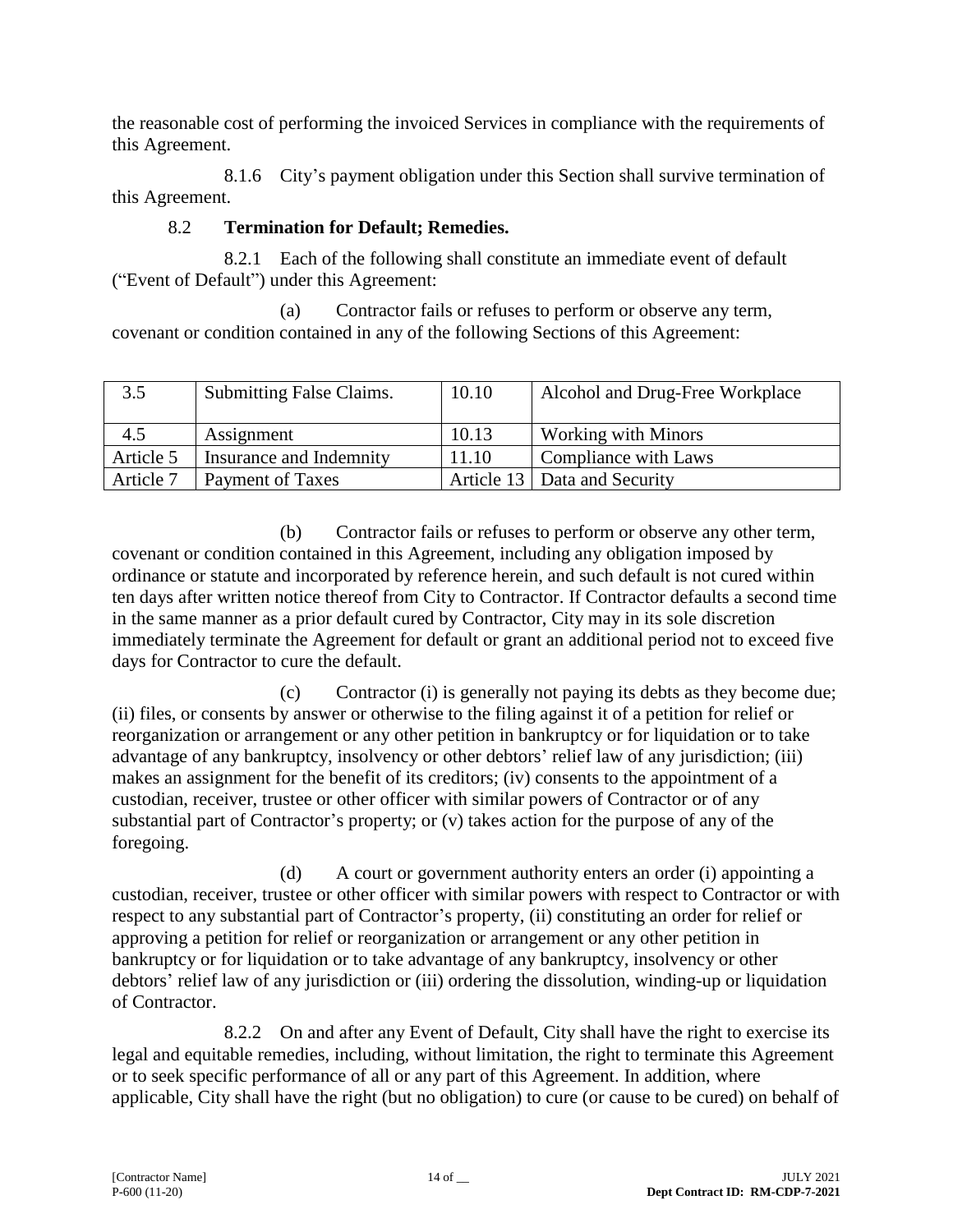Contractor any Event of Default; Contractor shall pay to City on demand all costs and expenses incurred by City in effecting such cure, with interest thereon from the date of incurrence at the maximum rate then permitted by law. City shall have the right to offset from any amounts due to Contractor under this Agreement or any other agreement between City and Contractor: (i) all damages, losses, costs or expenses incurred by City as a result of an Event of Default; and (ii) any liquidated damages levied upon Contractor pursuant to the terms of this Agreement; and (iii), any damages imposed by any ordinance or statute that is incorporated into this Agreement by reference, or into any other agreement with the City. This Section 8.2.2 shall survive termination of this Agreement.

8.2.3 All remedies provided for in this Agreement may be exercised individually or in combination with any other remedy available hereunder or under applicable laws, rules and regulations. The exercise of any remedy shall not preclude or in any way be deemed to waive any other remedy. Nothing in this Agreement shall constitute a waiver or limitation of any rights that City may have under applicable law.

8.2.4 Any notice of default must be sent by registered mail to the address set forth in Article 11.

8.3 **Non-Waiver of Rights**. The omission by either Party at any time to enforce any default or right reserved to it, or to require performance of any of the terms, covenants, or provisions hereof by the other Party at the time designated, shall not be a waiver of any such default or right to which the Party is entitled, nor shall it in any way affect the right of the Party to enforce such provisions thereafter.

## 8.4 **Rights and Duties upon Termination or Expiration.**

8.4.1 This Section and the following Sections of this Agreement listed below, shall survive termination or expiration of this Agreement:

| 3.3.2     | <b>Payment Limited to Satisfactory</b> | 9.1        | <b>Ownership of Results</b>         |
|-----------|----------------------------------------|------------|-------------------------------------|
|           | <b>Services</b>                        |            |                                     |
| 3.3.7(a)  | Grant Funded Contracts -               | 9.2        | Works for Hire                      |
|           | Disallowance                           |            |                                     |
| 3.4       | Audit and Inspection of Records        | 11.6       | <b>Dispute Resolution Procedure</b> |
|           |                                        |            |                                     |
| 3.5       | <b>Submitting False Claims</b>         | 11.7       | Agreement Made in California;       |
|           |                                        |            | Venue                               |
| Article 5 | Insurance and Indemnity                | 11.8       | Construction                        |
| 6.1       | Liability of City                      | 11.9       | <b>Entire Agreement</b>             |
| 6.3       | Liability for Incidental and           | 11.10      | Compliance with Laws                |
|           | <b>Consequential Damages</b>           |            |                                     |
| Article 7 | Payment of Taxes                       | 11.11      | Severability                        |
| 8.1.6     | <b>Payment Obligation</b>              | Article 13 | Data and Security                   |
|           |                                        |            |                                     |

8.4.2 Subject to the survival of the Sections identified in Section 8.4.1, above, if this Agreement is terminated prior to expiration of the term specified in Article 2, this Agreement shall be of no further force or effect. Contractor shall transfer title to City, and deliver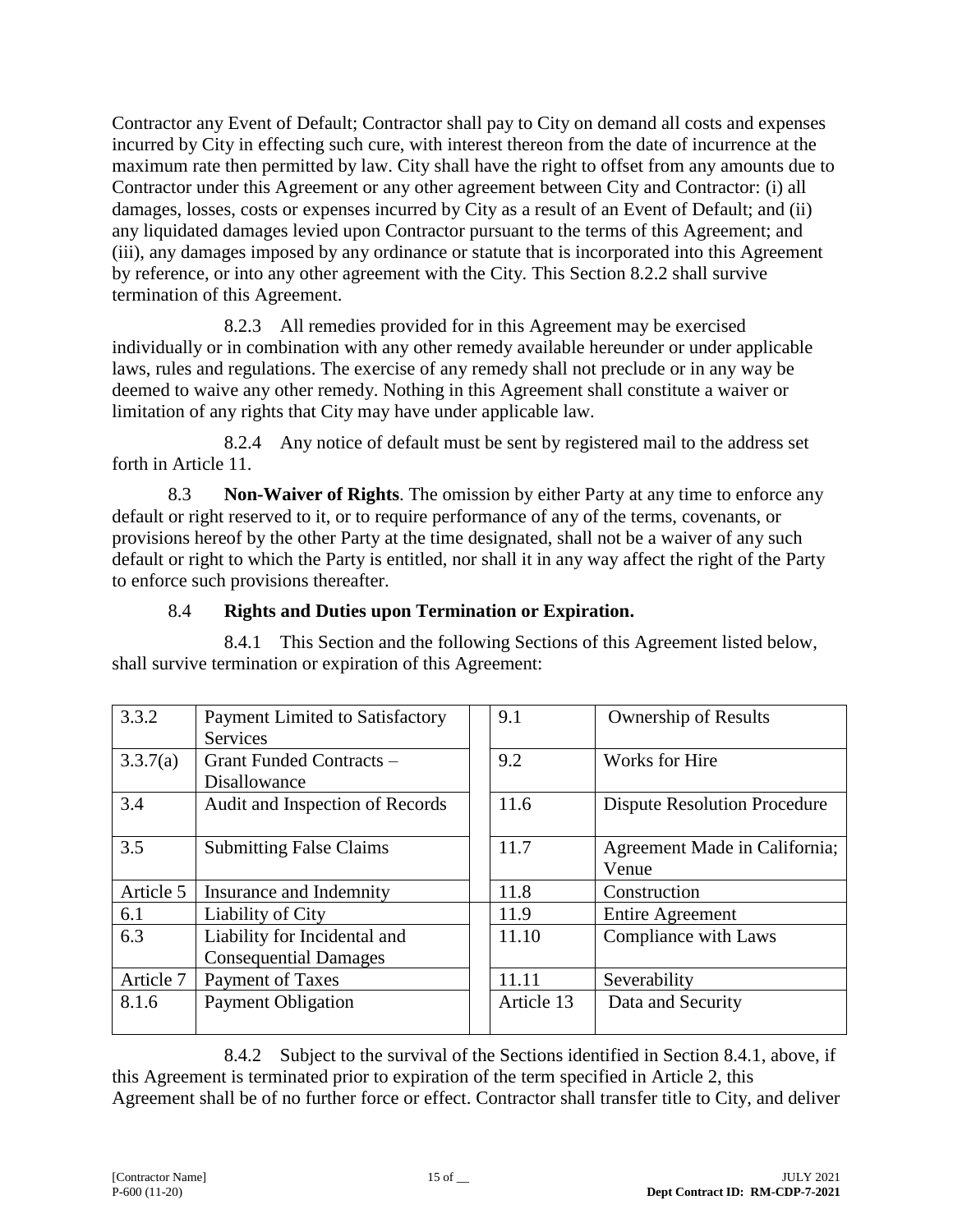in the manner, at the times, and to the extent, if any, directed by City, any work in progress, completed work, supplies, equipment, and other materials produced as a part of, or acquired in connection with the performance of this Agreement, and any completed or partially completed work which, if this Agreement had been completed, would have been required to be furnished to City.

## **Article 9 Rights In Deliverables**

9.1 **Ownership of Results**. Any interest of Contractor or its subcontractors, in the Deliverables, including any drawings, plans, specifications, blueprints, studies, reports, memoranda, computation sheets, computer files and media or other documents prepared by Contractor or its subcontractors for the purposes of this Agreement, shall become the property of and will be transmitted to City. However, unless expressly prohibited elsewhere in this Agreement, Contractor may retain and use copies for reference and as documentation of its experience and capabilities.

9.2 **Works for Hire**. If, in connection with Services, Contractor or its subcontractors creates Deliverables including, without limitation, artwork, copy, posters, billboards, photographs, videotapes, audiotapes, systems designs, software, reports, diagrams, surveys, blueprints, source codes, or any other original works of authorship, whether in digital or any other format, such works of authorship shall be works for hire as defined under Title 17 of the United States Code, and all copyrights in such works shall be the property of the City. If any Deliverables created by Contractor or its subcontractor(s) under this Agreement are ever determined not to be works for hire under U.S. law, Contractor hereby assigns all Contractor's copyrights to such Deliverables to the City, agrees to provide any material and execute any documents necessary to effectuate such assignment, and agrees to include a clause in every subcontract imposing the same duties upon subcontractor(s). With City's prior written approval, Contractor and its subcontractor(s) may retain and use copies of such works for reference and as documentation of their respective experience and capabilities.

## **Article 10 Additional Requirements Incorporated by Reference**

10.1 **Laws Incorporated by Reference**. The full text of the laws listed in this Article 10, including enforcement and penalty provisions, are incorporated by reference into this Agreement. The full text of the San Francisco Municipal Code provisions incorporated by reference in this Article and elsewhere in the Agreement ("Mandatory City Requirements") are available at http://www.amlegal.com/codes/client/san-francisco\_ca/ .

10.2 **Conflict of Interest**. By executing this Agreement, Contractor certifies that it does not know of any fact which constitutes a violation of Section 15.103 of the City's Charter; Article III, Chapter 2 of City's Campaign and Governmental Conduct Code; Title 9, Chapter 7 of the California Government Code (Section 87100 *et seq.*), or Title 1, Division 4, Chapter 1, Article 4 of the California Government Code (Section 1090 *et seq.*), and further agrees promptly to notify the City if it becomes aware of any such fact during the term of this Agreement.

10.3 **Prohibition on Use of Public Funds for Political Activity.** In performing the Services, Contractor shall comply with San Francisco Administrative Code Chapter 12G, which prohibits funds appropriated by the City for this Agreement from being expended to participate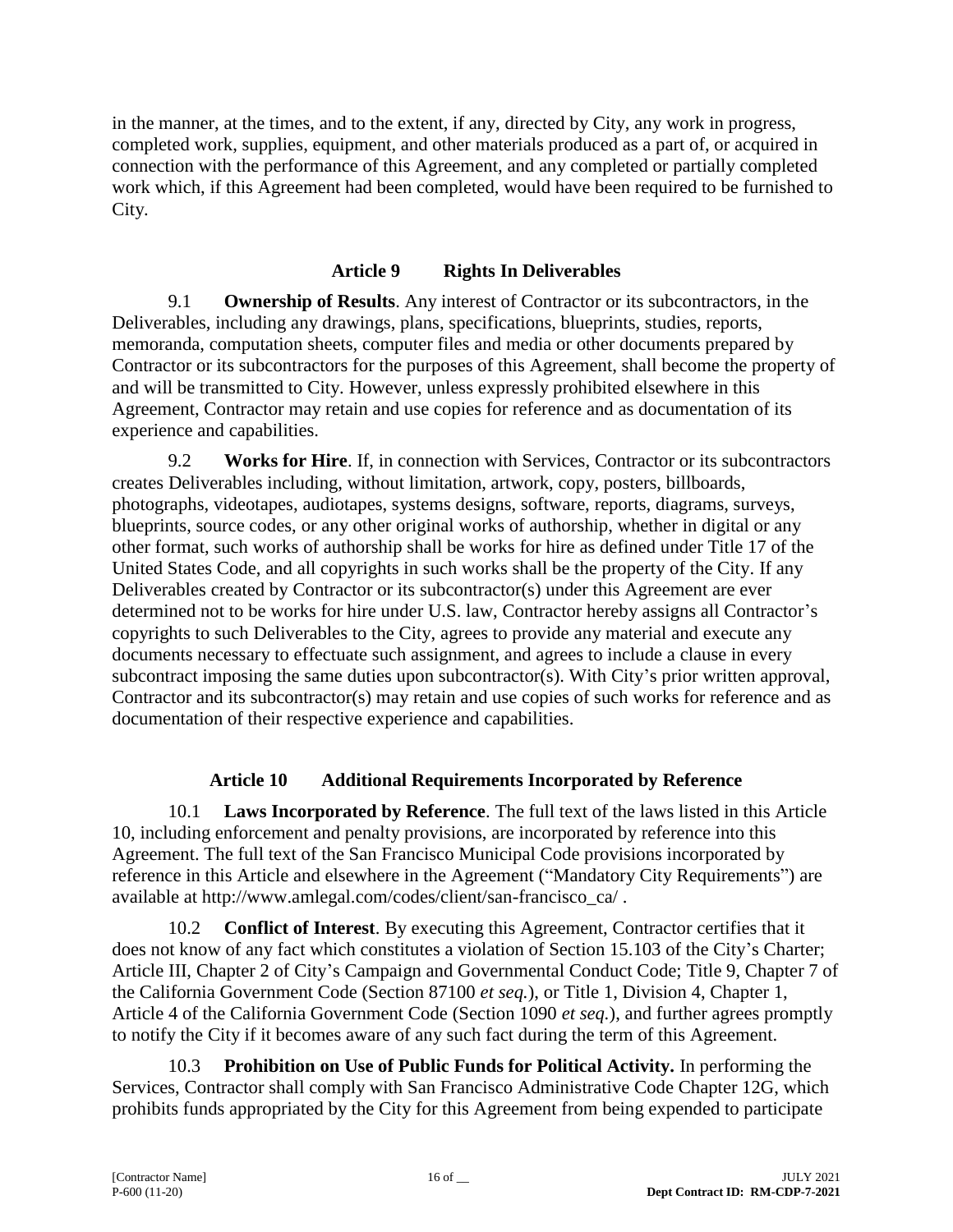in, support, or attempt to influence any political campaign for a candidate or for a ballot measure. Contractor is subject to the enforcement and penalty provisions in Chapter 12G.

10.4 **Consideration of Salary History.** Contractor shall comply with San Francisco Administrative Code Chapter 12K, the Consideration of Salary History Ordinance or "Pay Parity Act." Contractor is prohibited from considering current or past salary of an applicant in determining whether to hire the applicant or what salary to offer the applicant to the extent that such applicant is applying for employment to be performed on this Agreement or in furtherance of this Agreement, and whose application, in whole or part, will be solicited, received, processed or considered, whether or not through an interview, in the City or on City property. The ordinance also prohibits employers from (1) asking such applicants about their current or past salary or (2) disclosing a current or former employee's salary history without that employee's authorization unless the salary history is publicly available. Contractor is subject to the enforcement and penalty provisions in Chapter 12K. Information about and the text of Chapter 12K is available on the web at https://sfgov.org/olse/consideration-salary-history. Contractor is required to comply with all of the applicable provisions of 12K, irrespective of the listing of obligations in this Section.

## 10.5 **Nondiscrimination Requirements.**

10.5.1 **Nondiscrimination in Contracts**. Contractor shall comply with the provisions of Chapters 12B and 12C of the San Francisco Administrative Code. Contractor shall incorporate by reference in all subcontracts the provisions of Sections 12B.2(a), 12B.2(c)-(k), and 12C.3 of the San Francisco Administrative Code and shall require all subcontractors to comply with such provisions. Contractor is subject to the enforcement and penalty provisions in Chapters 12B and 12C.

10.5.2 **Nondiscrimination in the Provision of Employee Benefits**. San Francisco Administrative Code 12B.2. Contractor does not as of the date of this Agreement, and will not during the term of this Agreement, in any of its operations in San Francisco, on real property owned by San Francisco, or where work is being performed for the City elsewhere in the United States, discriminate in the provision of employee benefits between employees with domestic partners and employees with spouses and/or between the domestic partners and spouses of such employees, subject to the conditions set forth in San Francisco Administrative Code Section 12B.2.

10.6 **Local Business Enterprise and Non-Discrimination in Contracting Ordinance.** Contractor shall comply with all applicable provisions of Chapter 14B ("LBE Ordinance"). Contractor is subject to the enforcement and penalty provisions in Chapter 14B. Contractor shall utilize LBE Subcontractors for at least 15% of the Services except as otherwise authorized in writing by the Director of CMD. Contractor shall incorporate the requirements of the LBE Ordinance in each subcontract made in the fulfillment of Contractor's LBE subcontracting commitments.

10.7 **Minimum Compensation Ordinance**. If Administrative Code Chapter 12P applies to this contract, Contractor shall pay covered employees no less than the minimum compensation required by San Francisco Administrative Code Chapter 12P, including a minimum hourly gross compensation, compensated time off, and uncompensated time off. Contractor is subject to the enforcement and penalty provisions in Chapter 12P. Information about and the text of the Chapter 12P is available on the web at http://sfgov.org/olse/mco.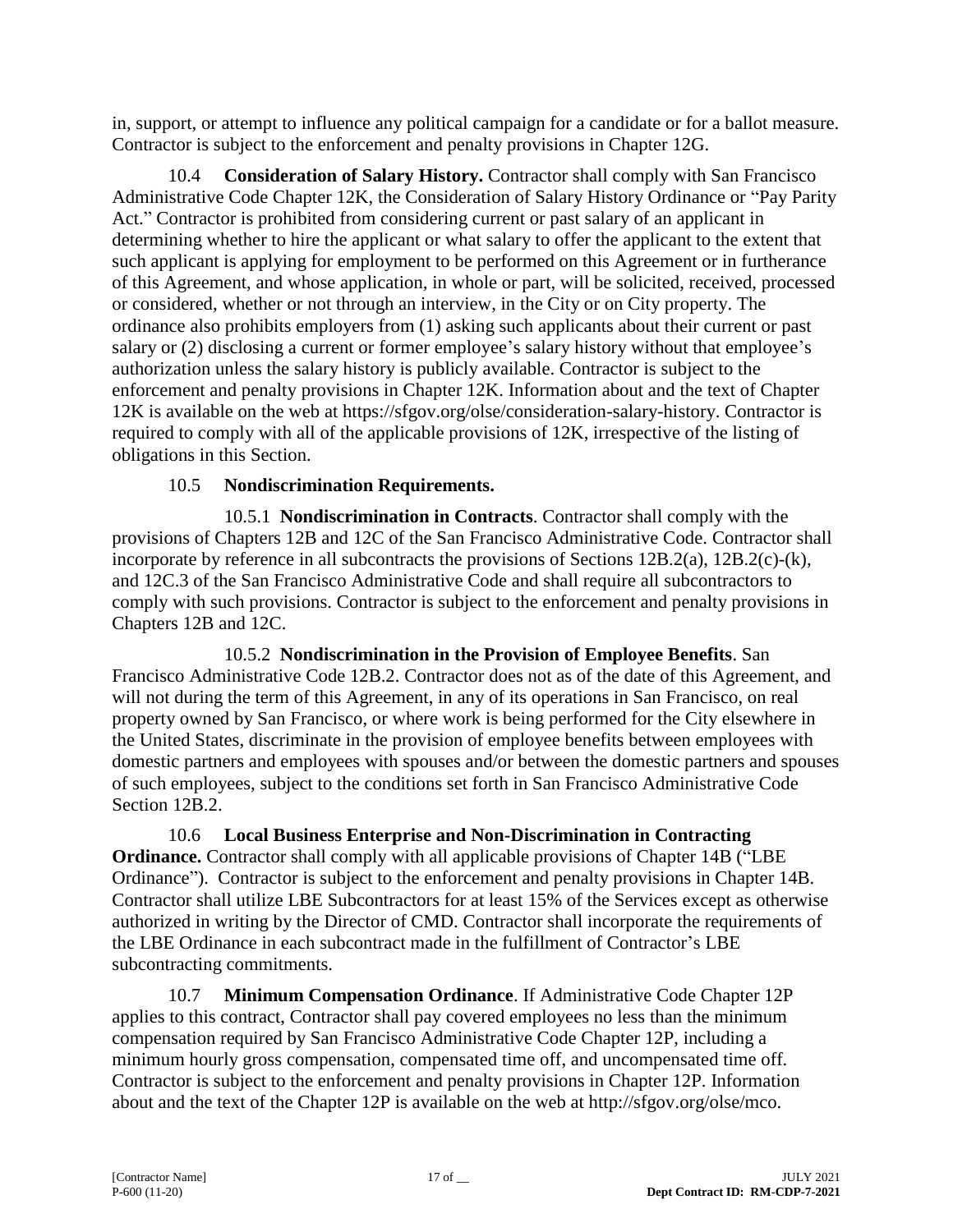Contractor is required to comply with all of the applicable provisions of 12P, irrespective of the listing of obligations in this Section. By signing and executing this Agreement, Contractor certifies that it complies with Chapter 12P.

10.8 **Health Care Accountability Ordinance**. If Administrative Code Chapter 12Q applies to this contract, Contractor shall comply with the requirements of Chapter 12Q. For each Covered Employee, Contractor shall provide the appropriate health benefit set forth in Section 12Q.3 of the HCAO. If Contractor chooses to offer the health plan option, such health plan shall meet the minimum standards set forth by the San Francisco Health Commission. Information about and the text of the Chapter 12Q, as well as the Health Commission's minimum standards, is available on the web at http://sfgov.org/olse/hcao. Contractor is subject to the enforcement and penalty provisions in Chapter 12Q. Any Subcontract entered into by Contractor shall require any Subcontractor with 20 or more employees to comply with the requirements of the HCAO and shall contain contractual obligations substantially the same as those set forth in this Section.

10.9 **First Source Hiring Program.** Contractor must comply with all of the provisions of the First Source Hiring Program, Chapter 83 of the San Francisco Administrative Code, that apply to this Agreement, and Contractor is subject to the enforcement and penalty provisions in Chapter 83.

10.10 **Alcohol and Drug-Free Workplace.** City reserves the right to deny access to, or require Contractor to remove from, City facilities personnel of any Contractor or subcontractor who City has reasonable grounds to believe has engaged in alcohol abuse or illegal drug activity which in any way impairs City's ability to maintain safe work facilities or to protect the health and well-being of City employees and the general public. City shall have the right of final approval for the entry or re-entry of any such person previously denied access to, or removed from, City facilities. Illegal drug activity means possessing, furnishing, selling, offering, purchasing, using or being under the influence of illegal drugs or other controlled substances for which the individual lacks a valid prescription. Alcohol abuse means possessing, furnishing, selling, offering, or using alcoholic beverages, or being under the influence of alcohol.

10.11 **Limitations on Contributions.** By executing this Agreement, Contractor acknowledges its obligations under Section 1.126 of the City's Campaign and Governmental Conduct Code, which prohibits any person who contracts with, or is seeking a contract with, any department of the City for the rendition of personal services, for the furnishing of any material, supplies or equipment, for the sale or lease of any land or building, for a grant, loan or loan guarantee, or for a development agreement, from making any campaign contribution to (i) a City elected official if the contract must be approved by that official, a board on which that official serves, or the board of a state agency on which an appointee of that official serves, (ii) a candidate for that City elective office, or (iii) a committee controlled by such elected official or a candidate for that office, at any time from the submission of a proposal for the contract until the later of either the termination of negotiations for such contract or twelve months after the date the City approves the contract. The prohibition on contributions applies to each prospective party to the contract; each member of Contractor's board of directors; Contractor's chairperson, chief executive officer, chief financial officer and chief operating officer; any person with an ownership interest of more than 10% in Contractor; any subcontractor listed in the bid or contract; and any committee that is sponsored or controlled by Contractor. Contractor certifies that it has informed each such person of the limitation on contributions imposed by Section 1.126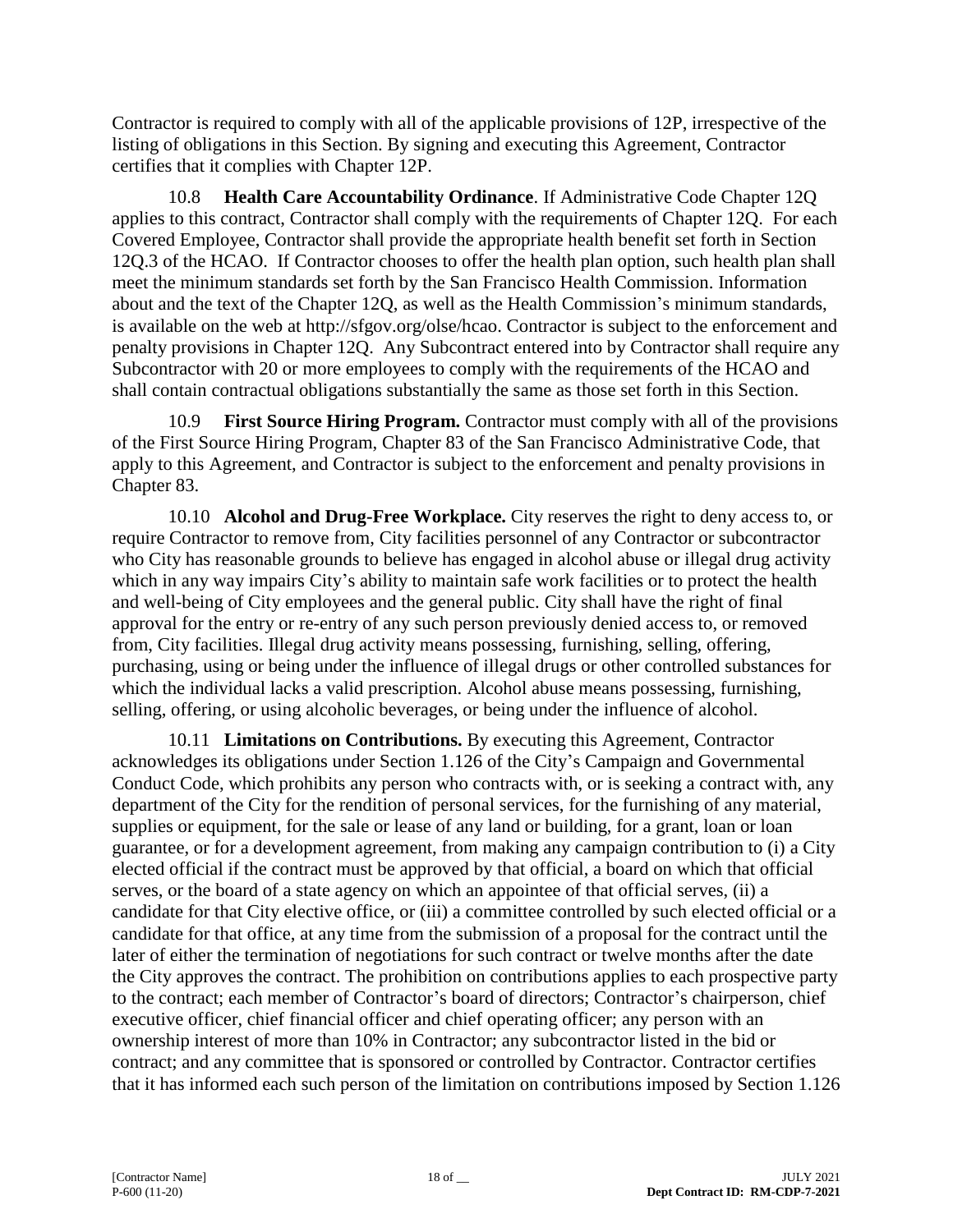by the time it submitted a proposal for the contract, and has provided the names of the persons required to be informed to the City department with whom it is contracting.

10.12 **Slavery Era Disclosure**. Contractor shall comply with San Francisco Administrative Code Chapter 12Y, San Francisco Slavery Era Disclosure Ordinance, including but not limited to Contractor's affirmative duty to research and disclose evidence of Contractor, its parent or subsidiary entity, or its Predecessor Company's Participation in the Slave Trade or receipt of Profits from the Slave Trade. Contractor is subject to the enforcement and penalty provisions in Chapter 12Y.

## 10.13 **RESERVED - Working with Minors.**

## 10.14 **Consideration of Criminal History in Hiring and Employment Decisions.**

10.14.1 Contractor agrees to comply fully with and be bound by all of the provisions of Chapter 12T, "City Contractor/Subcontractor Consideration of Criminal History in Hiring and Employment Decisions," of the San Francisco Administrative Code ("Chapter 12T"), including the remedies provided, and implementing regulations, as may be amended from time to time. The provisions of Chapter 12T are incorporated by reference and made a part of this Agreement as though fully set forth herein. The text of the Chapter 12T is available on the web at http://sfgov.org/olse/fco. Contractor is required to comply with all of the applicable provisions of 12T, irrespective of the listing of obligations in this Section. Capitalized terms used in this Section and not defined in this Agreement shall have the meanings assigned to such terms in Chapter 12T.

10.14.2 The requirements of Chapter 12T shall only apply to a Contractor's or Subcontractor's operations to the extent those operations are in furtherance of the performance of this Agreement, shall apply only to applicants and employees who would be or are performing work in furtherance of this Agreement, and shall apply when the physical location of the employment or prospective employment of an individual is wholly or substantially within the City of San Francisco. Chapter 12T shall not apply when the application in a particular context would conflict with federal or state law or with a requirement of a government agency implementing federal or state law.

10.15 **Public Access to Nonprofit Records and Meetings.** If Contractor receives a cumulative total per year of at least \$250,000 in City funds or City-administered funds and is a non-profit organization as defined in Chapter 12L of the San Francisco Administrative Code, Contractor must comply with the City's Public Access to Nonprofit Records and Meetings requirements, as set forth in Chapter 12L of the San Francisco Administrative Code, including the remedies provided therein.

10.16 **Food Service Waste Reduction Requirements.** Contractor shall comply with the Food Service Waste Reduction Ordinance, as set forth in San Francisco Environment Code Chapter 16, including but not limited to the remedies for noncompliance provided therein.

## **Article 11 General Provisions**

11.1 **Notices to the Parties.** Unless otherwise indicated in this Agreement, all written communications sent by the Parties may be by U.S. mail or e-mail, and shall be addressed as follows: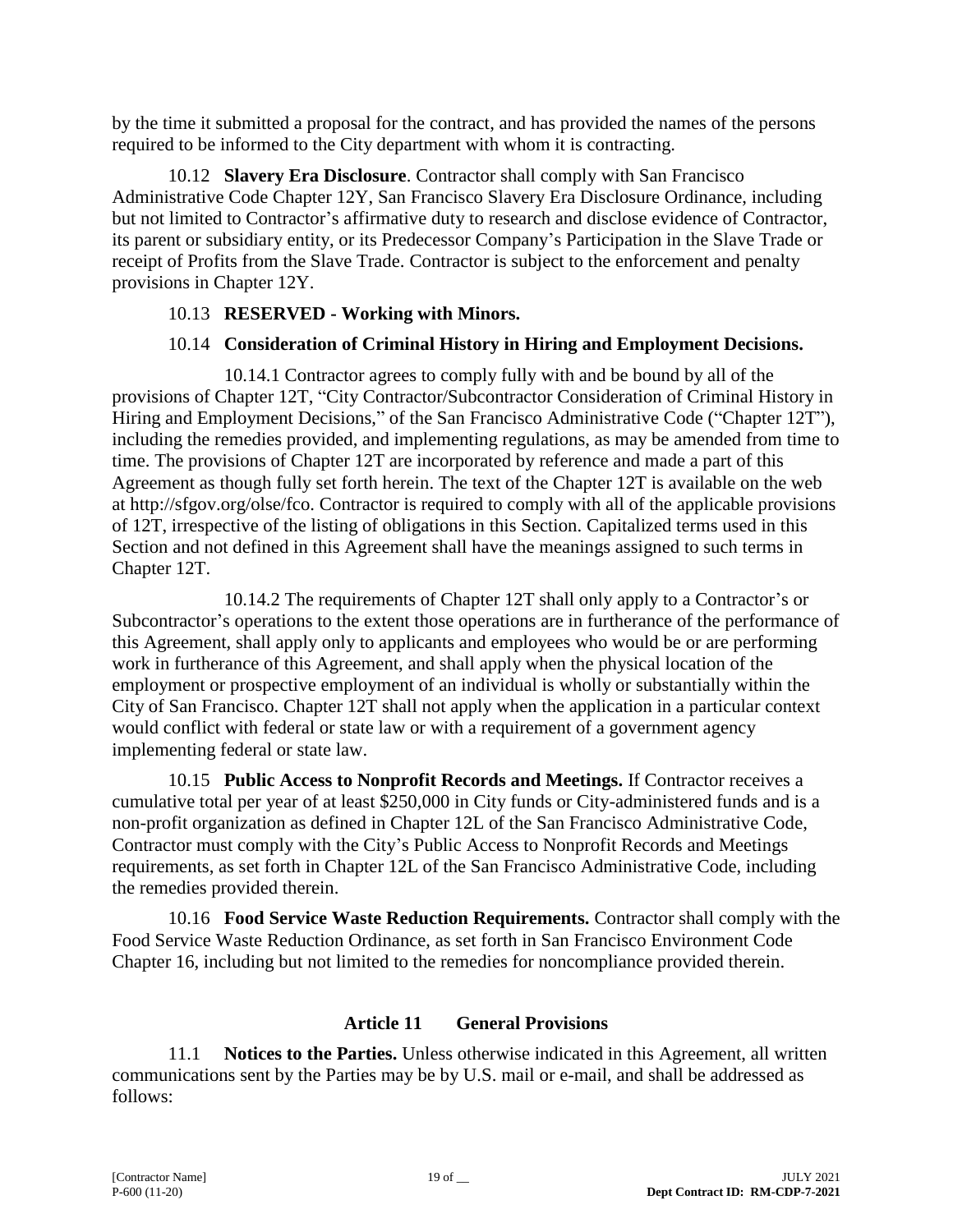### To City: **Maria-Zenaida Camua Madayag Risk Management Division 25 Van Ness Avenue, Suite 750 San Francisco, CA 94102 [maria-zenaida.camua@sfgov.org](mailto:maria-zenaida.camua@sfgov.org)**

## To Contractor: **[insert name of contractor, mailing address, and e-mail address]**

Any notice of default must be sent by registered mail or other trackable overnight mail. Either Party may change the address to which notice is to be sent by giving written notice thereof to the other Party. If email notification is used, the sender must specify a receipt notice.

11.2 **Compliance with Americans with Disabilities Act**. Contractor shall provide the Services in a manner that complies with the Americans with Disabilities Act (ADA), including but not limited to Title II's program access requirements, and all other applicable federal, state and local disability rights legislation.

11.3 **Incorporation of Recitals.** The matters recited above are hereby incorporated into and made part of this Agreement.

11.4 **Sunshine Ordinance.** Contractor acknowledges that this Agreement and all records related to its formation, Contractor's performance of Services, and City's payment are subject to the California Public Records Act, (California Government Code §6250 et. seq.), and the San Francisco Sunshine Ordinance, (San Francisco Administrative Code Chapter 67). Such records are subject to public inspection and copying unless exempt from disclosure under federal, state or local law.

11.5 **Modification of this Agreement**. This Agreement may not be modified, nor may compliance with any of its terms be waived, except as noted in Section 11.1, "Notices to Parties," regarding change in personnel or place, and except by written instrument executed and approved in the same manner as this Agreement. Contractor shall cooperate with Department to submit to the Director of CMD any amendment, modification, supplement or change order that would result in a cumulative increase of the original amount of this Agreement by more than 20% (CMD Contract Modification Form).

## 11.6 **Dispute Resolution Procedure**.

11.6.1 **Negotiation; Alternative Dispute Resolution.** The Parties will attempt in good faith to resolve any dispute or controversy arising out of or relating to the performance of services under this Agreement. If the Parties are unable to resolve the dispute, then, pursuant to San Francisco Administrative Code Section 21.36, Contractor may submit to the Contracting Officer a written request for administrative review and documentation of the Contractor's claim(s). Upon such request, the Contracting Officer shall promptly issue an administrative decision in writing, stating the reasons for the action taken and informing the Contractor of its right to judicial review. If agreed by both Parties in writing, disputes may be resolved by a mutually agreed-upon alternative dispute resolution process. If the Parties do not mutually agree to an alternative dispute resolution process or such efforts do not resolve the dispute, then either Party may pursue any remedy available under California law. The status of any dispute or controversy notwithstanding, Contractor shall proceed diligently with the performance of its obligations under this Agreement in accordance with the Agreement and the written directions of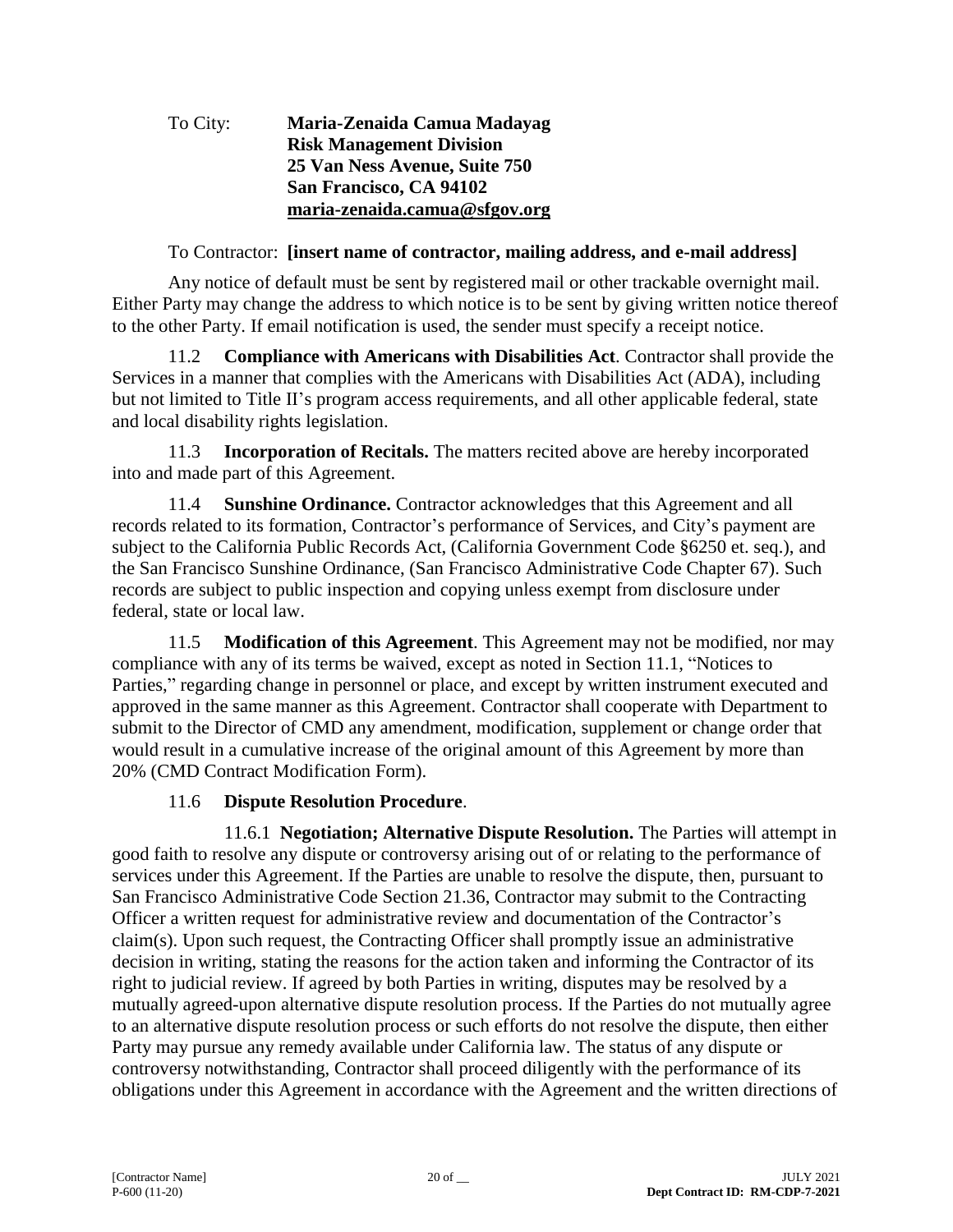the City. Neither Party will be entitled to legal fees or costs for matters resolved under this Section.

11.6.2 **Government Code Claim Requirement.** No suit for money or damages may be brought against the City until a written claim therefor has been presented to and rejected by the City in conformity with the provisions of San Francisco Administrative Code Chapter 10 and California Government Code Section 900, et seq. Nothing set forth in this Agreement shall operate to toll, waive or excuse Contractor's compliance with the California Government Code Claim requirements set forth in San Francisco Administrative Code Chapter 10 and California Government Code Section 900, et seq.

11.7 **Agreement Made in California; Venue**. The formation, interpretation and performance of this Agreement shall be governed by the laws of the State of California. Venue for all litigation relative to the formation, interpretation and performance of this Agreement shall be in San Francisco.

11.8 **Construction.** All paragraph captions are for reference only and shall not be considered in construing this Agreement.

11.9 **Entire Agreement**. This contract sets forth the entire Agreement between the Parties, and supersedes all other oral or written provisions. This Agreement may be modified only as provided in Section 11.5, "Modification of this Agreement."

11.10 **Compliance with Laws**. Contractor shall keep itself fully informed of the City's Charter, codes, ordinances and duly adopted rules and regulations of the City and of all state, and federal laws in any manner affecting the performance of this Agreement, and must at all times comply with such local codes, ordinances, and regulations and all applicable laws as they may be amended from time to time.

11.11 **Severability**. Should the application of any provision of this Agreement to any particular facts or circumstances be found by a court of competent jurisdiction to be invalid or unenforceable, then (i) the validity of other provisions of this Agreement shall not be affected or impaired thereby, and (ii) such provision shall be enforced to the maximum extent possible so as to effect the intent of the Parties and shall be reformed without further action by the Parties to the extent necessary to make such provision valid and enforceable.

11.12 **Cooperative Drafting**. This Agreement has been drafted through a cooperative effort of City and Contractor, and both Parties have had an opportunity to have the Agreement reviewed and revised by legal counsel. No Party shall be considered the drafter of this Agreement, and no presumption or rule that an ambiguity shall be construed against the Party drafting the clause shall apply to the interpretation or enforcement of this Agreement.

11.13 **Order of Precedence.** Contractor agrees to perform the services described below in accordance with the terms and conditions of this Agreement, implementing task orders, the RFP, and Contractor's proposal dated [Insert Date of Proposal]. The RFP and Contractor's proposal are incorporated by reference as though fully set forth herein. Should there be a conflict of terms or conditions, this Agreement and any implementing task orders shall control over the RFP and the Contractor's proposal. If the Appendices to this Agreement include any standard printed terms from the Contractor, Contractor agrees that in the event of discrepancy, inconsistency, gap, ambiguity, or conflicting language between the City's terms and Contractor's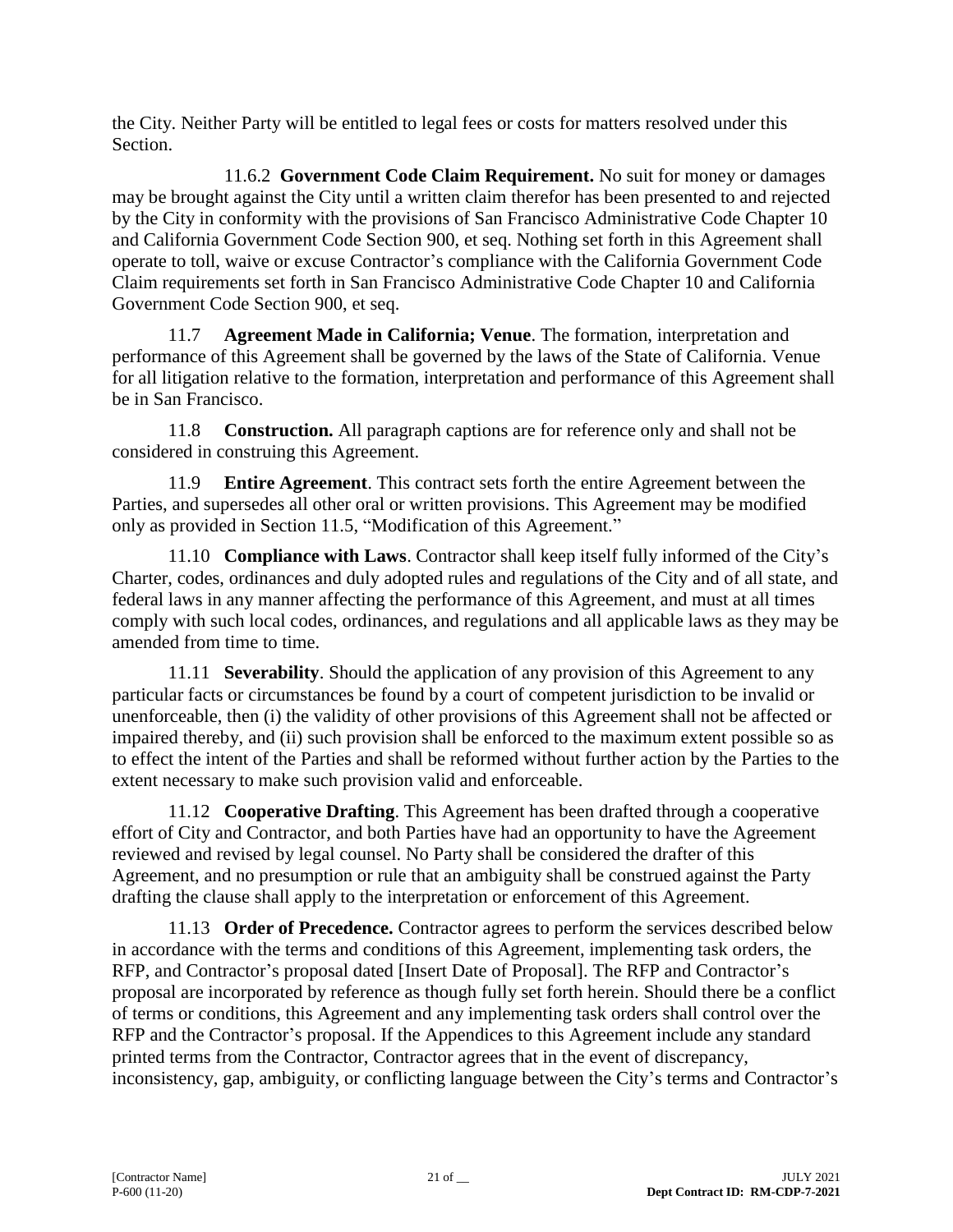printed terms attached, the City's terms shall take precedence, followed by the procurement issued by the department, Contractor's proposal, and Contractor's printed terms, respectively.

11.14 **Notification of Legal Requests.** Contractor shall immediately notify City upon receipt of any subpoenas, service of process, litigation holds, discovery requests and other legal requests ("Legal Requests") related to all data given to Contractor by City in the performance of this Agreement ("City Data" or "Data"), or which in any way might reasonably require access to City's Data, and in no event later than 24 hours after it receives the request. Contractor shall not respond to Legal Requests related to City without first notifying City other than to notify the requestor that the information sought is potentially covered under a non-disclosure agreement. Contractor shall retain and preserve City Data in accordance with the City's instruction and requests, including, without limitation, any retention schedules and/or litigation hold orders provided by the City to Contractor, independent of where the City Data is stored.

## **Article 12 Department Specific Terms**

## 12.1 **Reserved**.

## **Article 13 Data and Security**

## 13.1 **Nondisclosure of Private, Proprietary or Confidential Information.**

13.1.1 **Protection of Private Information.** If this Agreement requires City to disclose "Private Information" to Contractor within the meaning of San Francisco Administrative Code Chapter 12M, Contractor and subcontractor shall use such information only in accordance with the restrictions stated in Chapter 12M and in this Agreement and only as necessary in performing the Services. Contractor is subject to the enforcement and penalty provisions in Chapter 12M.

13.1.2 **Confidential Information.** In the performance of Services, Contractor may have access to, or collect on City's behalf, City's proprietary or Confidential Information, the disclosure of which to third parties may damage City. If City discloses proprietary or Confidential Information to Contractor, or Contractor collects such information on City's behalf, such information must be held by Contractor in confidence and used only in performing the Agreement. Contractor shall exercise the same standard of care to protect such information as a reasonably prudent contractor would use to protect its own proprietary or Confidential Information.

13.2 **Payment Card Industry ("PCI") Requirements.** Contractors providing services and products that handle, transmit or store cardholder data, are subject to the following requirements:

13.2.1 Applications shall be compliant with the Payment Application Data Security Standard (PA-DSS) and validated by a Payment Application Qualified Security Assessor (PA-QSA). A Contractor whose application has achieved PA-DSS certification must then be listed on the PCI Councils list of PA-DSS approved and validated payment applications.

13.2.2 Gateway providers shall have appropriate Payment Card Industry Data Security Standards (PCI DSS) certification as service providers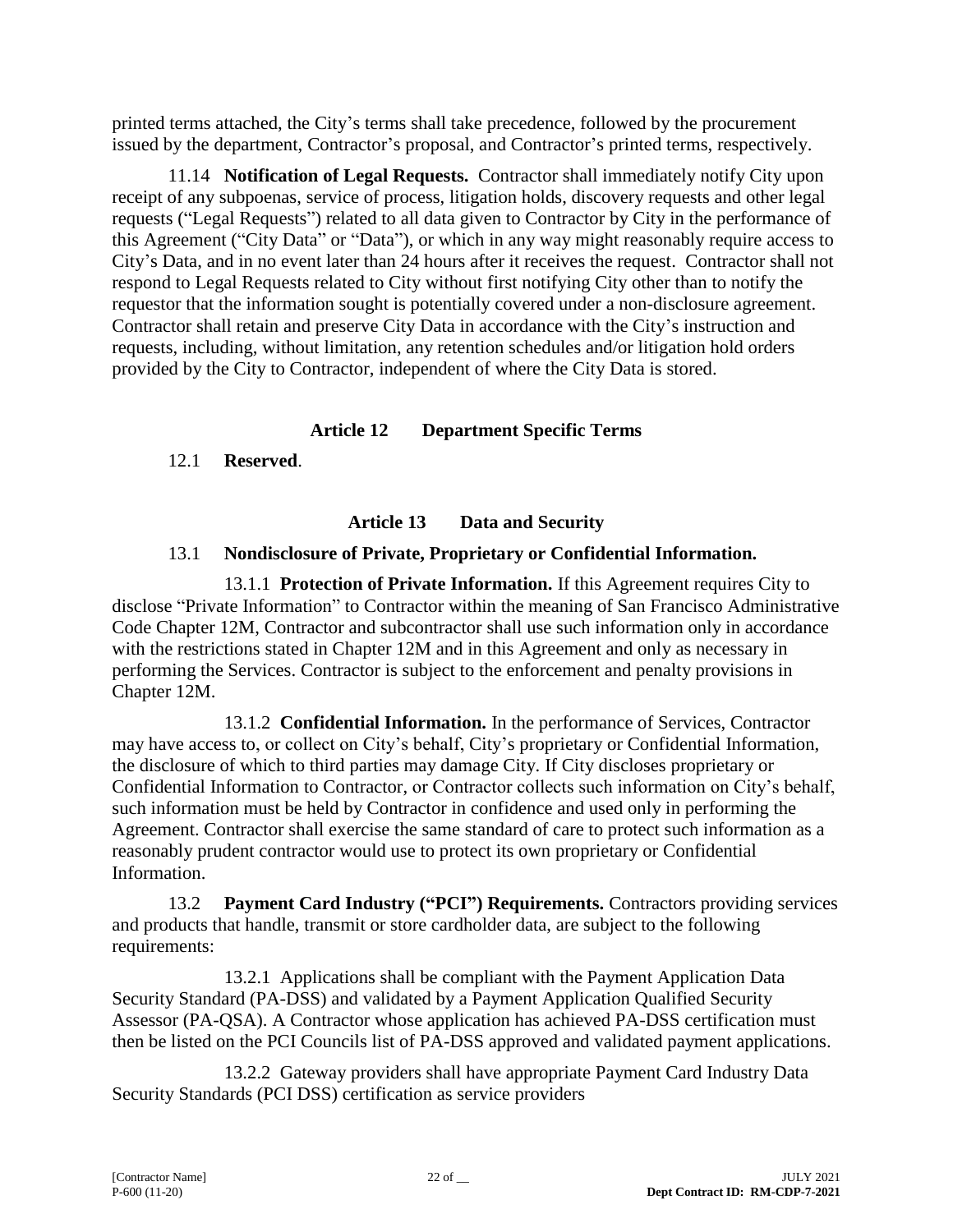(https://www.pcisecuritystandards.org/index.shtml). Compliance with the PCI DSS shall be achieved through a third party audit process. The Contractor shall comply with Visa Cardholder Information Security Program (CISP) and MasterCard Site Data Protection (SDP) programs.

13.2.3 For any Contractor that processes PIN Debit Cards, payment card devices supplied by Contractor shall be validated against the PCI Council PIN Transaction Security (PTS) program.

13.2.4 For items 13.2.1 to 13.2.3 above, Contractor shall provide a letter from their qualified security assessor (QSA) affirming their compliance and current PCI or PTS compliance certificate.

13.2.5 Contractor shall be responsible for furnishing City with an updated PCI compliance certificate 30 calendar days prior to its expiration.

13.2.6 Bank Accounts. Collections that represent funds belonging to the City and County of San Francisco shall be deposited, without detour to a third party's bank account, into a City and County of San Francisco bank account designated by the Office of the Treasurer and Tax Collector.

## 13.3 **RESERVED - Business Associate Agreement.**

13.4 **Ownership of City Data.** The Parties agree that as between them, all rights, including all intellectual property rights, in and to the City Data and any derivative works of the City Data is the exclusive property of the City.

## 13.5 **Management of City Data and Confidential Information.**

13.5.1 **Use of City Data and Confidential Information.** Contractor agrees to hold City's Data received from, or collected on behalf of, the City, in strictest confidence. Contractor shall not use or disclose City's Data except as permitted or required by the Agreement or as otherwise authorized in writing by the City. Any work using, or sharing or storage of, City's Data outside the United States is subject to prior written authorization by the City. Access to City's Data must be strictly controlled and limited to Contractor's staff assigned to this project on a need-to-know basis only. Contractor is provided a limited non-exclusive license to use the City Data solely for performing its obligations under the Agreement and not for Contractor's own purposes or later use. Nothing herein shall be construed to confer any license or right to the City Data or Confidential Information, by implication, estoppel or otherwise, under copyright or other intellectual property rights, to any third-party. Unauthorized use of City Data by Contractor, subcontractors or other third-parties is prohibited. For purpose of this requirement, the phrase "unauthorized use" means the data mining or processing of data, stored or transmitted by the service, for commercial purposes, advertising or advertising-related purposes, or for any purpose other than security or service delivery analysis that is not explicitly authorized.

13.5.2 **Disposition of Confidential Information**. Upon request of City or termination or expiration of this Agreement, and pursuant to any document retention period required by this Agreement, Contractor shall promptly, but in no event later than thirty (30) calendar days, return all data given to or collected by Contractor on City's behalf, which includes all original media. Once Contractor has received written confirmation from City that City's Data has been successfully transferred to City, Contractor shall within ten (10) business days clear or purge all City Data from its servers, any hosted environment Contractor has used in performance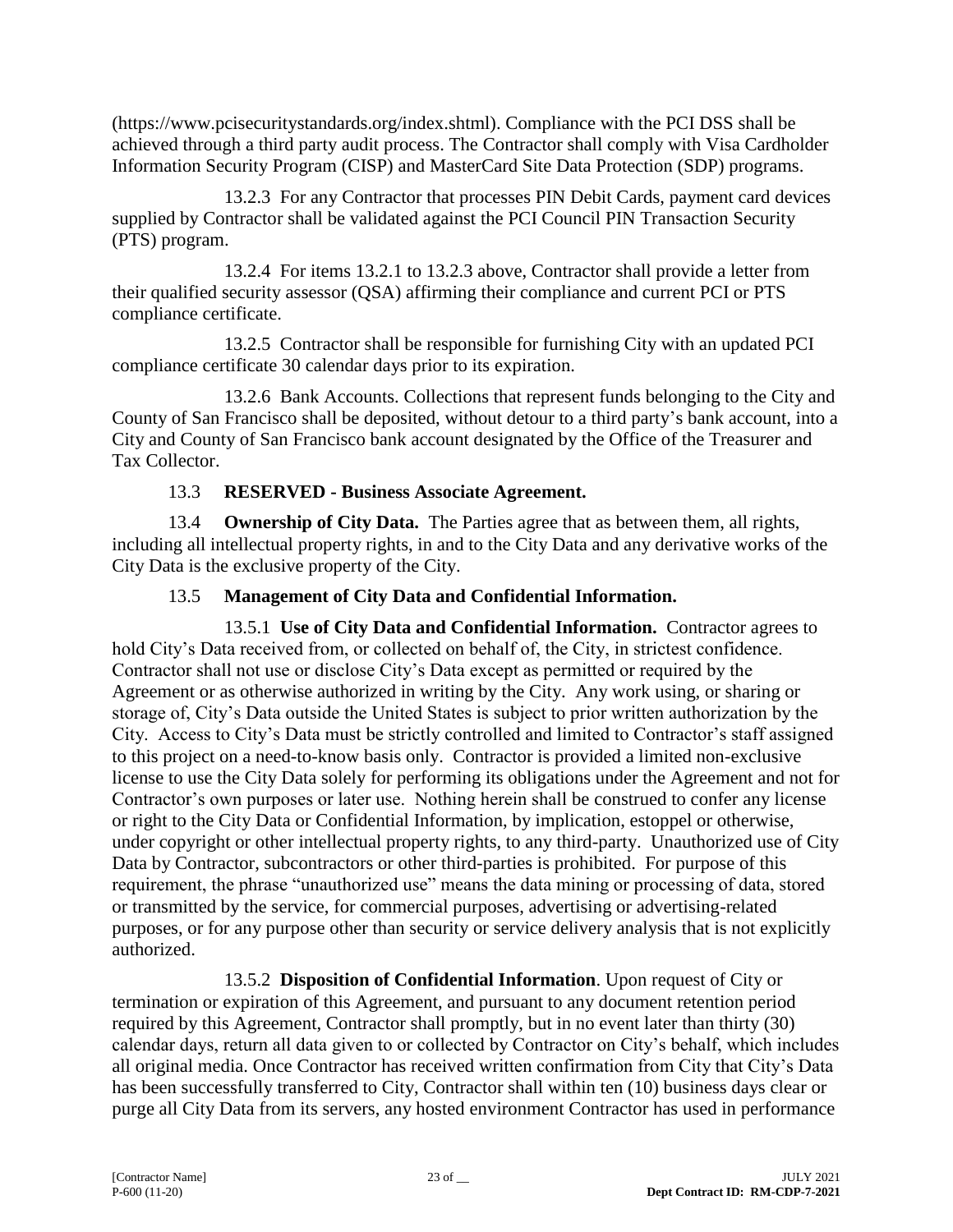of this Agreement, including its subcontractors environment(s), work stations that were used to process the data or for production of the data, and any other work files stored by Contractor in whatever medium. Contractor shall provide City with written certification that such purge occurred within five (5) business days of the purge. Secure disposal shall be accomplished by "clearing," "purging" or "physical destruction," in accordance with National Institute of Standards and Technology (NIST) Special Publication 800-88 or most current industry standard.

### **Article 14 MacBride And Signature**

14.1 **MacBride Principles - Northern Ireland**. The provisions of San Francisco Administrative Code §12F are incorporated herein by this reference and made part of this Agreement. By signing this Agreement, Contractor confirms that Contractor has read and understood that the City urges companies doing business in Northern Ireland to resolve employment inequities and to abide by the MacBride Principles, and urges San Francisco companies to do business with corporations that abide by the MacBride Principles.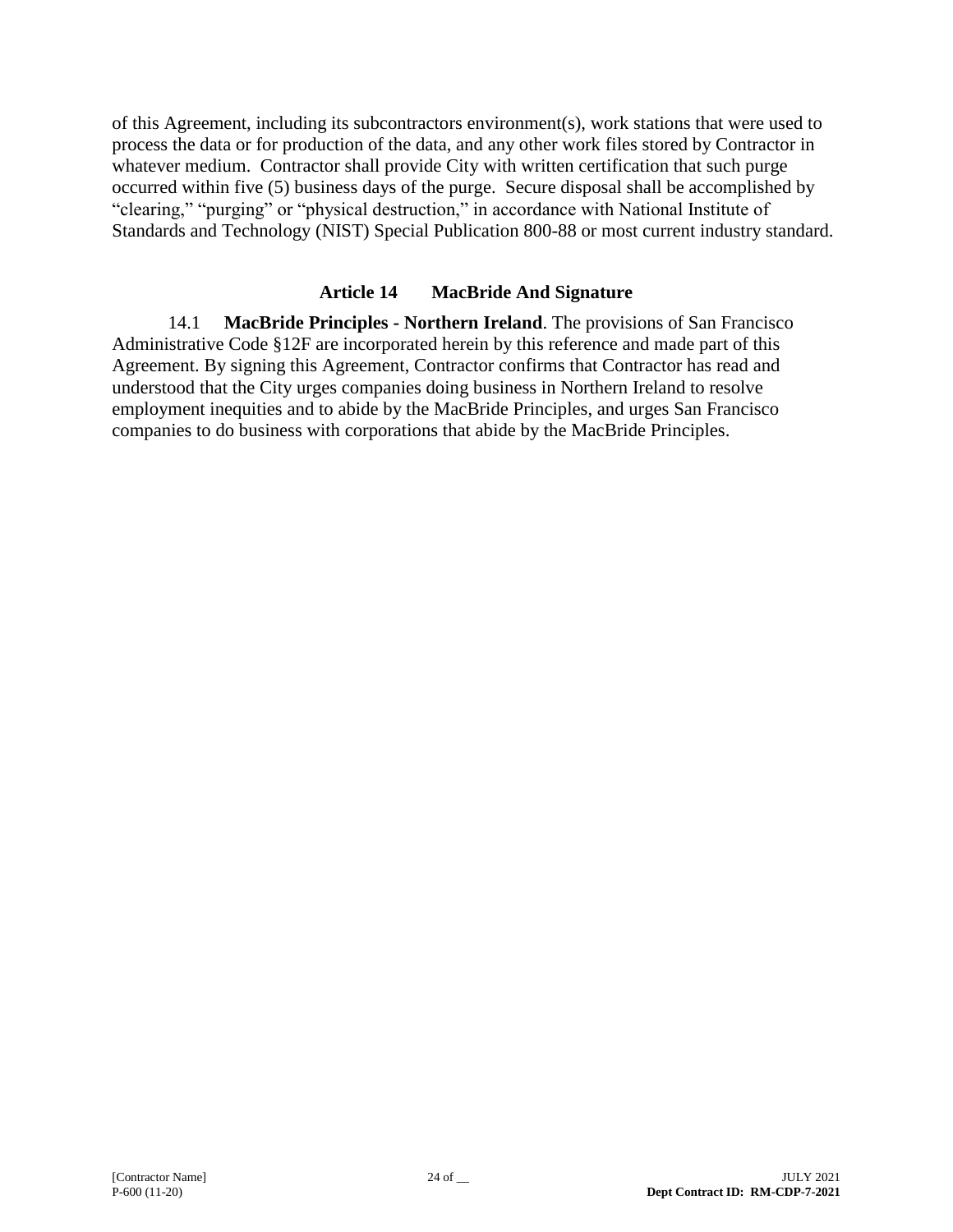IN WITNESS WHEREOF, the Parties hereto have executed this Agreement on the day first mentioned above.

## **CITY**

## **CONTRACTOR**

Recommended by:

**[company name]**

\_\_\_\_\_\_\_\_\_\_\_\_\_\_\_\_\_\_\_\_\_\_\_\_\_\_\_\_\_\_\_\_\_\_\_ **[name] [title] [department]**

**[name of authorized representative] [title] [optional: address] [optional: city, state, ZIP]**

City Supplier Number: **[Supplier Number]**

\_\_\_\_\_\_\_\_\_\_\_\_\_\_\_\_\_\_\_\_\_\_\_\_\_\_\_\_\_\_\_\_\_\_\_\_\_

Approved as to Form:

Dennis J. Herrera City Attorney

By:  $\_\_$ 

**[name of Deputy City Attorney]** Deputy City Attorney

### **Appendices**

- A: Scope of Services
- B: Calculation of Charges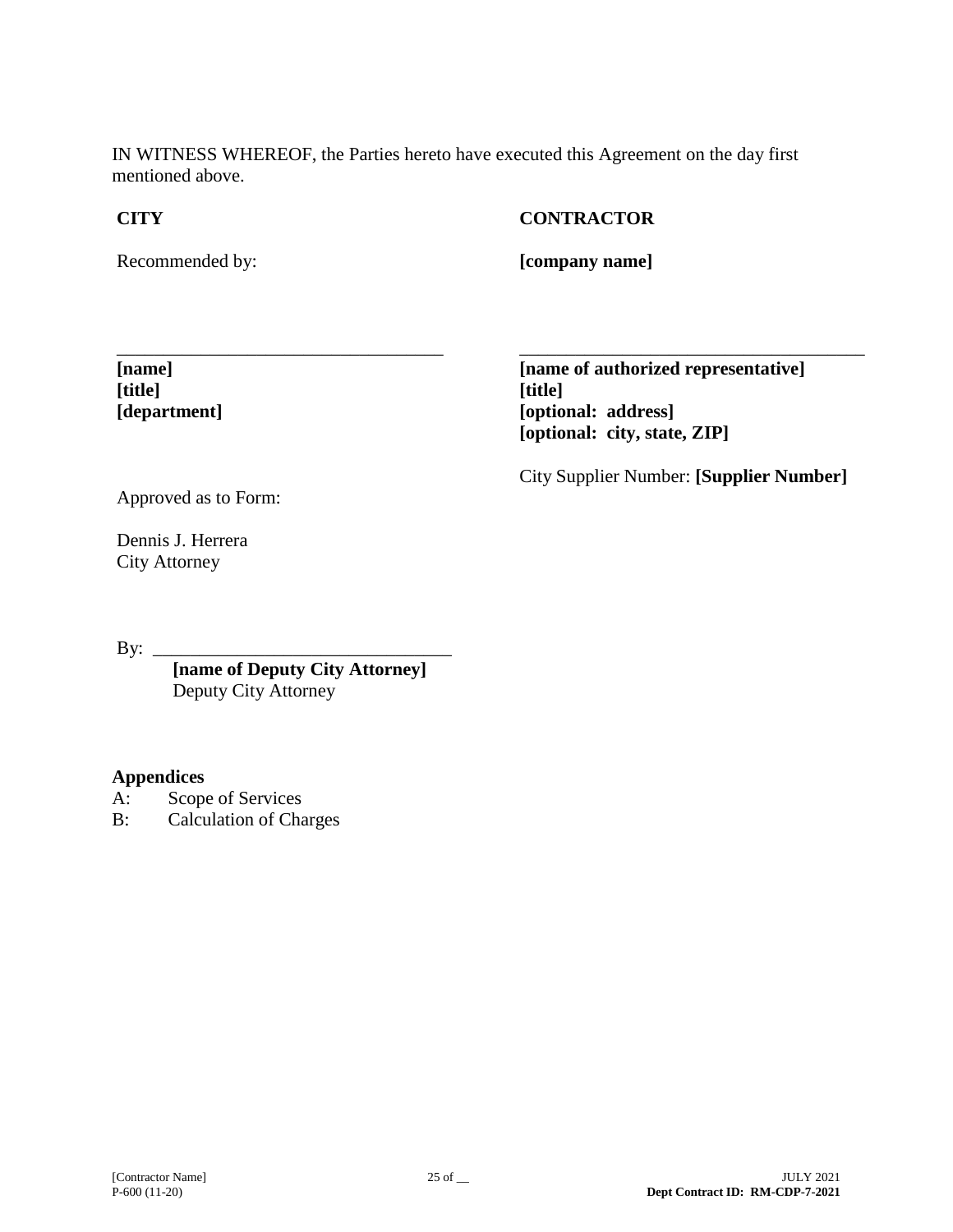## **Appendix A Scope of Services (SEE ATTACHED)**

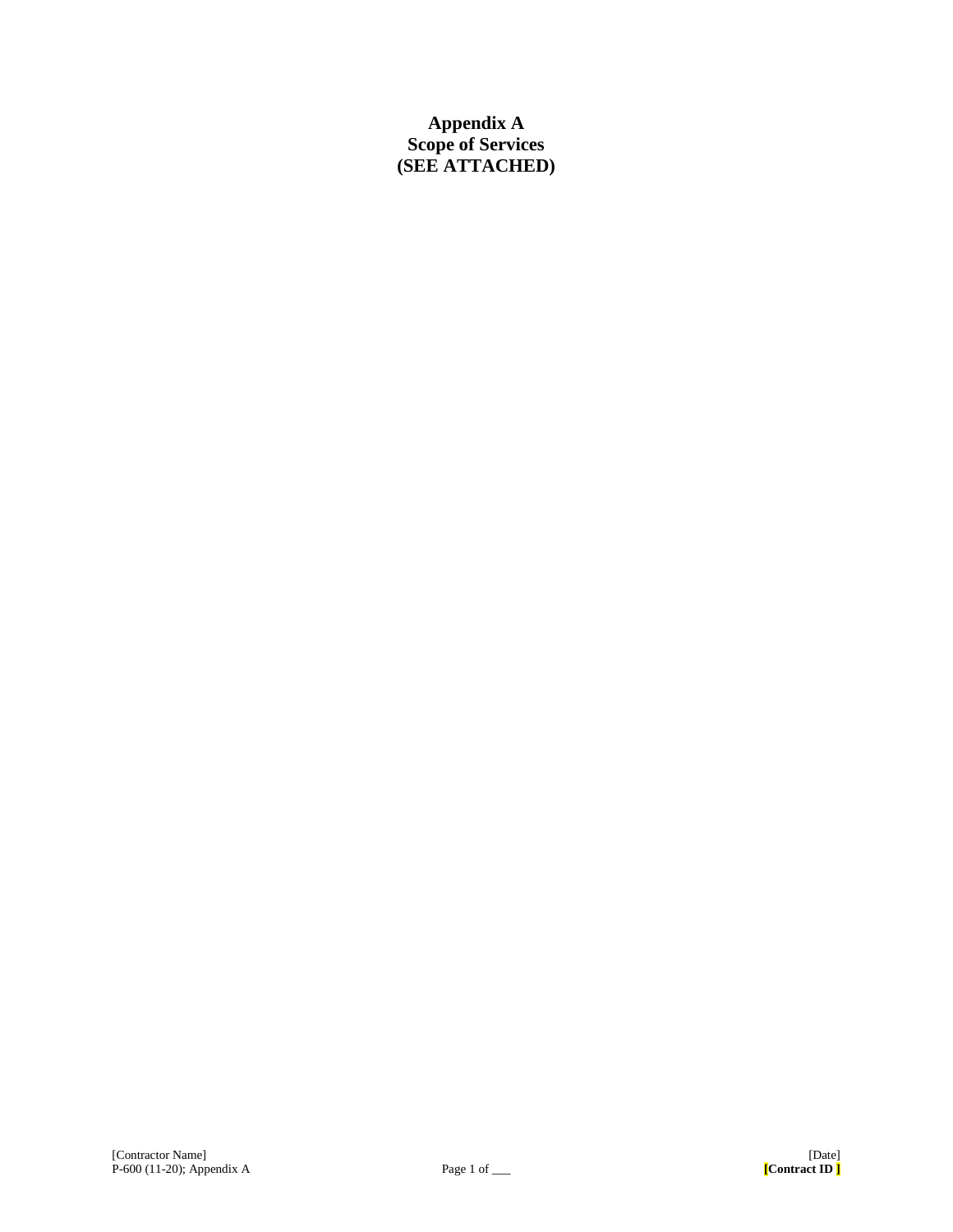Contractor Development Program

Appendix A

Scope of Services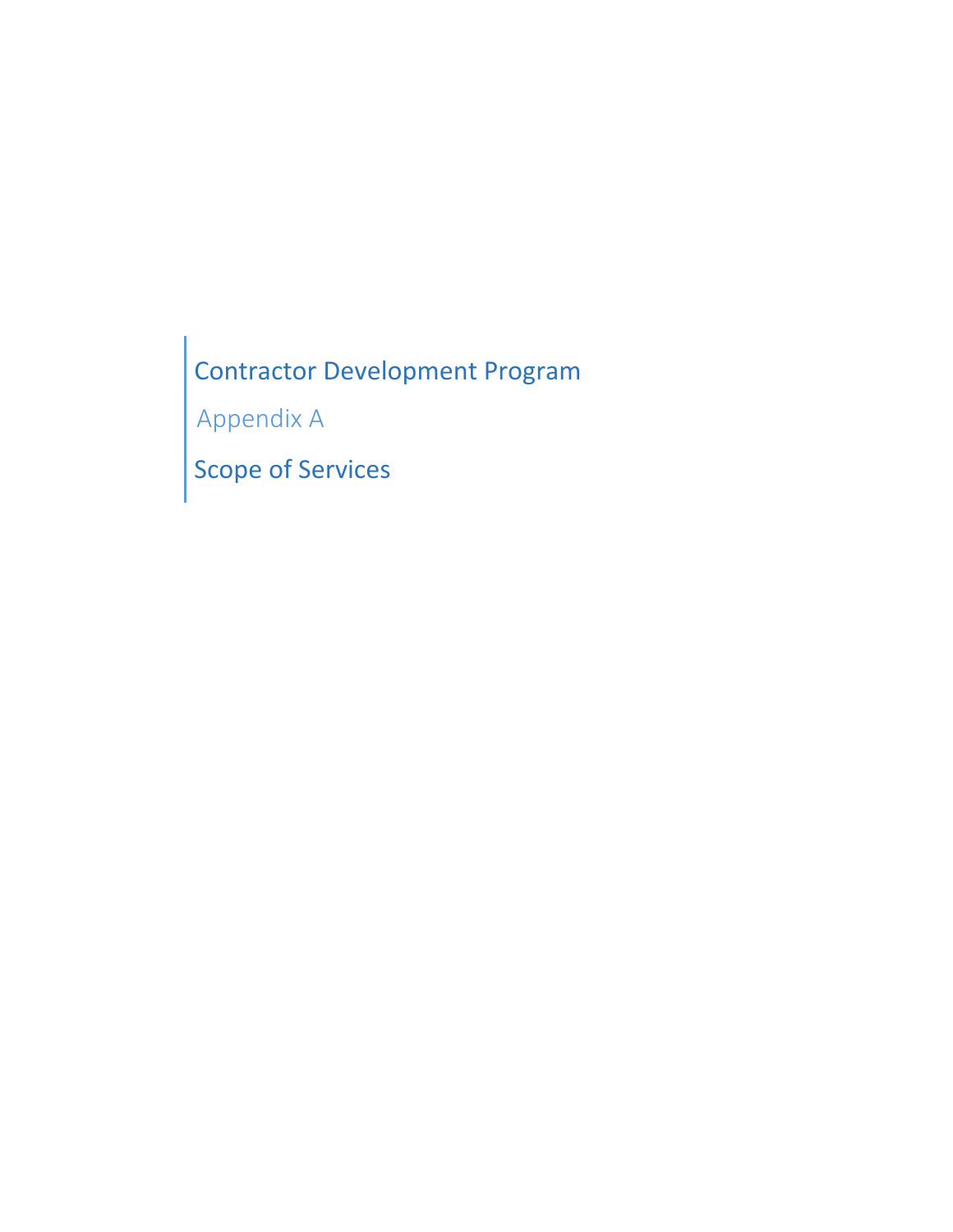### 1. **Description of Services**

Contractor agrees to perform the following Services: (See Attached)

- 2. **Services Provided by Attorneys.** Any services to be provided by a law firm or attorney must be reviewed and approved in writing in advance by the City Attorney. No invoices for services provided by law firms or attorneys, including, without limitation, as subcontractors of Contractor, will be paid unless the provider received advance written approval from the City Attorney.
- 3. **Reports.** Contractor shall ensure that all data related to the Contractor Development Program ("CDP") is entered and up to date in the City and County of San Francisco ("CCSF")'s assigned technology platform, so that the Risk Management Division ("RMD") can provide accurate and timely reports to the Board of Supervisors. The data entry and use of the CCSF's assigned technology platform is required, necessary and shall be a material condition of this Agreement. Accurate and day to day data entry may be a condition of timely progress payments from the CCSF to Contractor for services rendered.

Contractor also responsible for entering payment data (including sub-consultant payment data into the CCSF's Procurement and Financial Systems ("F\$P") E-Settlements module.

### 4. **Department Liaison**

In performing the services provided for this Agreement, Contractor's liaison with the **Risk Management Division** will be **Director or designee.**

- 5. **Technology** Contractor agrees to track, manage and produce reports on the CDP Program using the CDP Program Management Technology Solution developed by CCSF Department of Technology leveraging the power and flexibility of the Salesforce App Cloud based platform.
	- The platform aims to assist RMD with the creation of a solution that will support the CCSF's CDP.
	- The platform will enable RMD, Contract Monitoring Division ("CMD") and Contractor to easily monitor and analyze the CDP's overall performance.
	- The platform will enable the RMD and CMD to provide accurate and timely reports on the progress of the program to all stakeholders including the Board of Supervisors and the San Francisco Community Investment Fund ("SFCIF") Board.

Contractor also agrees to upload all current contractor data into the database and continue the use of the platform going forward.

Contractor also agrees to utilize the CCSF's Procurement and Financial system ("F\$P") in terms of documenting its compliance with Chapter 14B LBE participation Reporting requirements.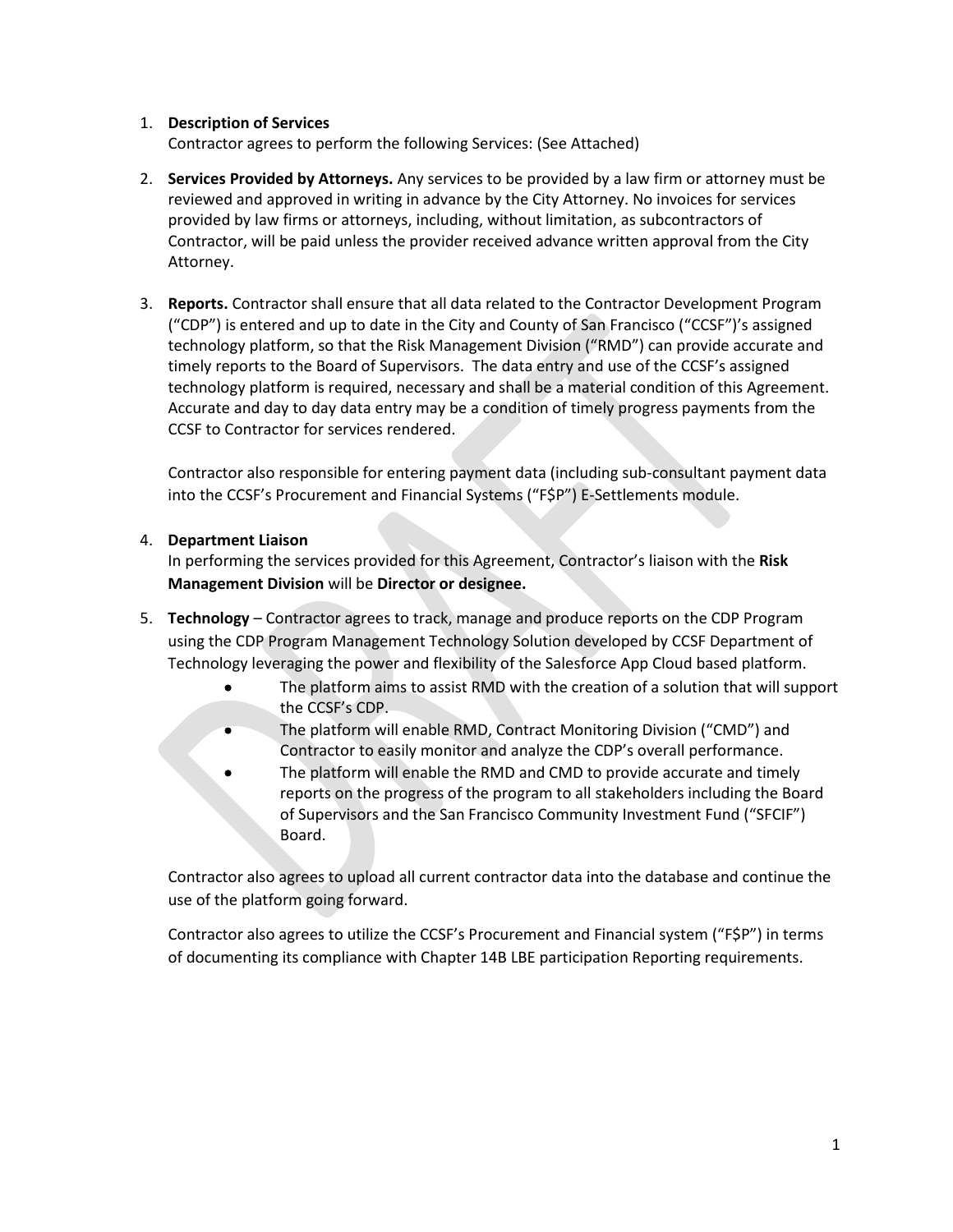- 6. **For payment by the City** consulting services shall include training and development services as provided by contractor and/or subconsultants. All services performed by contractor and/or subconsultants shall be entered by the provider of services into the CDP Program Management Technology Solution (currently Salesforce) detailing and attesting to services that were provided. Contractor shall maintain and provide, upon request, backup documentation of services provided by contractor and/or subconsultants as entered into the CDP Program Management Technology Solution (currently Salesforce) and the PeopleSoft supplier portal for a period of ten years from the date of service.
- 7. **LBE Sub-consultant Participation Requirement** Contractor agrees to meet/exceed a LBE subconsultant requirement of at least 15%. Only firms certified as LBEs by the CMD may be counted toward this overall 15% LBE requirement.

All written deliverables, including any copies, shall be submitted on recycled paper and printed on double-sided pages to the maximum extent possible.

### **DISCLOSURE:**

The CDP/CAPP Program Administrator/Servicer is not responsible for misrepresentations or failure by the CDP/CAPP participant to disclose material information that could impact CAPP Loan Underwriting, CAPP Loan Funding Request, CAPP Loan Repayment, and Surety Bond Guarantee Exposure, if such misrepresentation or failure to disclose material information could not have been detected during contractor's performance of due diligence in its professional activities under this agreement and within reasonable parameters of this agreement.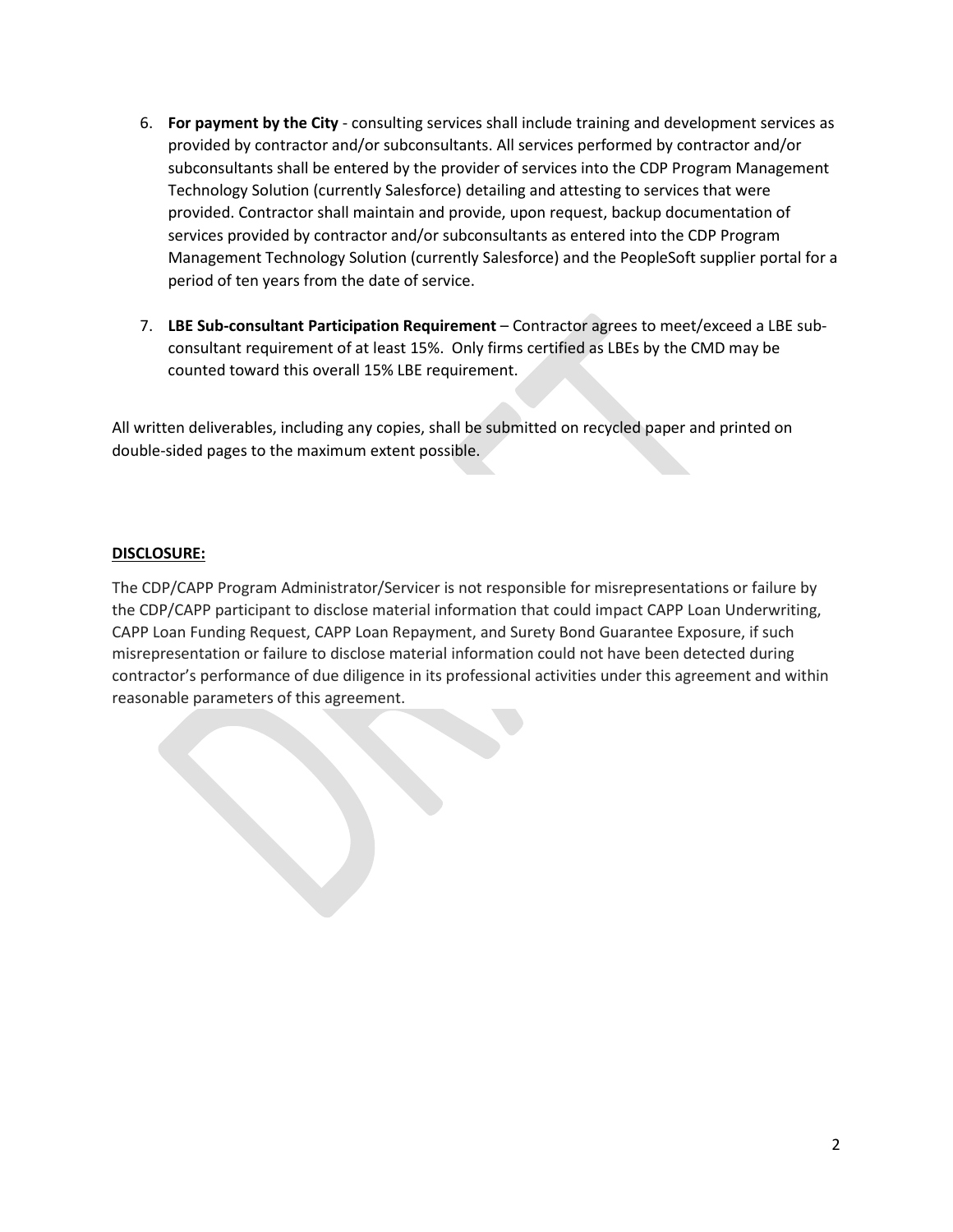### **Appendix A- Services Provided by Contractor**

*This scope of work is a general guide to the work the CCSF expects to be performed, and is not a complete listing of all services that may be required or desired.*

### **I. GENERAL PROGRAM DESCRIPTION**

The following document sets forth the Scope of Services including administrative, third party administrative and consultative components of the Contractor Development Program (CDP) formerly known as the Surety Bond Program (as outlined in Chapter 14B.16 of the San Francisco Administrative Code). There are four key components to the CDP, Technical Services, Surety Bond and Contractor Accelerated Payment Program ("CAPP"). CCSF Program Team oversight and the activities described for the Contractor Team are based upon the rationale that access to business development assistance, along with financial support where possible, will mitigate the barriers to entry in the public works contracting industry for LBEs ("LBEs"). The CCSF has three primary goals for these Programs:

- Increase technical and financial capacity that will enable LBEs to successfully bid on, win and complete CCSF projects.
- That contractors who participate will go on to graduate, establishing standalone lines of surety credit and financing in private industry, supported by a track record of profitability and an improving trend; and
- That the CCSF will benefit, throughout the process, by expanded competition for public works projects and fulfilling its policy of outreach and assistance to emerging firms through Section 14B.16 of the CCSF's Administrative Code, which intends to provide guarantees to Surety Companies and Financial Institutions as an incentive for them to provide surety capacity and working capital lines of credit to LBEs.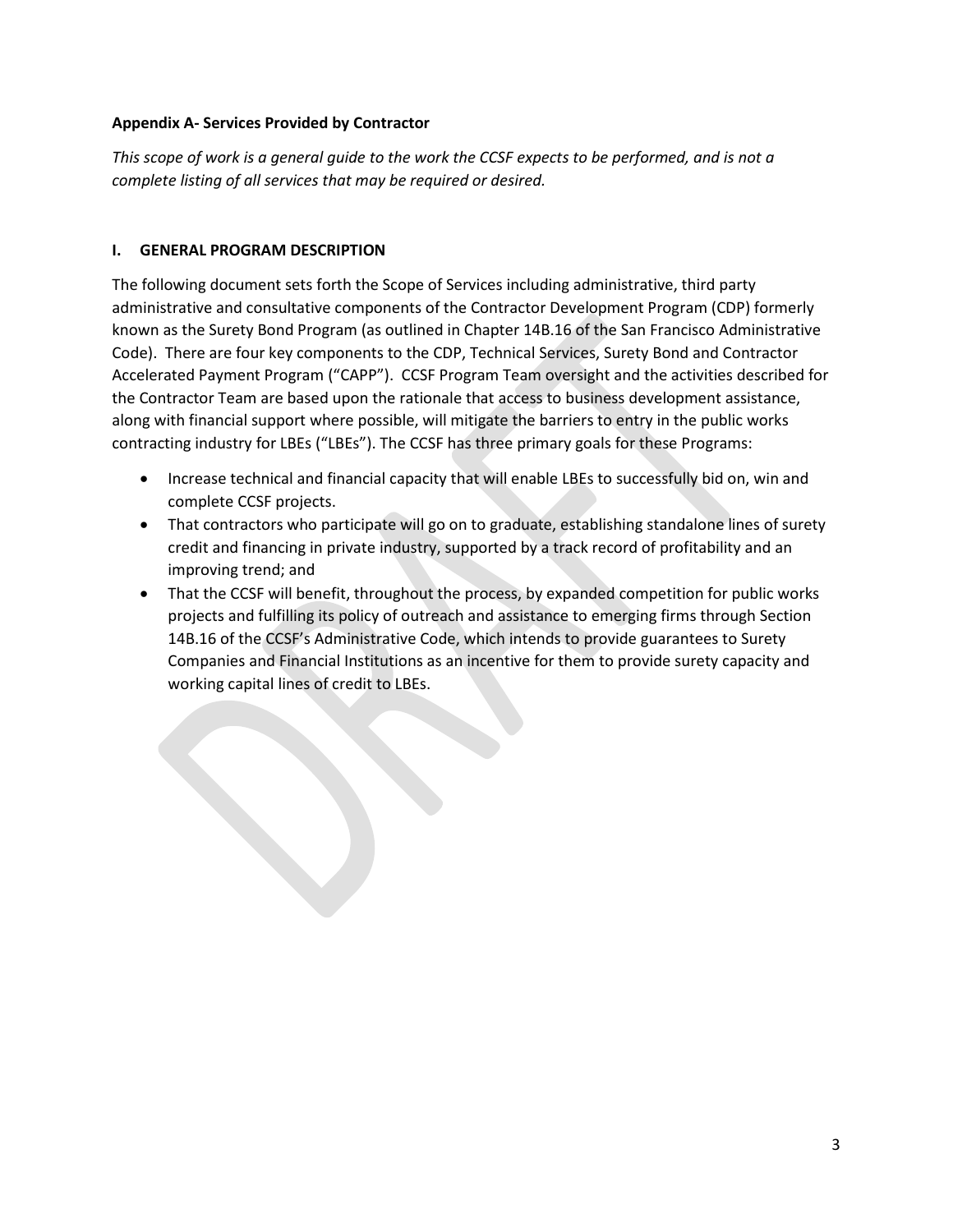#### II. **SERVICES TO BE PERFORMED**

The Contractor shall implement the following components of the CCSF's Contractor Development Program ("CDP"):

### **1. TECHNICAL SERVICES**

A crucial component to the Contractor Development Program ("CDP") and what really prepares and qualifies the contractors for further services within the program are the technical services. The Contractor shall assist LBE participants in obtaining the skills and knowledge needed to further develop their business acumen through the development of a strategic plan. Contractor will facilitate training and assistance in the areas of, including but not limited to Start-Up Services, Marketing, Estimating, Accounting/Financial Reporting, Labor, Project Management, and Safety.

### **A. TASKS**

- i. **Enrollment & Assessment** -The Contractor shall assist LBEs with CDP enrollment and assessment of the LBE's current business capacity. CDP will interview LBEs and obtain necessary documentation for evaluation to determine the services required by LBE, resulting in the creation of a CDP Participant Development Plan and Profile. CDP will facilitate access to services available from Contractor's Consultants and Third-Party providers.
	- Contact and/or schedule initial intake interviews within 2 days of the LBE being referred to the Contractor; create initial technical assistance plan no later than 30 days from initial contact.
	- Determining and referring LBE participants to the appropriate service including but not limited to specific technical assistance, Surety Bonding, Contractor Accelerated Payment Program ("CAPP")
	- Coordinating the necessary Technical Assistance Services identified as fundamental in the alleviation of deficiencies
	- Assistance with LBE Certification
	- Explanation of Bonding, CAPP and other program services and assisting LBEs with the completion of enrollment for Surety Bond and CAPP if eligible, Enrollment into the CDP
	- Paperwork Assistance, Follow-up and Review
	- Contractor shall ensure all LBE-client point of contact information, notes and documents are entered/uploaded into the CCSF's CDP Program Management Solution platform.
- **ii. Strategic Development –** Assist LBEs with strategic development and a path forward.
	- Business Development Plans identification of issues that need attention, creation of short-term/long-term goals and milestones to assist LBE in improving business acumen.
	- Consultant Referrals
	- Contractor/Consultant check-ins
	- File Review & Updates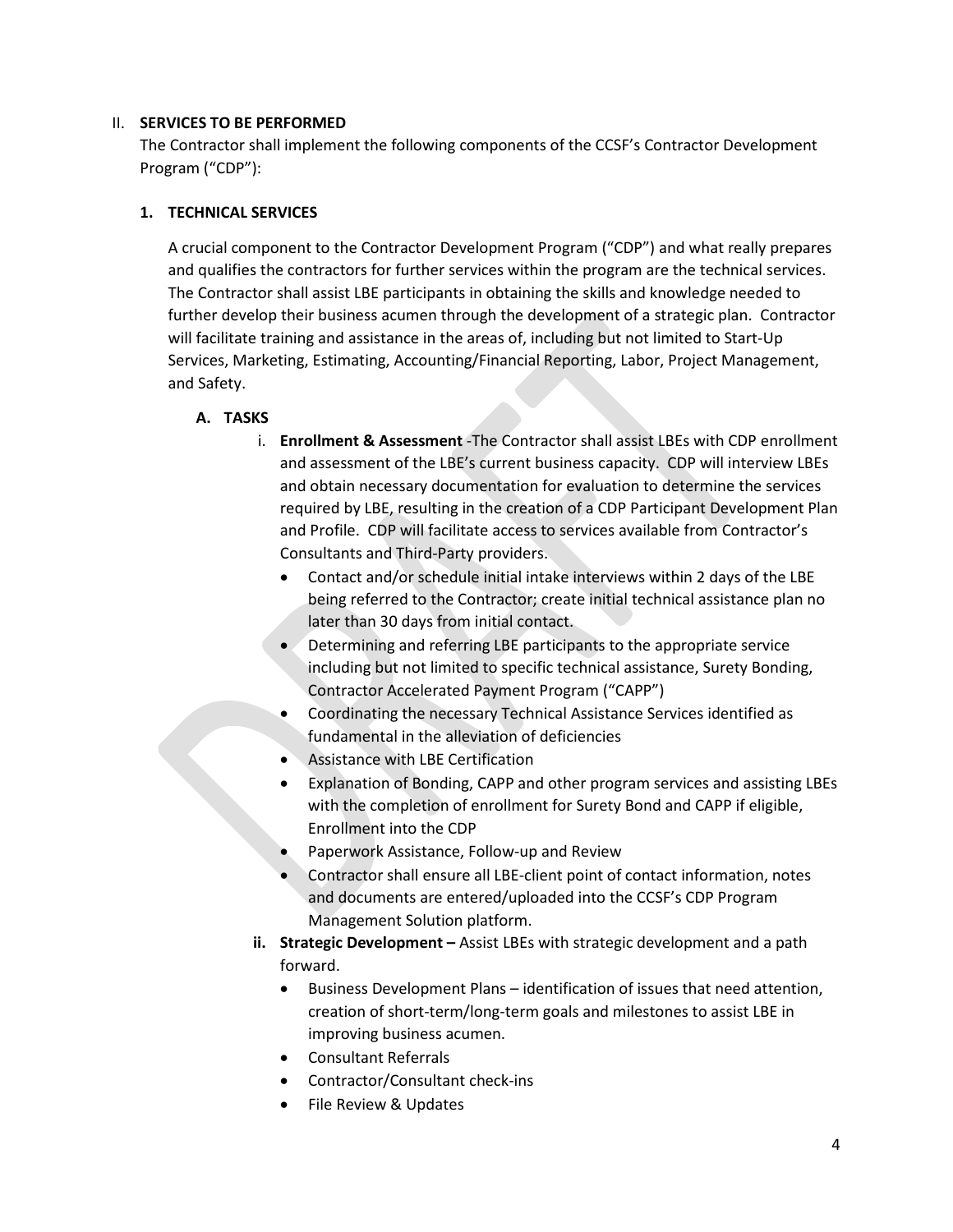- iii. **CPA Subsidy –** Administrator will facilitate a cost subsidy for financial statements up to \$3200 subject to approval and the contractor pays the first \$500. In addition, other subsidized financial services may be provided to contractor subject to advanced approval by RMD/CMD.
- iv. **Marketing –** Assist LBEs with various elements of marketing their business including but not limited to type of work, public/private work, choosing customers, company resume, marketing materials, networking, certification, website assistance, other
- **v. Estimating –** Assist LBEs with all elements of estimating including prevailing wages, hourly rate, labor package, labor burden, standardized estimate form, bid analysis, production rate, pre-bid RFI, scope letter, subcontractor and vendor quotes, back-log, sales / marketing, job costing and other
- **vi. Accounting/Financial Reporting** Provide LBEs assistance with accounting and financial reporting including but not limited to: consulting, accounting software implementation, chart of accounts, monthly cash balance spreadsheet, job cost report, monthly financial report review, annual financial report review, financial ratio review, other (Note: access to sub-consultant services book-keeping development may be paid through the CPA subsidy)
- vii. **Labor –** Provide training and education and referrals on the following labor related issues: Mandatory Local Hire and First Source Hiring Ordinances, Apprentice to Journeyperson Ratio, OSHA Safety Training, Hours Worked for Hours Pay, Prior Approval for Overtime, Responsibility for Company Property, Time Sheet, Daily Log for Supervisor, Breaks, Organizational Chart, Company Policy, and Other
- viii. **Project Management/Construction Management –** Assist/Coach or refer LBEs or with/on all aspects of project/construction management including but not limited to Review of Contract, Certificates of Insurance, Certified Payroll, Mechanic Lien / Stop Notice, Conditional / Unconditional Release, Project Estimating Schedule of Values, Coordinate Project Schedule, Project Cash Flow, Subcontract Agreement, Purchase Orders, Submittal / Shop Drawings, Follow Up Sheet, RFI - Cost Impact and Delay, Change Orders, Progress Reports, Inspections, Punch List, Close Out Documentation, As-Built Drawings / Record Drawings, O & M Manuals, Owners Training, Warranty, Letters of Acceptance, and Other
	- ix. **Safety –** Provide LBEs with safety training including but not limited to**:** 10 Hour OSHA Training, 30 Hour OSHA Training, Safety Forms, Safety Equipment, Weekly Tool Box Safety Talk, Job Hazard Analysis other project safety issues as needed.
	- x. **Start-up Services –** Assist LBEs with start-up services including but not limited to obtaining: Seed Money, Licenses, Insurance, Bank /Checking Account, Union Agreement, Profit Model, Budget, Cash Flow Projection, Working Capital, Revenue / Sales, Size of Project, Financial Statement Set Up, Financial Ratios, Business Plan, and Other
- **xi. Program & Project Support –** Provide overall program and project support to the LBE participants. Including Third-Party Funds Administration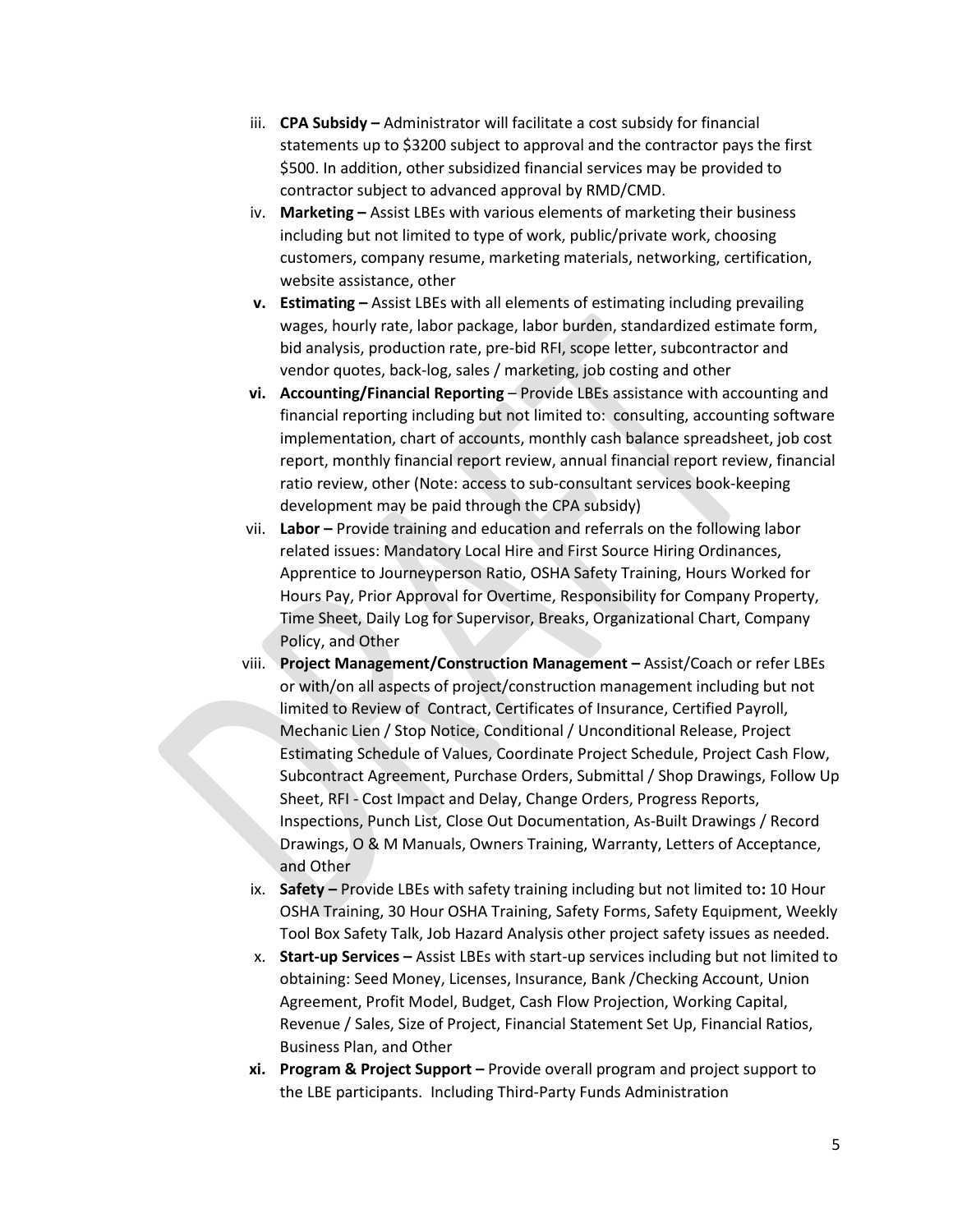**xii. Counseling –** Counsel LBEs who are not yet eligible for Bonding/CAPP and provide a path forward to becoming eligible via technical assistance. Counsel LBEs that are CAPP and Bond ready to ensure business knowledge is reenforced.

### **B. DELIVERABLES – Due as performed**

- i. Create/update an LBE profile in the CCSF's assigned technology platform to track and manage all the technical services provided to CDP participants including service(s) received, hours spent providing service(s) and which CDP team member provided those services including consultants and third party service providers. The profile will be populated and updated as services are performed.
- ii. Develop written LBE enrollment qualifications and necessary documentation for individual CDP participants and document all enrollment processes and progression in the CCSF's CDP Program Management Technology Solution (currently Salesforce).
- iii. Prepare, maintain and distribute CDP application information to CDP Participants and input into CDP Program Management Technology Solution (currently Salesforce).
- iv. Provide assistance in the critical evaluation of an LBE participant's business enterprise to identify deficiencies.
- v. Develop individual LBE strategic development plan, document and input into the CCSF's CDP Program Management Technology Solution (currently Salesforce). Track and manage LBE development steps necessary to CDP participants.
- vi. Facilitate and monitor relationships between LBE and Consultants / Third Party Service providers toward development plan milestones. Require all consultants and third party service providers to track and manage their work in the CDP Program Management Technology Solution (currently Salesforce).
- vii. Provide continual assistance to LBE participants in achievement of development plan goals and re-evaluate strategic plan annually or more frequently, in the alleviation of identified deficiencies.
- viii. Support LBEs through completion of projects, including addressing payment and performance issues, project safety, assistance in obtaining closeout documentation and release of guarantee commitment including the return of CCSF backed collateral to the collateral pool.
- **ix.** Ensure that all data related to the participants, the technical services provided and any and all assistance provided to the LBEs relating to the program is entered and up to date in the CCSF's assigned technology platform, so that the RMD and CMD can provide accurate and timely reports to the Board of Supervisors.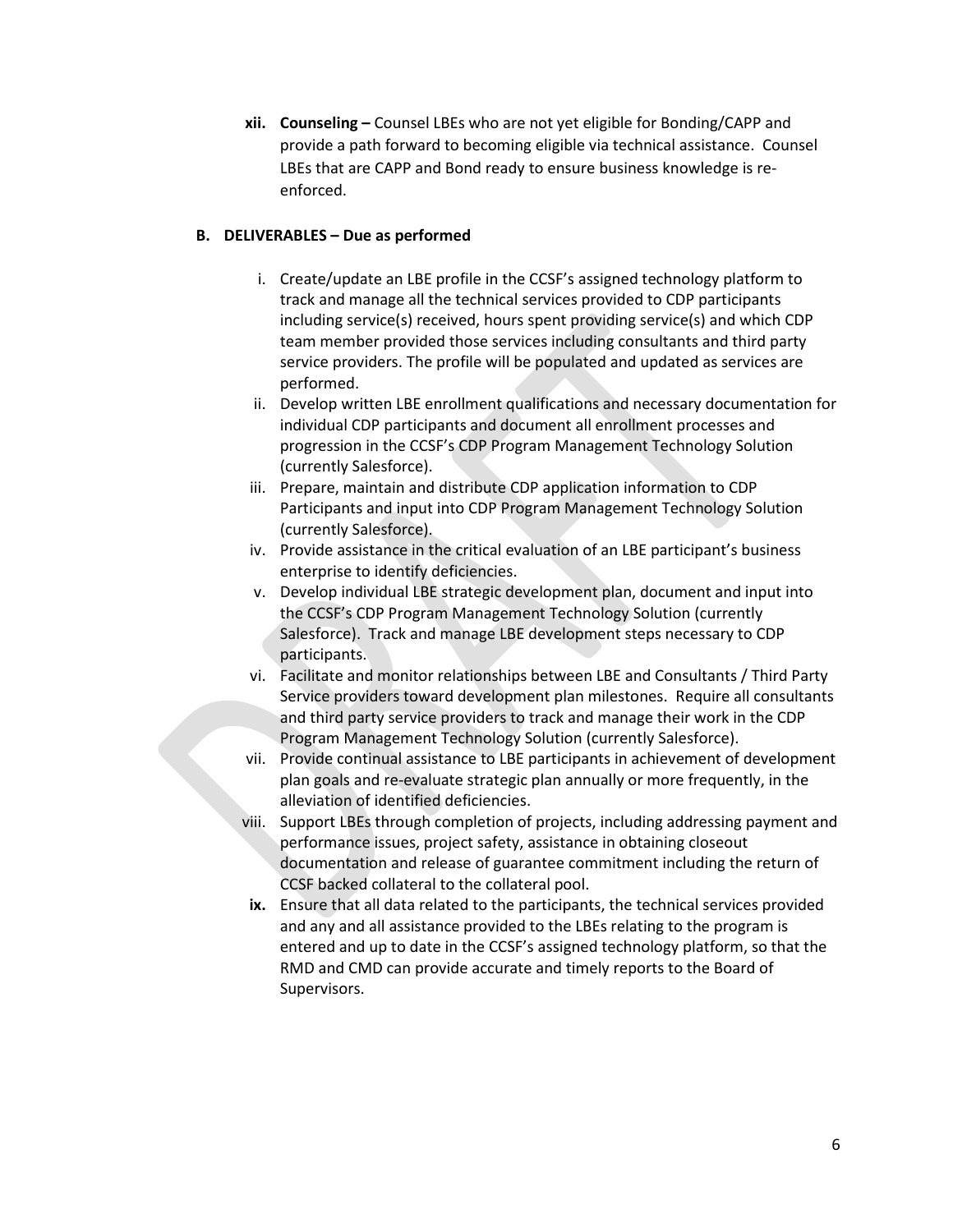### **2. SURETY BOND**

The Surety Bond Program, was developed to encourage and increase participation of Local Business Enterprises (LBEs) in city construction and public works projects. The program has been designed to assist contractors and subcontractors in bonding for CCSF construction projects.

- A. **TASKS** The Contractor shall assist CDP Participants in obtaining required bid, performance and payment bonds by facilitating the interactions and documentation among the enrolled CDP Participants, participating surety broker(s), Surety, and RMD during the bid and award process. Required activities shall include, but are not limited to:
	- i. **Bidding Assistance -** Demonstrate and maintain a thorough understanding of current surety market requirements to evaluate the need for guarantee support for the CCSF for bid bonds.
	- ii. **Contract Issues Assistance** Provide assistance in the negotiation of the terms and conditions of the contract, including detrimental terms that may harm the LBE and heighten the exposure of a bond guarantee. Further assist with issues related to project name/number, contracting department, contractual relationships, notice to proceed dates, bond language, contract language, liquidated damages, warranty language, insurance requirements
	- iii. **Collateral Terms Assistance –** Provide assistance in the negotiation of the terms and conditions of the bid guarantee request, including the amount of the guarantee.
	- **iv. Guarantee Assistance** Coordinate the preparation and filing of the required documentation for issuance of the bid bond with the CDP Participant, Surety, and RMD, if a CCSF guarantee is necessary (ILOC preparation, funds administration, funds control).
	- v. **Documentation**  Coordinate the required documentation to provide other CDP assistance (such as financial support for Third Party Funds administration), with the CCSF CDP Team review and approval prior to filing, as requested, in the event that a guarantee is not required by the surety but other assistance is required for the issuance of the bid bonds.
	- vi. **Provide Final Bond Assistance & Risk Mitigation** Coordinate the preparation and filing with the Surety, the Surety Broker, the CDP participant, and RMD to execute the documentation necessary for the performance and payment bonds and concurrent guarantee, with the CCSF CDP Team review and approval prior to filing, as requested.
	- vii. **Coordinate Communication Among All Relevant Parties** Facilitate the interactions among the CDP participant, Prime Contractor, if necessary, Third Party Funds Control agent, Surety, Surety Broker, Contracting Department, and RMD to execute the documentation necessary for the implementation of Third-Party Funds Control if required by the Surety issuer or CCSF guarantor.
	- **viii. Program & Project Monitoring –** The Contractor shall identify concerns or issues that could result in triggering the bonds and/or the CCSF guarantee and provide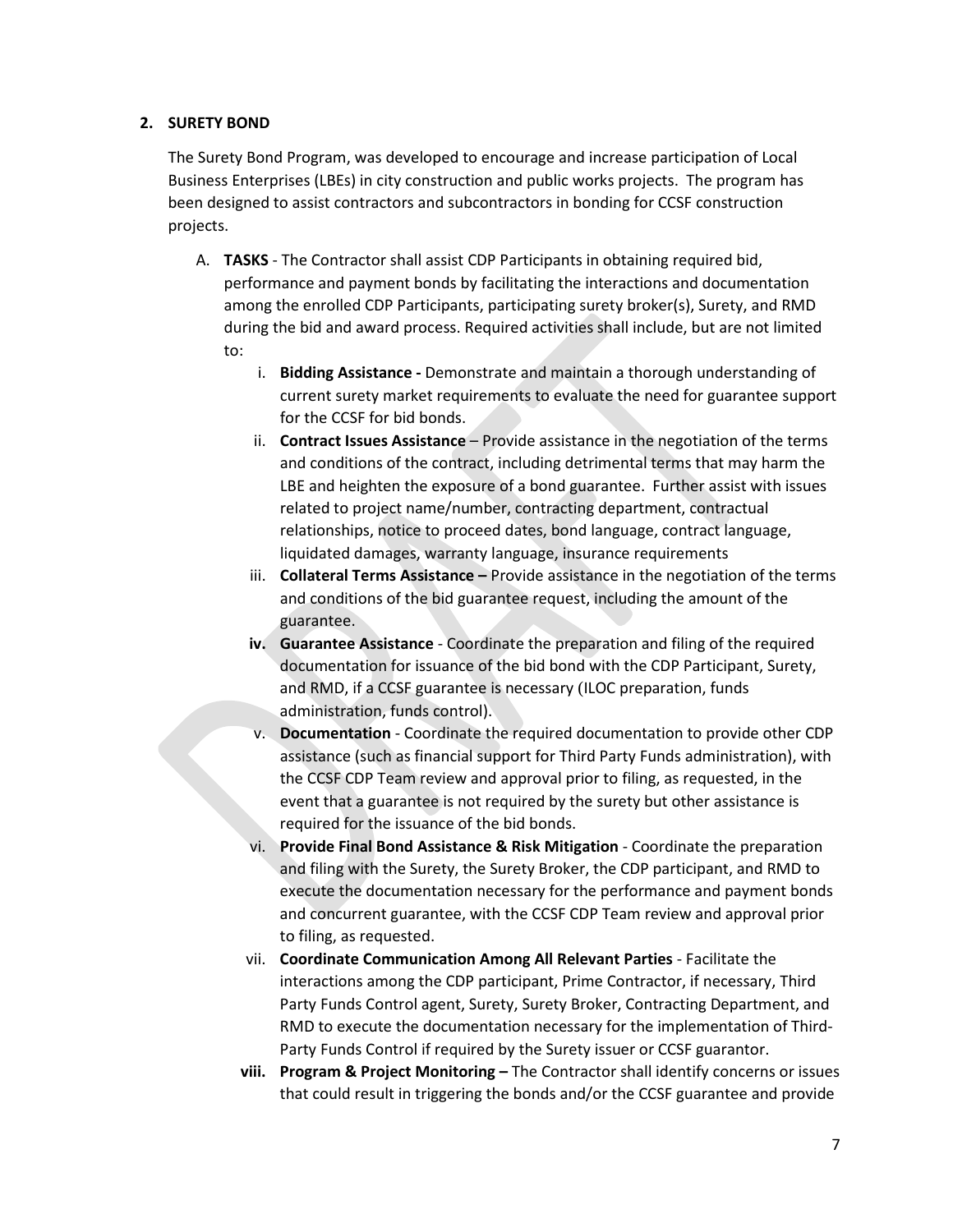assistance to avoid or reduce the financial impact to the CCSF. Required activities shall include, but are not limited to:

- **1.** Provide periodic assessments of construction project progress for each project subject to a guaranteed bond including maintaining regular communication with the relevant CCSF department(s) and/or prime contractors on each project.
- **2.** Monitor the project and payment progress with Contract Status Reports and coordinating with the Third-Party Funds Control Agent and the LBE participant as to the payment status of each project.
- **3.** Anticipate and identify situations (e.g. non-performance) that may cause triggering of the bond. Coordinate with LBE participant, CCSF Department(s), Prime Contractors, CCSF CDP Team to minimize the likelihood the LBE participant may default triggering a demand on the guarantee. The Contractor shall provide expertise in crafting solutions and facilitating work-out meetings, including, but not limited to inclusion of additional experts to mitigate the risk of a default.
- **ix. Coordinate Close-out for Non-Default Project Completion -** The Contractor shall ensure that all documentation is prepared and filed upon completion of any CDP participant projects completed with or without a CCSF guarantee. The Contractor shall coordinate project closeout activities associated with bond guarantees such as closing of the performance and payment bond and obtaining the release of the associated guarantee.
- **x. Facilitate Default Scenarios -** The Contractor shall collaborate with the CCSF CDP Team to ensure prompt and accurate payment of parties in the event of default and a trigger on the guarantee. The Contractor shall identify projects that may be at risk of loss and initiate work out meetings to remediate the issues underlying the default of a bond. In the event of default and a trigger on the guarantee Contractor shall:
	- **1.** Coordinate the preparation and filing of documentation between the CCSF department in charge of managing the contract, the defaulting CDP participant, the Prime Contractor, if applicable, the Surety, Third Party Funds Control, RMD, and the CCSF Controller to ensure prompt payment and accurate payment of parties.
	- **2.** Initiate the processes required to enforce the CCSF's right to indemnification from the defaulting LBE participant in collaboration with the CCSF CDP Team.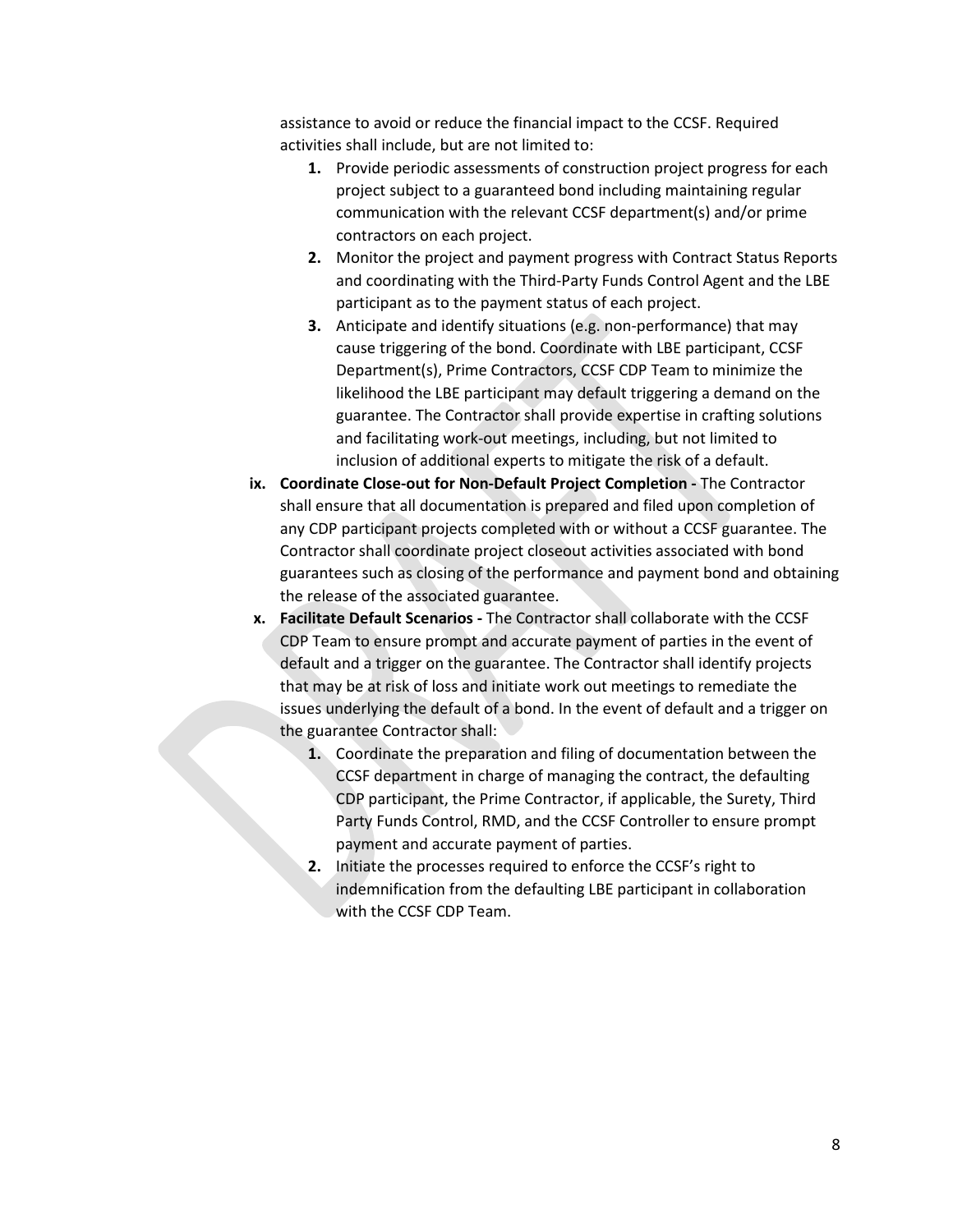### **B. DELIVERABLES – Due as performed**

- i. Update the LBE profile to include all Surety Bond activity in the CCSF's assigned technology platform. Manage and track all the bonding assistance provided to LBE CDP participants including assistance provided by consultants and third party service providers. The profile will be populated and updated as services are performed.
- ii. Ensure that all data related to the Surety Bond participants including: number and amount of final bonds, amount of guarantees issued, final bond information (contract name, awarding department, LBE participant name, amount of contract) is entered and up to date in the CCSF's assigned technology platform, so that the RMD can provide accurate and timely reports to the Board of Supervisors.
- iii. Prepare written assessments of construction project progress on bond guaranteed transactions on a quarterly basis to RMD due the first weeks of October, January, April and July
- iv. Coordinate and prepare the required documentation for closing of the bonds and releasing of the CCSF guarantees with CCSF CDP Team. Upon finalization notify CCSF CDP Team of release of guarantee.
- v. In the event of a default, contractor will:
	- 1. Coordinate the preparation and filing of documentation to ensure prompt and accurate payment to parties with CCSF CDP Team review and approval prior to filing. Upon finalization, provide a copy of required documentation to the CCSF CDP Team.
	- 2. Initiate process required for indemnification, providing updates to the CCSF CDP Team upon completion.
	- 3. Maintain a historical summary of CDP defaults for the term of this Agreement plus five years, to include the following data; LBE participant, contract amount, CCSF department, issues underlying the default, and disposition or resolution notes. This information shall be provided to the CCSF upon the CCSF's request and shall be turned over to the CCSF in the event of termination of the Agreement.
- vi. Receive ongoing training and education from US Bank's online Global Trade to ensure continued successful processing of ILOCs, renewals, extensions, etc. or any substitute LOC provider.
- vii. Assist the RMD in the renewal process of the Line of Credit for the Surety Bond Program and provide pertinent and required information as requested.
- viii. Contractor will keep up to date on situations that impact the surety market and will provide updates and notices to the RMD on a regular basis.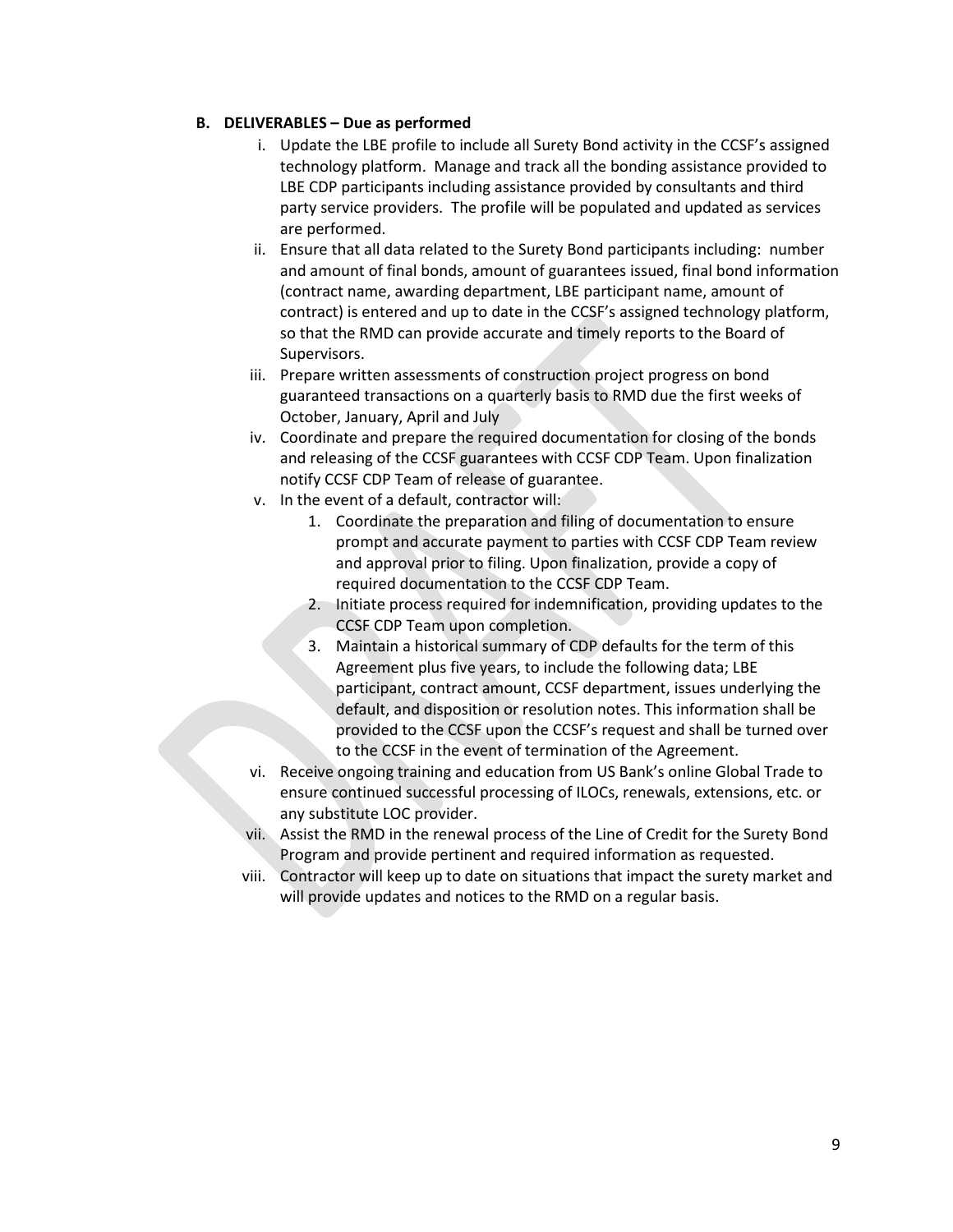### **3. CONTRACTOR ACCELERATED PAYMENT PROGRAM ("CAPP") - \*PILOT PHASE**

The CAPP is an essential element to achieving The CCSF's "goals and meeting the requirements of Section 14B.16 of the CCSF's Administrative Code. The San Francisco Community Investment Fund (SFCIF) has approved funding of accelerated payments, to qualified LBE firms, on City and County of San Francisco projects where surety assistance and loan guarantees may or may not be available. Accelerated payment funding through SFCIF will provide LBE's with the support they need to enter the competitive bid arena, successfully win projects, cash flow the work, and grow their firms to a point where standalone surety capacity and lines of credit will be available.

### **A. TASKS**

- i. Contractor Assessments (per description in definition and CDP/CAPP Checklist
- ii. Discern Eligibility prior to Contractor Bidding on projects
- iii. Review CAPP requests from contractors/subcontractors
- iv. Meet with successful bidder to review & solidify CAPP funding request
- v. Verify NTP and confirm contractor compliance
- vi. Affirm appropriate funding amount
- vii. Set up contractor Escrow Accounts
- viii. Complete and submit a CAPP loan package to the loan committee for review
- ix. Review & Approve Contractor CAPP funding requests and submit CAPP funding requests to loan committee and SFCIF
- x. Prepare and underwrite loan closing documents for all appropriate parties (LBE, CAPP Administrator, Service Provider, Funds Administrator)
- xi. Distribute CAPP funds to vendors/project payroll
- xii. Secures lien releases from vendors and confirms payroll distribution
- xiii. Monitor Project and address any issues or concerns for the duration of the project
- xiv. Secure Irrevocable Directive of Draw (IDD) with all appropriate parties (Project Owner or Prime, Subcontractor, CMD, SFCIF, LBE)
- xv. Receive progress payments
- xvi. Deducts from progress payment interest/finance charge for progress payment
- xvii. Directs progress payments to repay CAPP advance
- xviii. Distributes remaining funds from progress payment to Contractor
- xix. Performs continuous project financial analysis to discern contractor eligibility for future funding
- xx. Third-Party Funds Administration
- xxi. Prepare and underwrite loan closeout documentation
- xxii. Consults and collaborates with CAPP Team (including CMD, RM) regarding updates to the Standard Operating Procedures ("SOP")

### **B. DELIVERABLES**

- i. Ensure that Contractor gets at least 10 LBEs "CAPP ready" per fiscal year.
- ii. Make recommendations for adding/dropping CAPP pilot participants as practicable.
- iii. CAPP Loan Underwriting
- iv. Loan Funding Request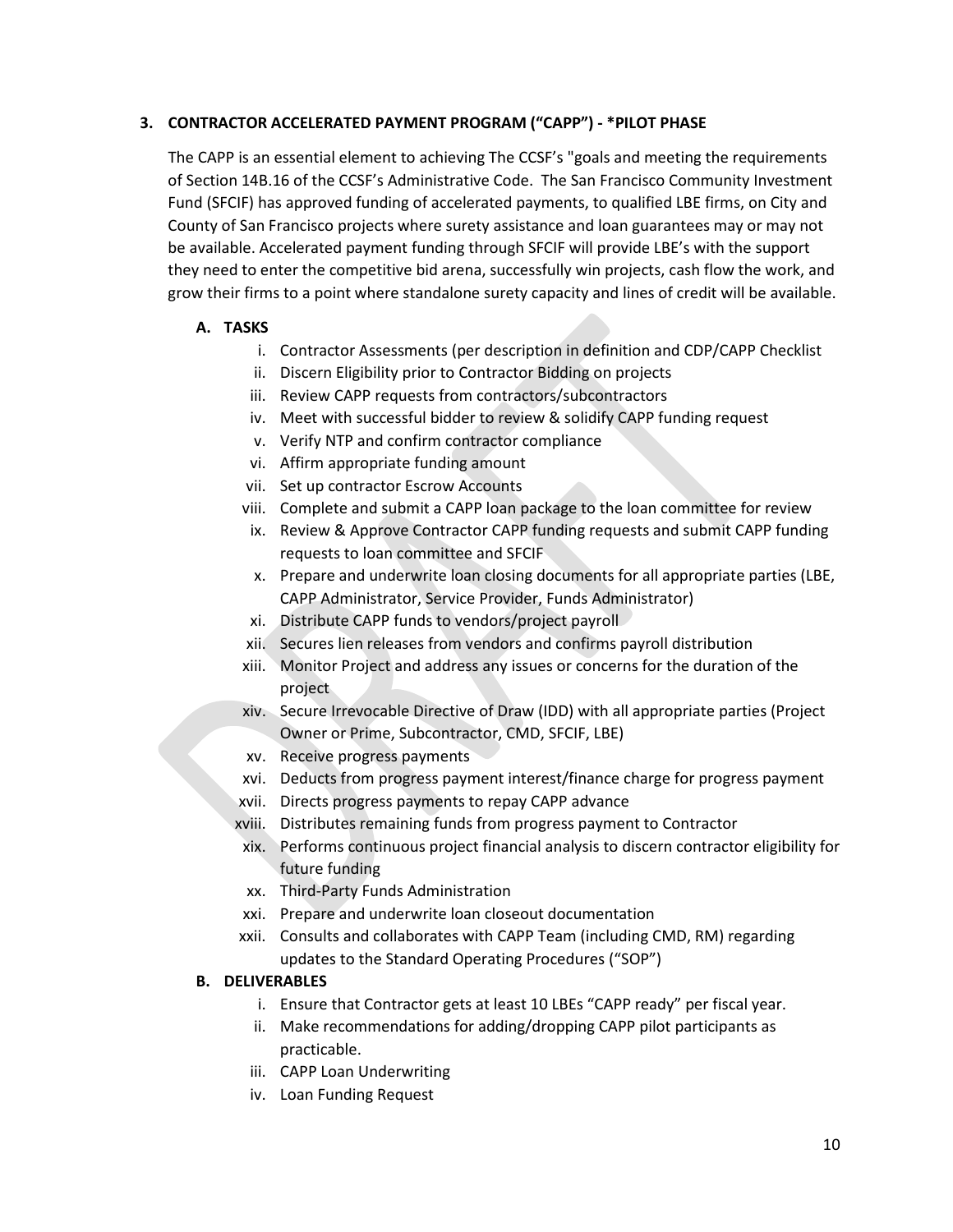- v. CAPP Loan Document Origination
- vi. Irrevocable Directive of Draw
- vii. Servicing of the Loan in Coordination with Third Party Funds Administrator and CMD Administrator
- viii. Manage all consultants and third-party service providers utilized throughout the duration of the loan.
- ix. Update the LBE profile to include all CAPP activity in the CCSF's CDP Program Management Technology Solution (currently Salesforce). Manage and track all the CAPP assistance provided to LBE CDP participants including assistance provided by consultants and third party service providers.
- x. Contractor will communicate with LBE CAPP participant on a regular basis in order keep up to date on situations that may impact project progress and cash flow, and will provide updates and notices to the RMD and CMD on a regular basis.
- xi. Ensure that all data related to the CAPP participants and activities including: number and amount of final loans, cash-flow analysis, final loan information (contract name, awarding department, LBE participant name, amount of contract, NMTC info) is entered and up to date in the CCSF's assigned technology platform, so that the RMD and CMD can provide accurate and timely reports to the Board of Supervisors
- xii. Prepare written assessments of construction project progress on at least a quarterly basis to the RMD and CMD due the first weeks of October, January, April and July
- xiii. Participate in weekly status meetings with CDP Team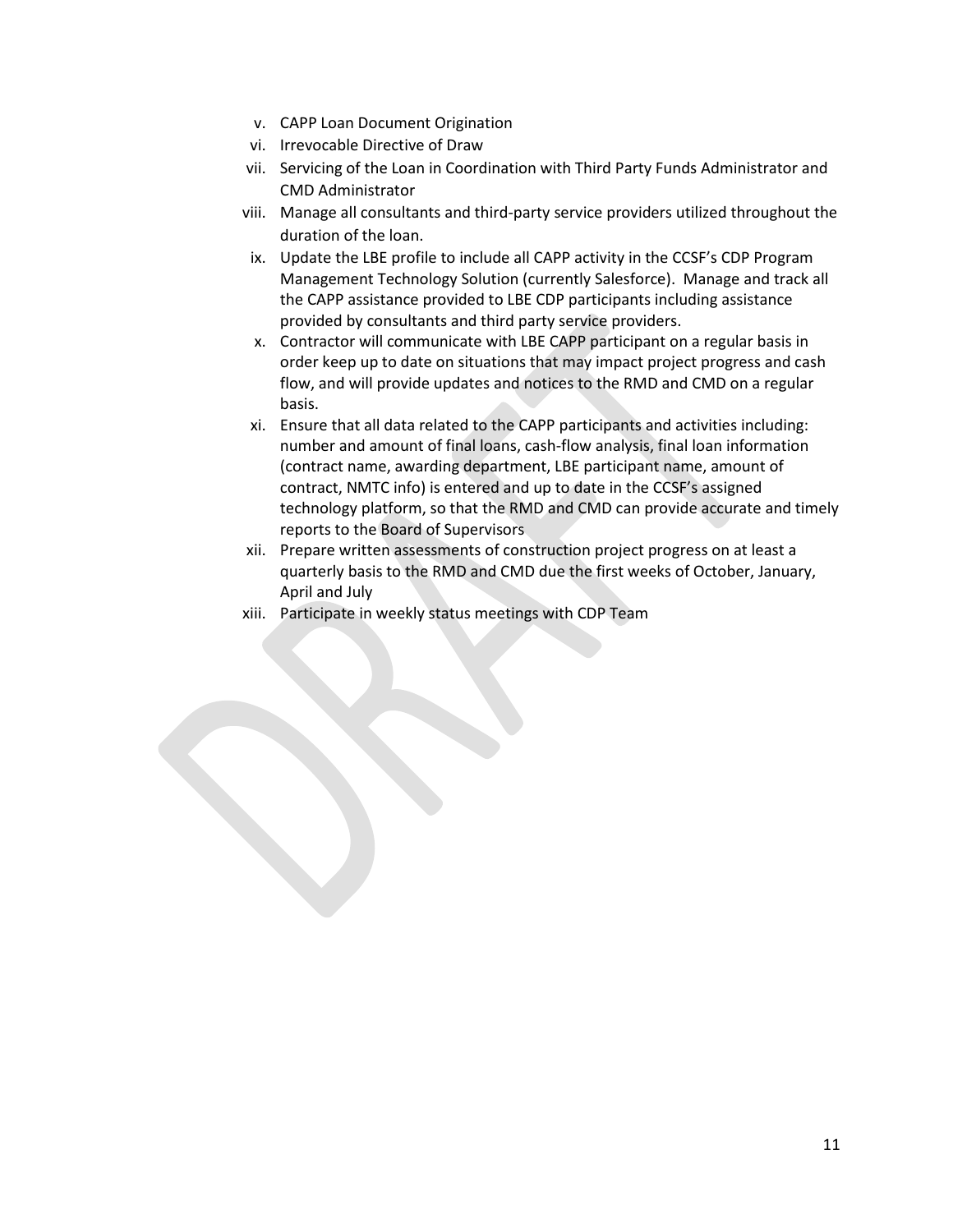#### **4. CDP SERVICES**

#### A. **TASKS**

- i. **CDP MANAGEMENT & COMMUNICATION** CDP requires effective CDP management and communications, including, but not limited to, the Contractor shall schedule and coordinate conference calls/meetings at a minimum on a quarterly basis with the CCSF CDP Team or more frequently as deemed necessary by the CCSF. The Contractor's CDP Manager and/or CAPP Manager shall participate in each conference call/meeting. As part of these meetings, the Contractor's Team shall report on its progress on CDP/CAPP activities, Tasks and Deliverables for review, input, and approval by the CCSF CDP Team (including labor hours, expenses, and deadlines).
- ii. **MARKETING & OUTREACH** The Contractor shall outreach to LBE ("LBE") firms. The Contractor shall inform potential CDP participants of CDP eligibility criteria and benefits, encourage CDP participation and outline the processes to obtain assistance. Required activities shall include, but are not limited to, the following:
	- Producing and distributing educational materials such as hard copy brochures and information sheets about CDP. This information shall be made available on-line and through available print, social and other media to widely publicize the Program.
	- Identifying and participating in workshops, pre-bid conferences, and other networking events, providing an explanation of CDP benefits and distributing Program information, flyers of upcoming events and other information designed to attract participants to the Program.
	- Responding to inquiries for potential CDP participants and other stakeholders, including members of the CDP Team.
- iii. **EDUCATION & TRAINING -** CDP will conduct contractor-related educational seminars/workshops and other training to LBEs and/or potential LBEs. The purpose of educational seminars/workshops is to support and enhance technical assistance training and provide LBEs with industry specific information to enhance their business acumen. Contractor shall conduct a minimum of 1 major training/educational event with the subject-matter approved by RMD/CMD.
- iv. **MANAGING THIRD PARTY SERVICE PROVIDERS -** Providing and maintaining information on possible CDP Third Party service providers who are ready, willing and able to perform services, including but not limited to assisting LBE clients negotiate with their higher tier primes, cash flow analysis and projection, financial statement education and subsidies for financial statement preparation, surety brokers and sureties for surety placements, and Third Party Funds Control.
- v. **MANAGE TIME AND INVOICE FOR SERVICES OF THIRD PARTY SERVICE PROVIDERS-**Managing and documenting the use of CDP services for financial statement education and preparation assistance, including reviewing and submitting monthly invoices to the CCSF CDP Program Team for payment on behalf of Third Party Service Providers for Third Party Service fees.
- vi. **REPORTING –** Contractor shall ensure that all data related to the CDP is entered and up to date in the CCSF's assigned technology platform, so that the RMD and CMD can provide accurate and timely reports to the Board of Supervisors.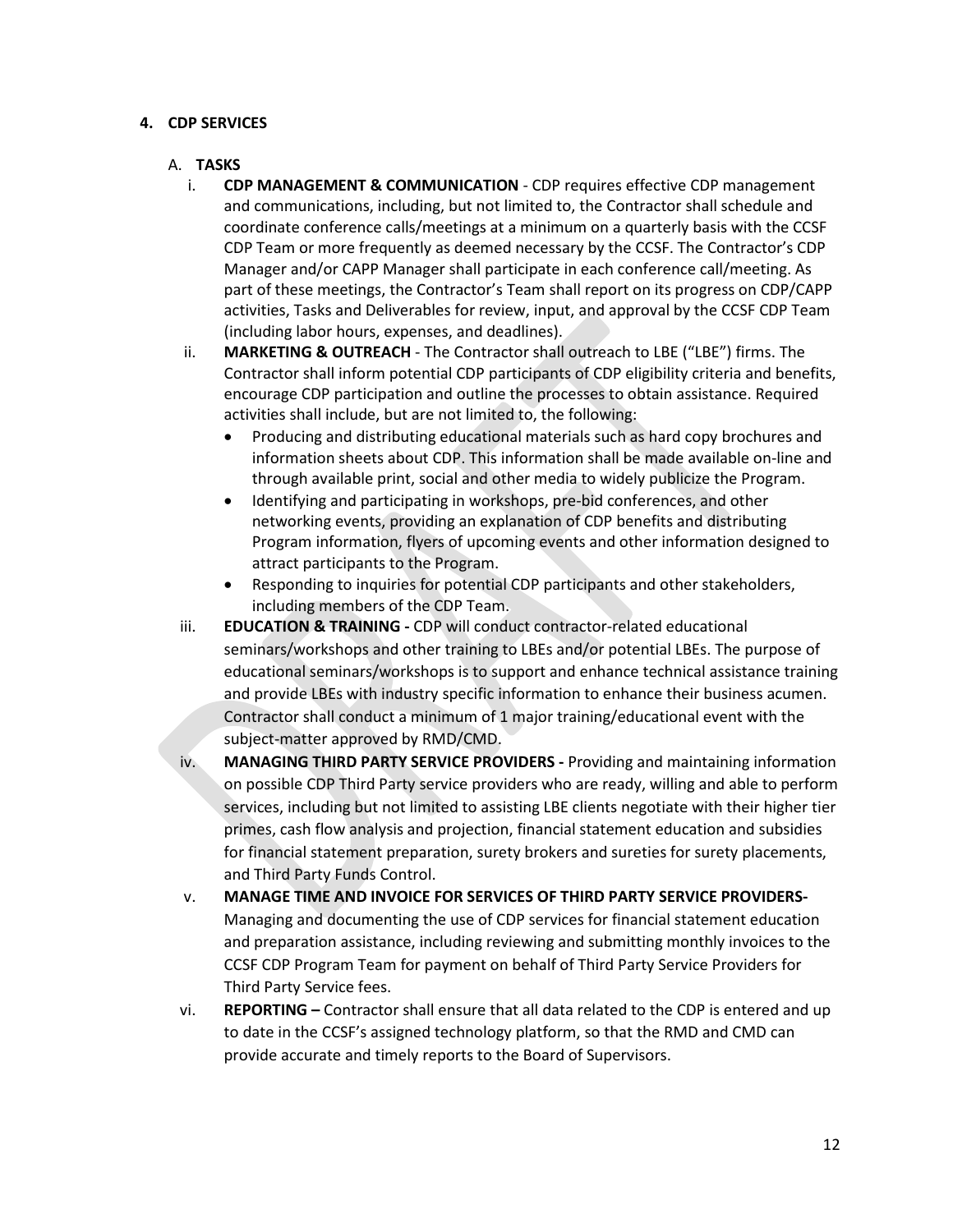### **B. DELIVERABLES**

- i. Prepare and coordinate the design, translation and printing of hard copy CDP brochures and information sheets for each seminar/workshop/event to LBEs and/or potential LBEs with the right of final review and approval reserved to the CCSF CDP Team.
- ii. Conduct a minimum of ten per year educational events with the right of final review and approval of schedules, materials, and participant evaluation results reserved to the CCSF CDP Team.
- iii. Provide timesheets and invoices for third-party service providers the first week of every month
- iv. Ensure that all data related to services provided by CDP is entered and up to date in the CCSF's assigned technology platform, so that the RMD can provide accurate and timely reports to the Board of Supervisors
- **5. AS-NEEDED SERVICES -** The Contractor shall provide services on an as-needed basis, as determined and requested by the CCSF CDP Team, including but not limited to:

### **A. TASKS**

- i. Conducting an analysis of potential projects that may be considered for CDP support.
- ii. Informing CCSF Departments on the role and purpose of surety industry, including but not limited to rates for surety companies, the bid, performance, and payment bond process, surety brokers in the surety process, and surety underwriting requirements.
- iii. Responding to CCSF Departments requests for assistance with maximizing LBE participation on projects.
- iv. Responding to LBE participants requesting assistance on non-guarantee facilitated projects with the CCSF.

Any as-needed services are subject to the CCSF's review and approval of scope and budget, including staffing, timeline, deliverables, costs, and compliance with CCSF contracting laws. In accordance with the terms and conditions of the solicitation under which the Contractor was selected for these services, costs shall be negotiated for a fixed, not to exceed price based on the hourly rates submitted by Contractor in its proposal or response. Such hourly rates shall apply to all services provided throughout this Agreement.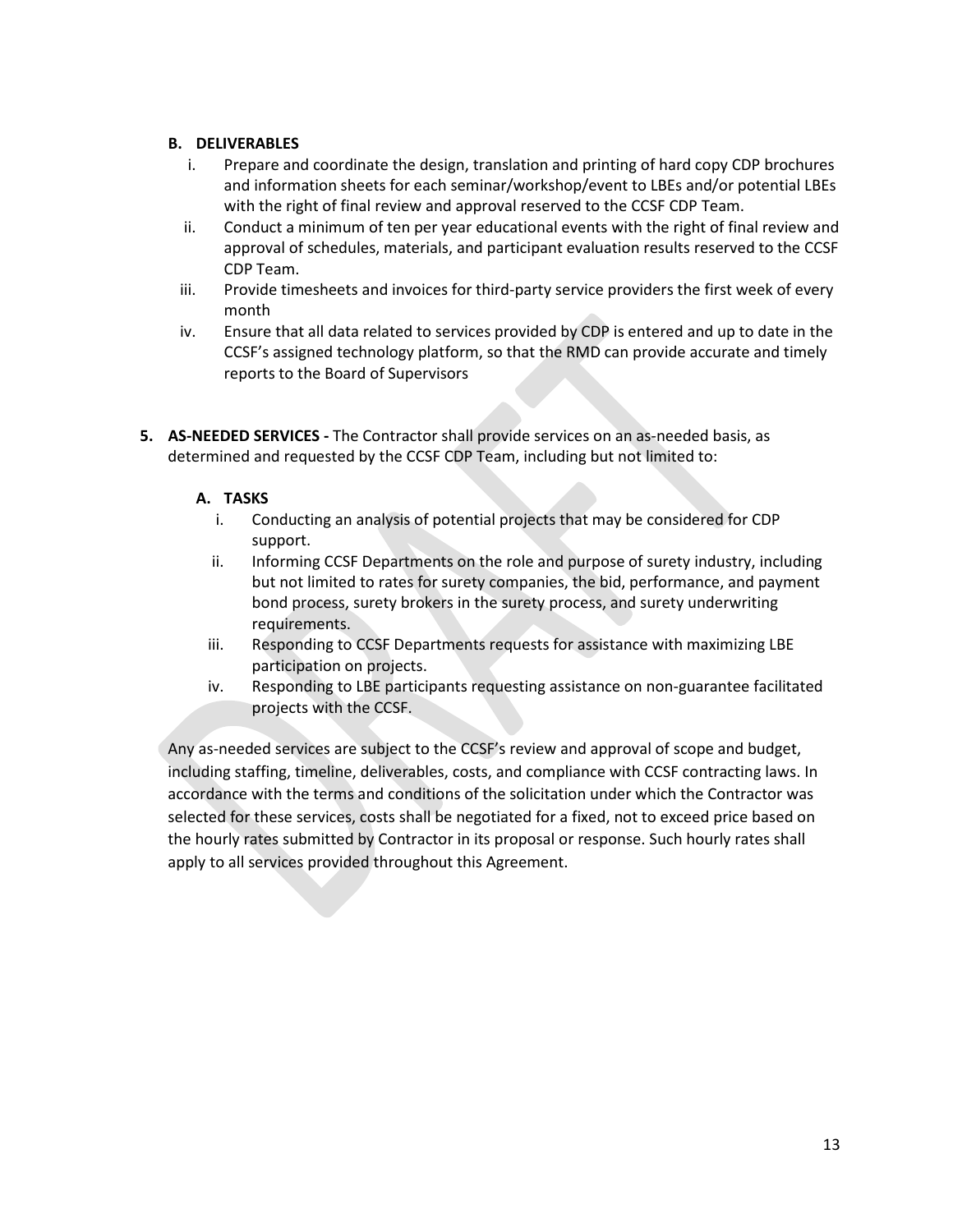### **6. GOALS**

### **A. OUTREACH**

i. Using the CMD Certified LBE database, contact a minimum of 5 LBEs a month, who are not currently participating in the CDP in an effort to increase program exposure and participation

### **B. PARTICIPATION**

- i. CDP Aim to enroll at a minimum 20 new certified LBEs into the CDP on an annual basis.
- ii. Surety Bond Aim to progress a minimum of 10 LBEs through the program and services in order for them to be prepared and eligible for bonding and ideally resulting in a minimum of 10 bonding assistance requests submitted within each fiscal year. This includes promotion of the CDP at least once monthly to the LBE contractor community including newly certified LBEs. It should be noted that the issuance of bonds through the CDP is primarily a factor of LBE participants bidding on CCSF projects who require bonding assistance.
- iii. CAPP Aim to progress a minimum of 10 LBEs through the program and services in order for them to be prepared and eligible for CAPP participation and ideally resulting in a minimum of 10 funding requests submitted within each fiscal year. (It should be noted that this is predicated on CAPP eligible LBEs securing CCSF eligible contracts)
- C. **DELIVERABLES** Record all efforts and ensure that all information is entered and up to date in the CCSF's assigned technology platform so that the RMD and CMD can provide accurate and timely reports to the Board of Supervisors.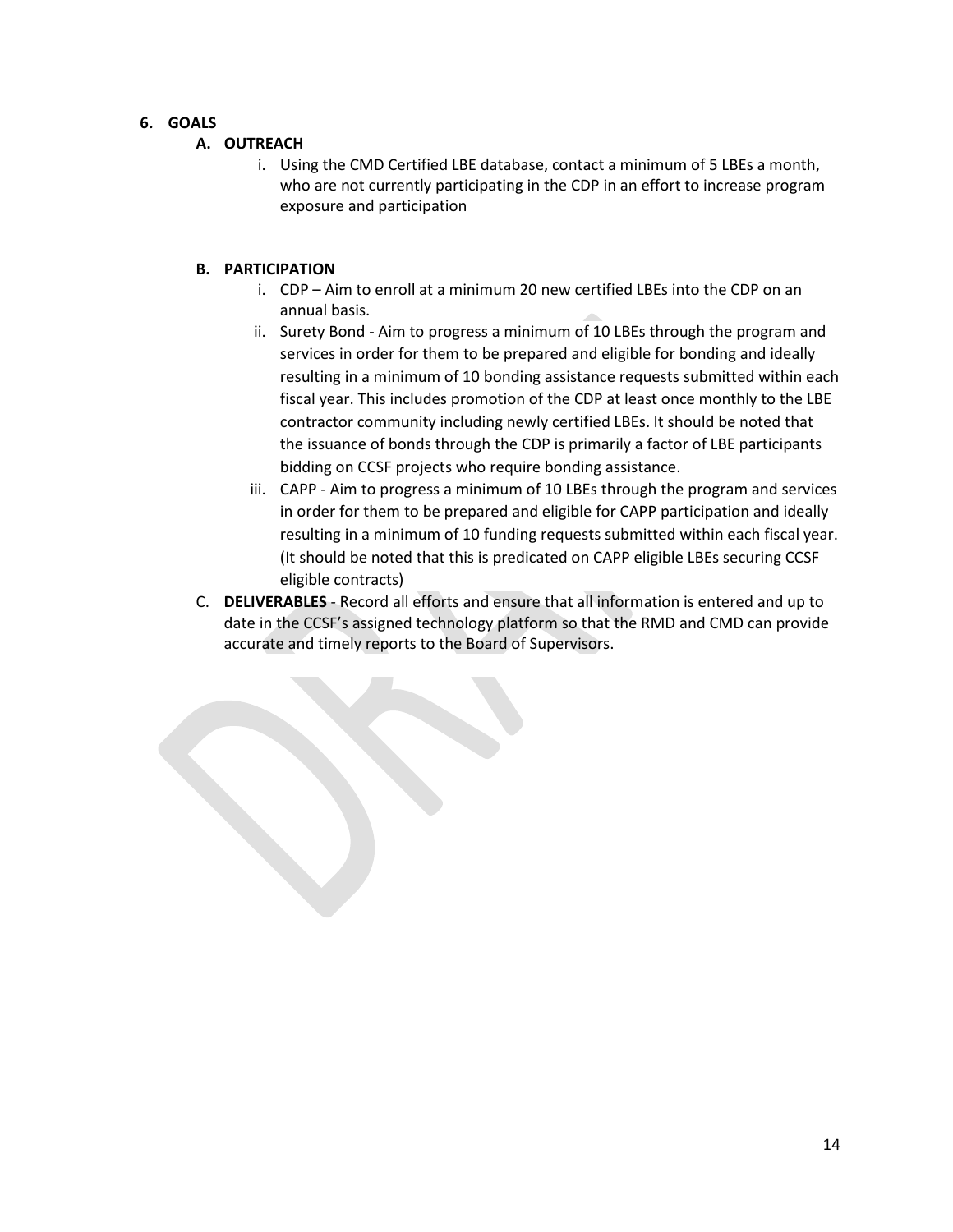### III. **ROLES & RESPONSIBILTIES**

## 1. **CITY**

A team comprised of staff from the City and County of San Francisco's Risk Management and Contract Monitoring Divisions.

| Role                      | <b>Responsibility</b>                                | <b>Title/Designee</b>         | <b>Back-up to Role</b> |
|---------------------------|------------------------------------------------------|-------------------------------|------------------------|
| <b>Contract Manager</b>   | Oversees the contractor/program administrator's      | Director of Risk Management   | CDP Program Manager    |
|                           | contract with the CCSF to ensure all services are    |                               |                        |
|                           | performed under the terms of the contract. Is        |                               |                        |
|                           | also a back-up signatory with respect to the Surety  |                               |                        |
|                           | Bond and CAPP programs.                              |                               |                        |
| CDP Program Manager       | Manages the overall CDP program for the CCSF         | <b>Principal Risk Analyst</b> |                        |
|                           | and is responsible for oversight of the CCSF's       |                               |                        |
|                           | program including the Letter of Credit with US       |                               |                        |
|                           | Bank and the communications and work order           |                               |                        |
|                           | billings to the participating departments. Is also a |                               |                        |
|                           | primary signatory with respect to the Surety Bond    |                               |                        |
|                           | and CAPP programs.                                   |                               |                        |
| <b>CAPP Manager</b>       | Oversees the CAPP Program and reports to the         | Director of CMD               |                        |
|                           | SFCIF Board on a quarterly basis.                    |                               |                        |
|                           | Is also a back-up signatory with respect to the      |                               |                        |
|                           | Surety Bond and CAPP programs.                       |                               |                        |
| <b>CAPP Senior</b>        | Manages the CAPP Program including the               | Senior Administrative Analyst |                        |
| Administrator             | activities of the contractor/administrator.          |                               |                        |
|                           | Approves funding and draw requests, leads            |                               |                        |
|                           | weekly meetings and calls with service providers.    |                               |                        |
|                           | Is also a primary signatory with respect to the      |                               |                        |
|                           | Surety Bond and CAPP programs.                       |                               |                        |
| <b>CAPP SFCIF Liaison</b> | Communicates and provides updates to the SFCIF       | Senior Administrative Analyst |                        |
|                           | Program Manager. Works with the City Attorney        |                               |                        |
|                           | on CAPP documents and agreements.                    |                               |                        |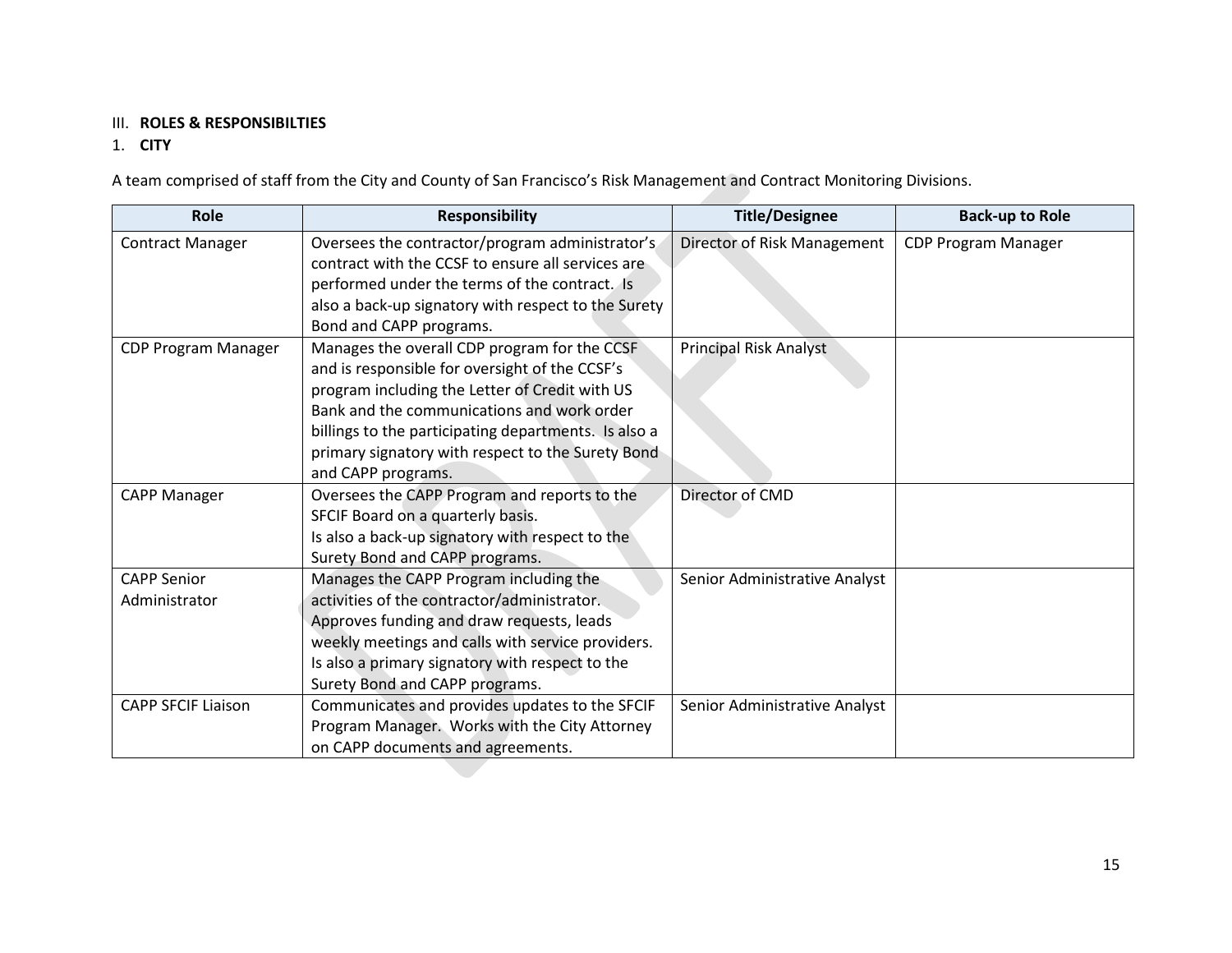| Role                         | <b>Responsibility</b>                                                                                                                    | <b>Title/Designee</b>                                                     | <b>Back-up to Role</b>    |
|------------------------------|------------------------------------------------------------------------------------------------------------------------------------------|---------------------------------------------------------------------------|---------------------------|
| <b>SFCIF Program Manager</b> | Oversees the SFCIF loan to the CAPP and is the<br>CAPP's liaison to the SFCIF Board.                                                     | Development Finance<br>Specialist, OPF                                    |                           |
| Loan Advisory<br>Committee   | Conducts preliminary reviews of the CAPP loan<br>packages in order to report findings and make<br>recommendations to the loan committee. | RM Principal Risk Analyst,<br><b>CMD Senior Administrative</b><br>Analyst |                           |
| Loan Committee               | Reviews and makes final loan approval/denial<br>decisions                                                                                | Director of RM, Director of<br><b>CMD</b>                                 | Deputy City Administrator |

#### **2. PROGRAM ADMINISTRATOR**

The services to be performed by the Contractor are personal in nature. Consistent with Section 12, 29, and 30 of the Agreement, the Contractor may not subcontract, assign, or delegate any duties or obligations required under the Agreement or make changes in the composition of the Contractor's Team listed in Appendix A without advance written approval of the CCSF CDP Team. The CCSF CDP Team will not without its approval of changes to, or substitution of, equally qualified personnel where the proposed change is requested to perform services added to the Agreement that are within the scope of the Agreement and/or to replace a terminated or promoted named Contractor's Team member.

| Role                            | <b>Responsibility</b>                                                                                                                                                                                                                                                                                                                                                                                        |
|---------------------------------|--------------------------------------------------------------------------------------------------------------------------------------------------------------------------------------------------------------------------------------------------------------------------------------------------------------------------------------------------------------------------------------------------------------|
| CDP Program & Project Executive | Overall responsibility for the coordination and delivery of all program services.                                                                                                                                                                                                                                                                                                                            |
| Oversees the CDP Program        | Shall serve as the primary point of contact with the CCSF Program Team for the CDP -<br>Manages CDP program including the activities of the Surety Account Managers                                                                                                                                                                                                                                          |
| Oversees the CAPP               | Shall serve as the primary point of contact with the CCSF Program Team for the CAPP -<br>Provides technical assistance, and loan underwriting origination and servicing. Manages<br>the subconsultants and tracks their time and expenses, gets approval from CCSF Program<br>Team for such expenses. Follows the protocols set forth in the CAPP Standard Operating<br>Procedures (see attached Addendum A. |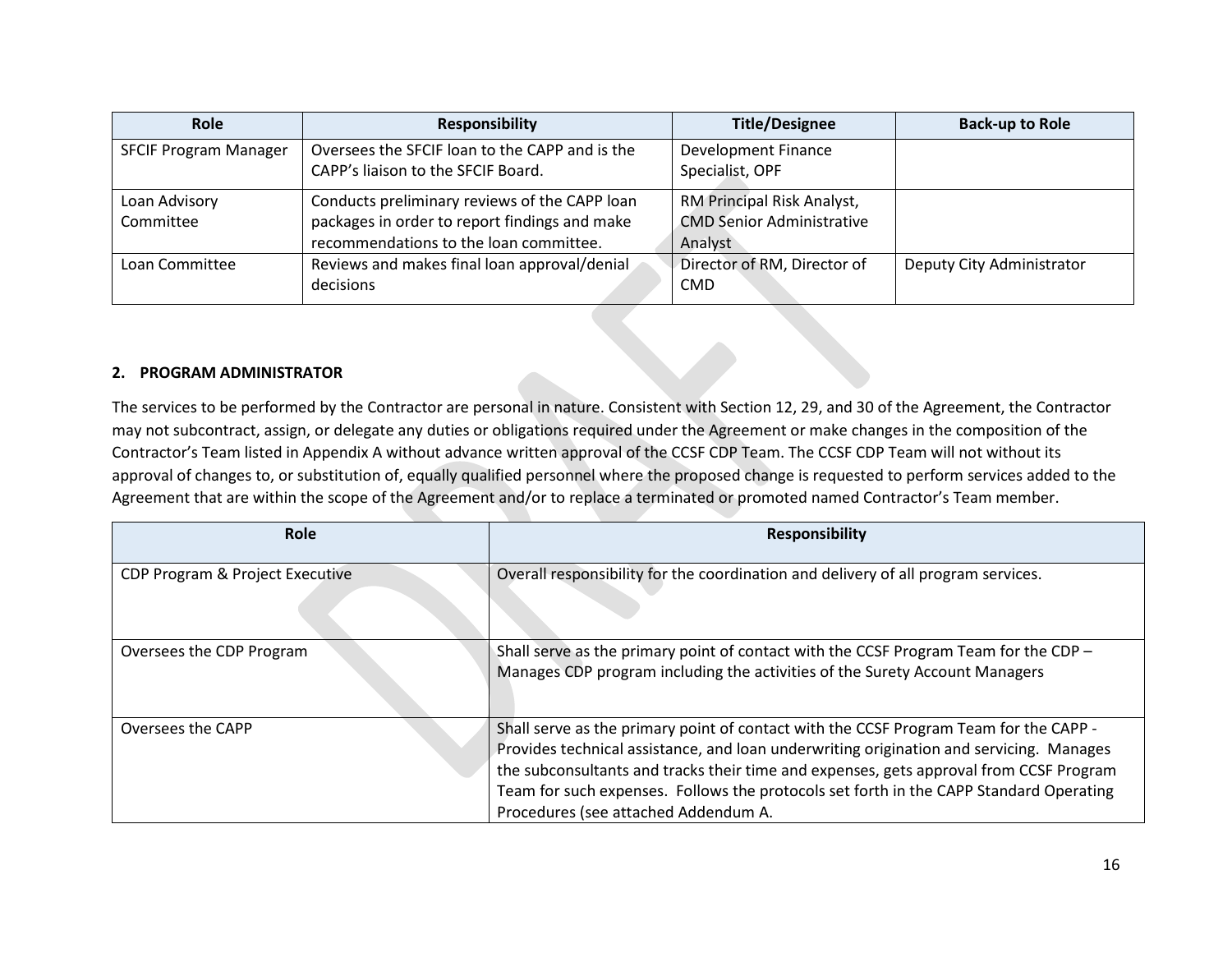| LBE Support & CDP Administration | Manage LBE relationships service delivery and service coordination                                 |  |
|----------------------------------|----------------------------------------------------------------------------------------------------|--|
|                                  |                                                                                                    |  |
|                                  |                                                                                                    |  |
| <b>CDP Advisor</b>               | Provide policy and program development support including LBE policy / Best Practice<br>initiatives |  |
|                                  |                                                                                                    |  |

3. **SUBCONTRACTORS/CONSULTANTS/THIRD PARTY SERVICE PROVIDERS –** See attached Consultant Agreements for more detailed information including rates and fees (NOTE: I request you keep the list names of the subs as we have put the LBE sub-consultant requirement on this Sole Source Project and that we can better track their LBE sub-consultants' payments.

| <b>Role</b>                                                | <b>Responsibility</b>                                                                                                                                                                                                                                                                                                                                                                                                                                                                                                   |
|------------------------------------------------------------|-------------------------------------------------------------------------------------------------------------------------------------------------------------------------------------------------------------------------------------------------------------------------------------------------------------------------------------------------------------------------------------------------------------------------------------------------------------------------------------------------------------------------|
| <b>Construction Estimating</b><br>and Financial Consulting | Work directly with the LBEs on Estimating Assistance, Contract Review/Schedule of Values, Project Cash Flow<br>Projection/ Manpower Planning, Job Cost Reports and report back to CAPP Manager                                                                                                                                                                                                                                                                                                                          |
| <b>Funds Administration</b>                                | Provide funds administration services, review of all project information, establish account per CAPP and statutory<br>guidelines, disbursement of CAPP Funds, receipt of contract progress payments, close out of trustee account at<br>project completion, provide project closing statement, and participate in CDP Workshops to support the<br>underpinnings of CAPP                                                                                                                                                 |
| <b>Financial Consultant and</b><br>Reporting               | CDP/CAPP Preliminary LBE Financial Reporting Assessment. Assist CAPP Management in assessing LBE's current<br>financial reporting process and make recommendations for development. Work with LBEs to address internal<br>financial reporting functions that need implementation or improvement. Assist with set up of accounting systems<br>(i.e. Quickbooks). Train LBE in preparation for balance sheet, profit and loss, work in progress, job cost reporting,<br>and how to develop projected cash flow statements |
| <b>Strategic Business</b><br>Development                   | Assist LBEs with strategic relationship building with prime contractors                                                                                                                                                                                                                                                                                                                                                                                                                                                 |
| Marketing and Strategic<br><b>Business Development</b>     | Provide LBE program participant with business marketing support including website, marketing collateral                                                                                                                                                                                                                                                                                                                                                                                                                 |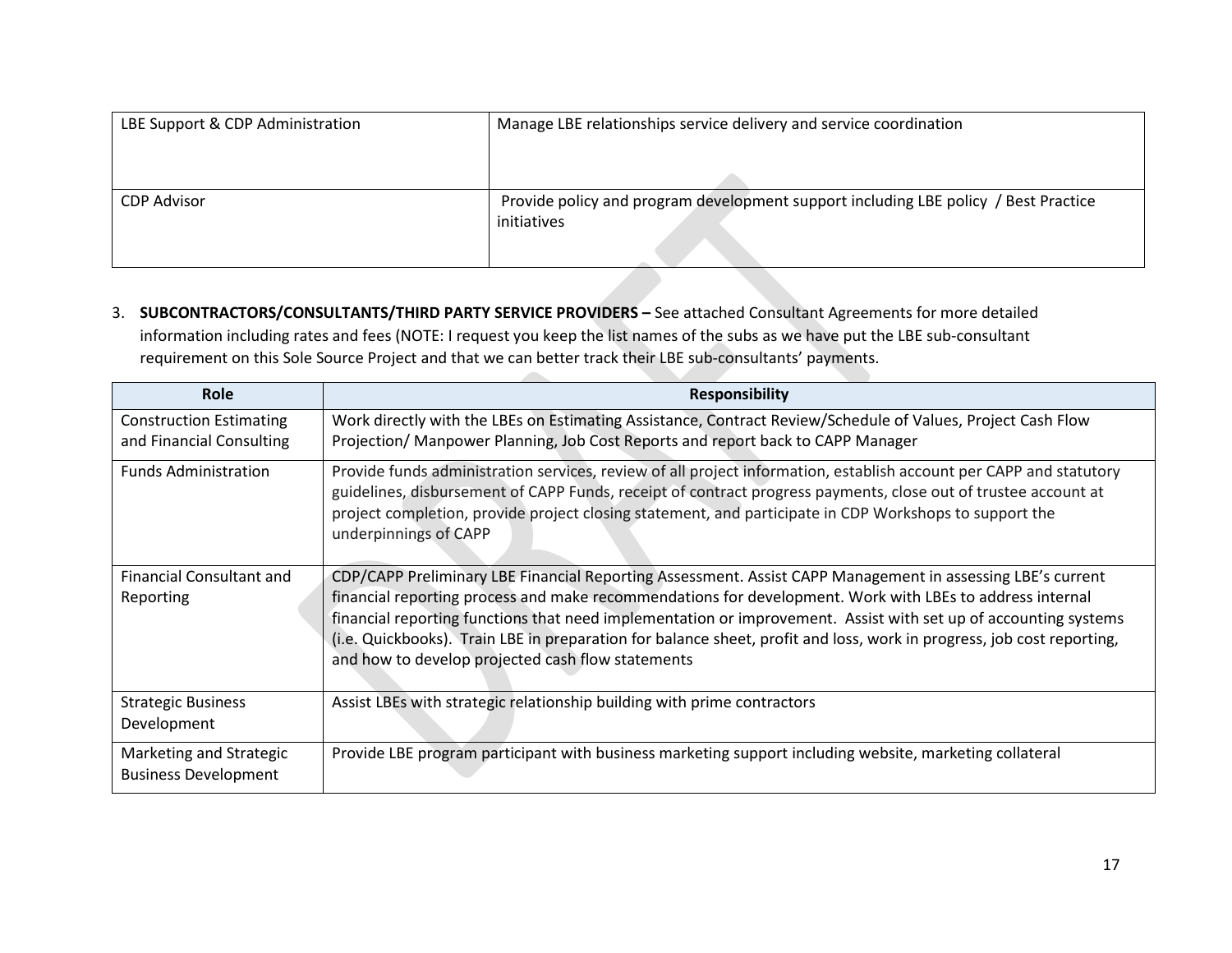### 7. **PROGRAM DEFINITIONS**

| <b>TERM</b>                  | <b>DEFINITION</b>                                                                                                                                                                                                                                                                                                                         |
|------------------------------|-------------------------------------------------------------------------------------------------------------------------------------------------------------------------------------------------------------------------------------------------------------------------------------------------------------------------------------------|
| <b>CDP Participant</b>       | CDP Eligibility -A LBE that desires to or enters into an<br>Agreement with the CCSF for the performance of a CCSF-<br>sponsored, public works, construction or construction related<br>or general services project, where the contract is funded by<br>the CCSF.                                                                          |
| Third Party Funds Control    | Bonding or CAPP assistance which requires the monitoring of<br>progress payments and provides payment of funds control<br>fees (required by the Surety) up to 1% of the contract value<br>to ensure proper payment of contract proceeds on a CCSF-<br>sponsored Project.                                                                  |
| Program Participant          | A LBE certified by CMD that seeks to, or has entered into an<br>Agreement with the CCSF for the performance of public<br>works, construction or construction related or general<br>services projects, where the contract is funded or Sponsored<br>by the CCSF, seeking to access the LBE Surety Bonding, Loan<br>Guarantee, and/or CAPP. |
| <b>Contractor Assessment</b> | The assessment is based upon interviews and information<br>provided by the LBE certified by CMD. The goal is to obtain<br>background and organizational information, financial<br>information, and project specific information, if<br>applicable. The information / documents requested are<br>located on the CAPP / CDP Checklists.     |
| Deliverable                  | Services delivered per the Scope of Services and reflected in<br>the CDP Program Management Technology Solution<br>(currently Salesforce).                                                                                                                                                                                                |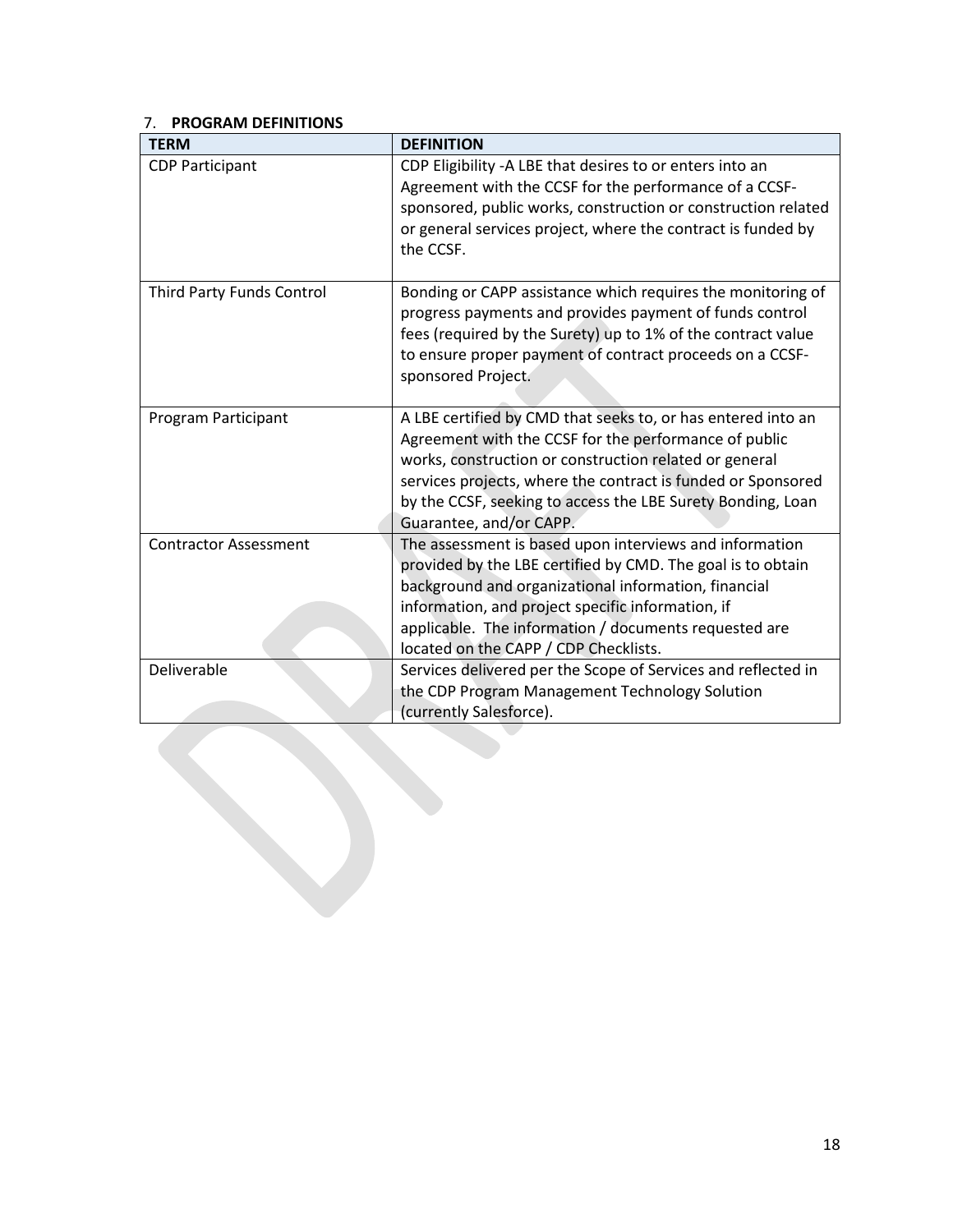## Legend of Acronyms

| <b>Acronym</b> | <b>Definition</b>                             |
|----------------|-----------------------------------------------|
| <b>RMD</b>     | <b>Risk Management Division</b>               |
| <b>CMD</b>     | <b>Contract Monitoring Division</b>           |
| <b>CCSF</b>    | City & County of San Francisco                |
| <b>CDP</b>     | <b>Contractor Development Program</b>         |
| <b>CAPP</b>    | <b>Contractor Accelerated Payment Program</b> |
| <b>SBP</b>     | <b>Surety Bond Program</b>                    |
| <b>SFCIF</b>   | San Francisco Community Investment Fund       |
| LBE            | <b>Local Business Enterprise</b>              |
| <b>MPP</b>     | Mentor Protégé Program                        |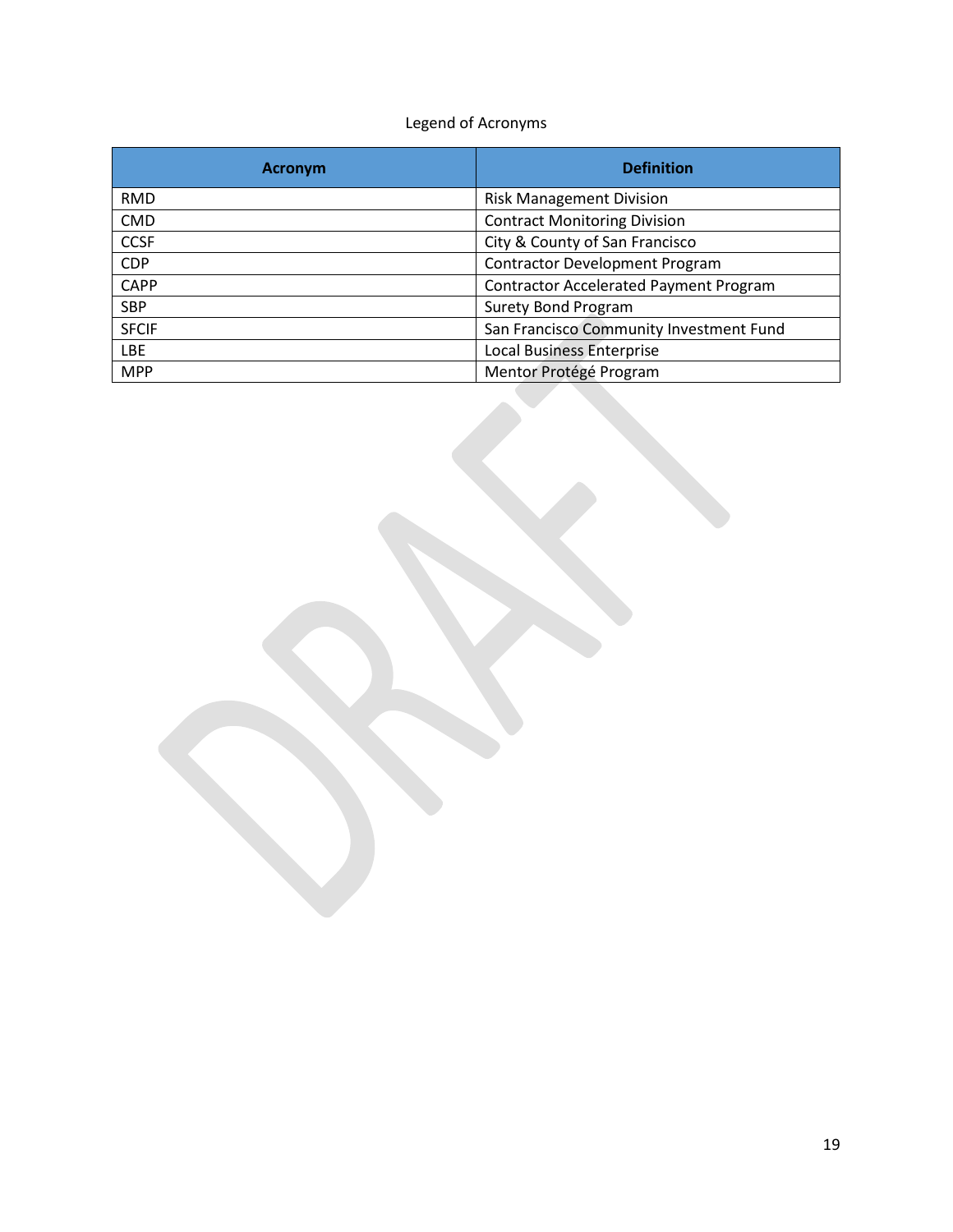## **Appendix B Calculation of Charges (SEE ATTACHED)**

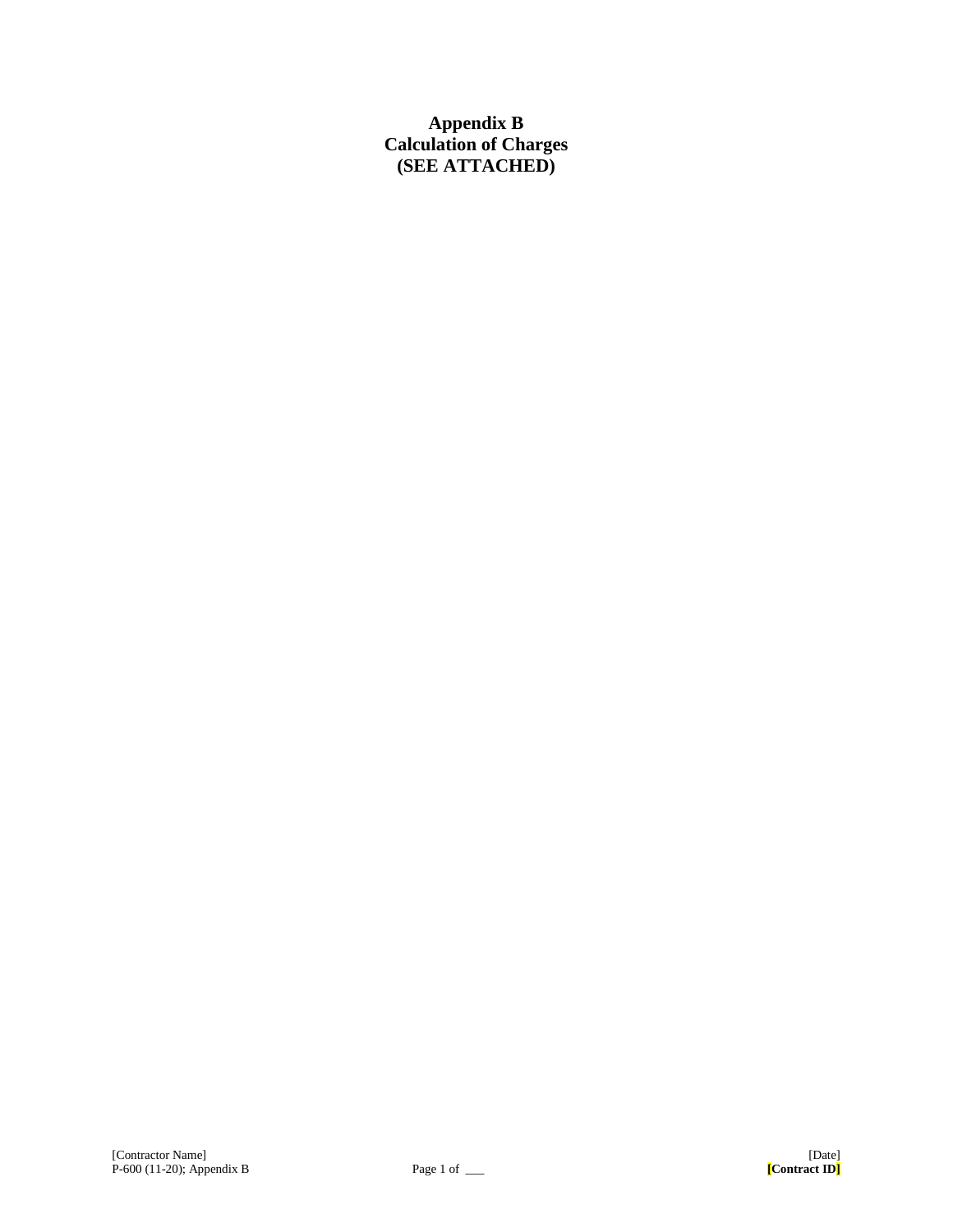**DESCRIPTION OF DELIVERALES – Tangible pass through or services reflected in the CDP Program** Management Technology Solution (currently Salesforce) **and attributable to performing contractor/subconsultant.** 

**(NOTE: The following is only a sample. For a comprehensive Scope of Services listing under the contract, refer to Appendix A.)**

**Contractor Development Program** - There are three elements to the Contractor Development Program listed below: Technical Services, Surety Bond, and the Contractor Accelerated Payment Program ("CAPP"). The services and fees below can be provided by contractor or consultant subcontractors. All elements require monthly reporting and billing.

### ▪ **Technical Services**

- o Enrollment and Assessment
- o Strategic Development
- o CPA Subsidy review, determination, recommendation and submission for approval
- o Marketing
- o Estimating
- $\circ$  Accounting/Financial Reporting consulting, review, determination, recommendation and submission for approval
- o Labor
- o Project Management/Construction Management
- o Safety
- o Start-up Services
- o Program & Project Support
- o Counseling
- o Paperwork Review
- o Education & Outreach
- o Data Entry and Reporting into City's web-based system of record

#### ▪ **Surety Bond**

- o Bidding Assistance
- o Communication with Sureties
- o Resolution of Bond/Contract Language issues
- o Collateral Terms Assistance
- o Guarantee Assistance
- o Documentation
- o Provide Final Bond Assistance & Risk Mitigation
- o Coordinate Communication Among All Relevant Parties
- o Meetings
- o Program & Project Monitoring
- o Coordinate Close-out for Non-Default Project Completion
- o Facilitate Default Scenarios
- o Third-Party Funds Administration
- o Data Entry and Reporting into City's web-based system of record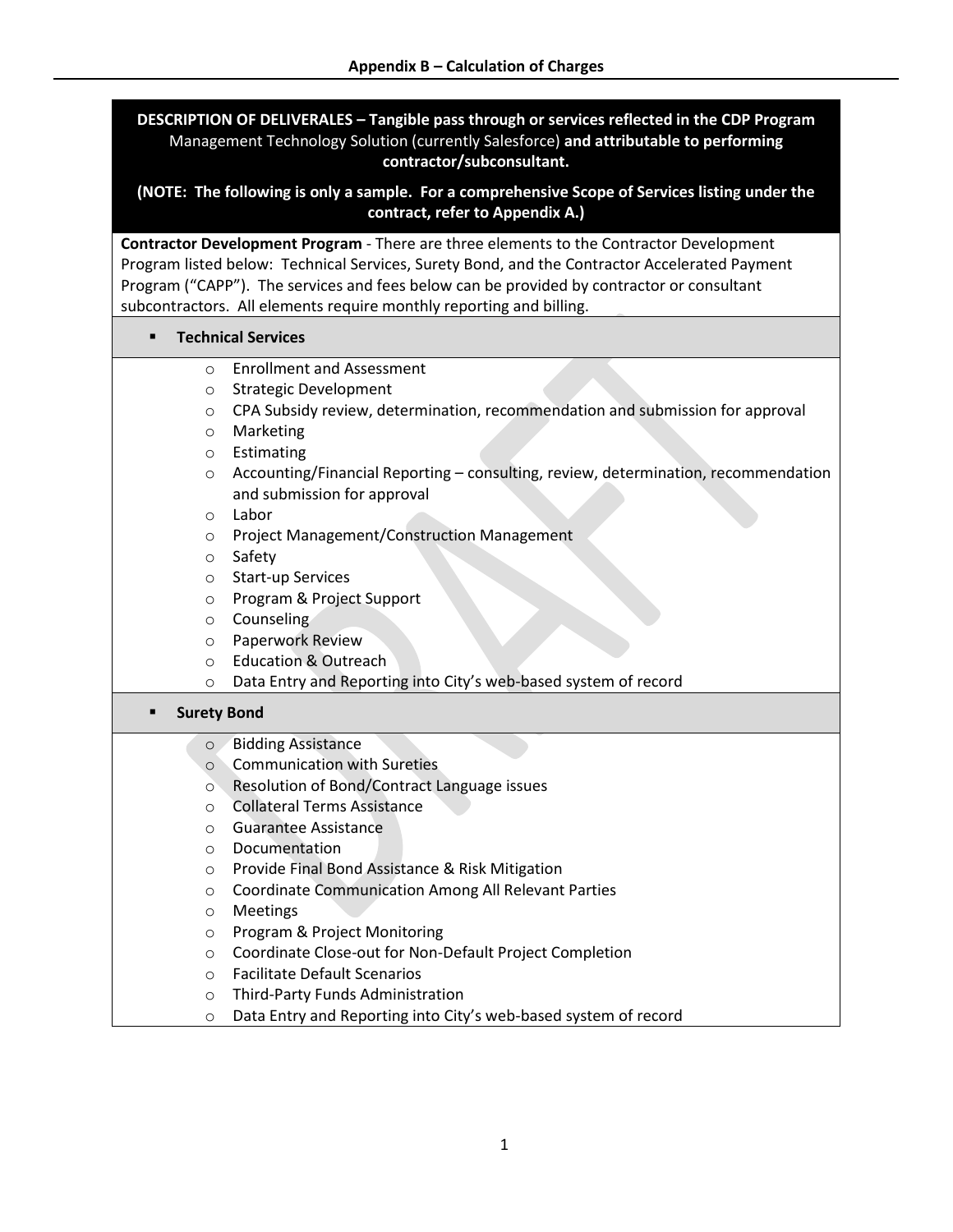### ▪ **Contractor Accelerated Payment Program (CAPP)**

- Contractor Assessments/Loan Underwriting
	- o Discern Eligibility prior to Contractor Bidding on projects
	- o Review CAPP requests from contractors/subcontractors
	- o Meet with successful bidder to review & solidify CAPP funding request
	- o Verify NTP and confirm contractor compliance
	- o Affirm appropriate funding amount
	- o Set up contractor Escrow Accounts
	- $\circ$  Complete and submit a CAPP loan package to the loan committee for review
	- o Review & Approve Contractor CAPP funding requests and submit CAPP funding requests to loan committee and SFCIF
	- o Prepare and underwrite loan closing documents for all appropriate parties (LBE, CAPP Administrator, Service Provider, Funds Administrator)
	- o Distribute CAPP funds to vendors/project payroll
	- o Secures lien releases from vendors and confirms payroll distribution
	- $\circ$  Monitor Project and address any issues or concerns for the duration of the project
	- o Secure Irrevocable Directive of Draw (IDD) with all appropriate parties (Project Owner or Prime, Subcontractor, CMD, SFCIF, LBE)
	- o Receive progress payments
	- o Deducts from progress payment interest/finance charge for progress payment
	- o Directs progress payments to repay CAPP advance
	- o Distributes remaining funds from progress payment to Contractor
	- $\circ$  Performs continuous project financial analysis to discern contractor eligibility for future funding
	- o Third-Party Funds Administration
	- o Data Entry and Reporting into City's web-based system of record
	- o Prepare and underwrite loan closeout documentation
	- o Consults and collaborates with CAPP Team (including CMD, RM) regarding updates to the Standard Operating Procedures (SOP)